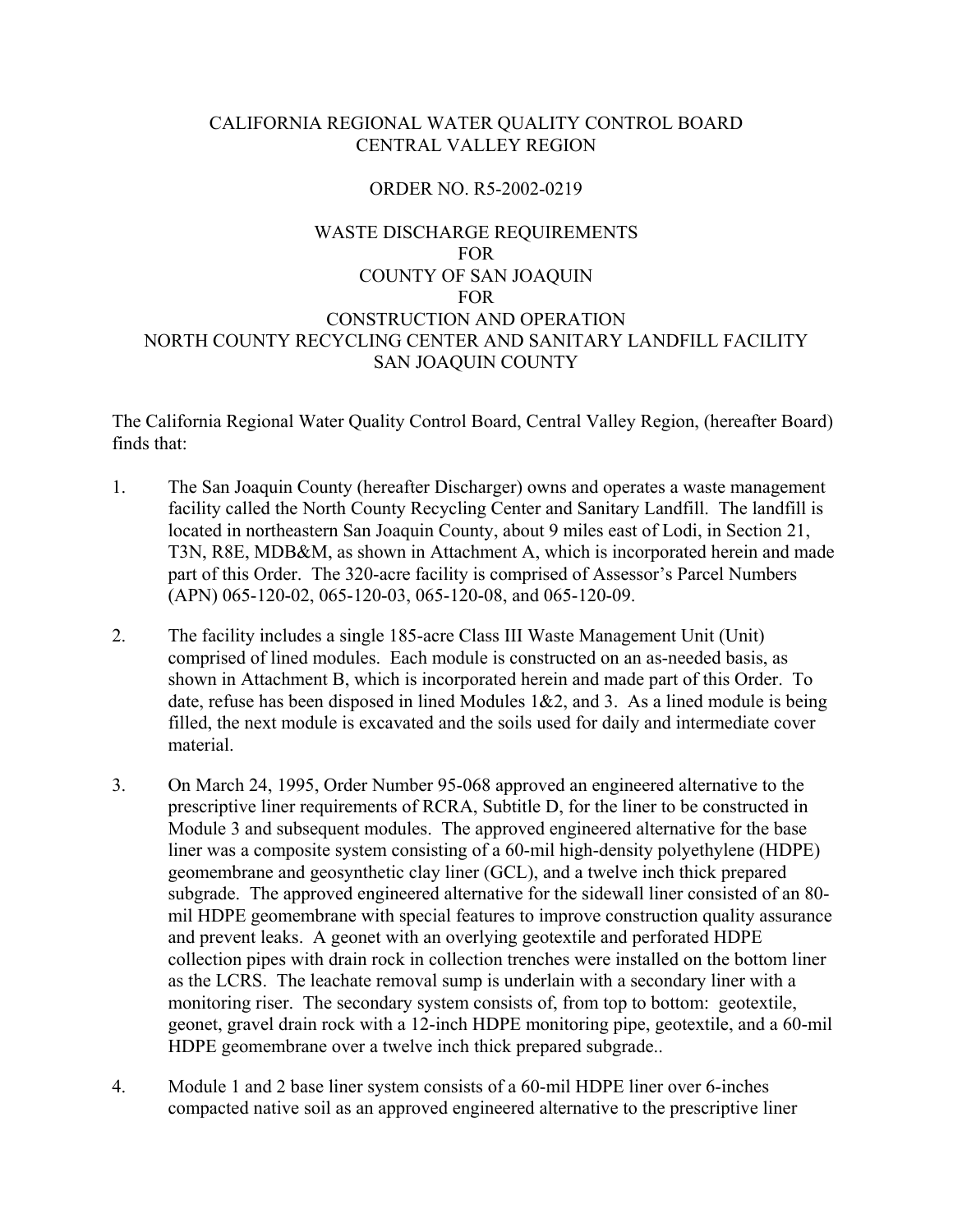WASTE DISCHARGE REQUIREMENTS ORDER NO. R5-2002-0219 -2-FOR COUNTY OF SAN JOAQUIN FOR CONSTRUCTION AND OPERATION OF NORTH COUNTY RECYCLING CENTER AND SANITARY LANDFILL FACILITY, SAN JOAQUIN COUNTY

specified at the time (1991) in Title 23, Subchapter 15, Section 2510 prior to RCRA, Subtitle D requirements. A geonet with an overlying geotextile, and perforated HDPE collection pipes with drain rock in collection trenches, were installed on the bottom liner as the LCRS.

- 5. On April 17, 2001 the Board's Executive Officer issued a letter to solid waste landfill owners and operators requiring a liner performance appraisal for any liner system to be constructed after January 1, 2000, regardless of any liner expansion previously authorized in waste discharge requirements. The performance appraisals were required to include a demonstration that liner systems to be constructed will comply with Title 27 performance standards.
- 6. The Discharger proposes to construct an engineered alternative liner system for Module 4 and subsequent modules. Module 4 will be constructed as soon as possible to allow discharge of municipal solid waste to an area of 15 acres south of the existing Module 3. The proposed primary engineered alternative liner system incorporates a composite 60 mil HDPE geomembrane over a GCL. The proposed engineered alternative is based on a Liner Performance Demonstration Report dated May 14, 2002 which concluded that, based on site specific unsaturated zone modeling the designed engineered alternative composite liner system meets the Title 27 performance criteria for Class III waste disposal units.

# **SITE DESCRIPTION**

7. The sediments underlying the Unit based on the boring logs of the monitoring wells consist of interbedded sands, silts and clays with occasional gravelly layers. The measured hydraulic conductivity of the native soils within the unsaturated zone underlying the Unit ranges between 1 x  $10^{-4}$  and 2 x  $10^{-7}$  cm/sec. These unsaturated zone hydraulic conductivity results are based on insitu tests and laboratory tests conducted on undisturbed soil samples. The depth of the tested soil varies from 30 to 60 feet below the ground surface. Three tests were conducted on silty sand layers with hydraulic conductivity results ranging from  $1 \times 10^{-4}$  and  $8 \times 10^{-6}$  cm/sec. Two tests were conducted on interbedded silt, clay and sand layers with hydraulic conductivity results ranging from  $3 \times 10^{-7}$  and  $2 \times 10^{-7}$  cm/sec.

The measured hydraulic conductivity of the native soils within the saturated zone underlying the Unit is 9 x  $10^{-3}$  cm/sec based on a slug test conducted at monitoring well G-1. (See Table 3 and Drawing 1 of the Geologic and Hydrogeologic Report, January 1988).

8. The site-specific seismic hazard report prepared for NCRCSL in December 1994 was reviewed by the author in 2002 and verified to be still applicable for site conditions. The Central Valley Coast Range Fault, approximately 46 km from the site has a maximum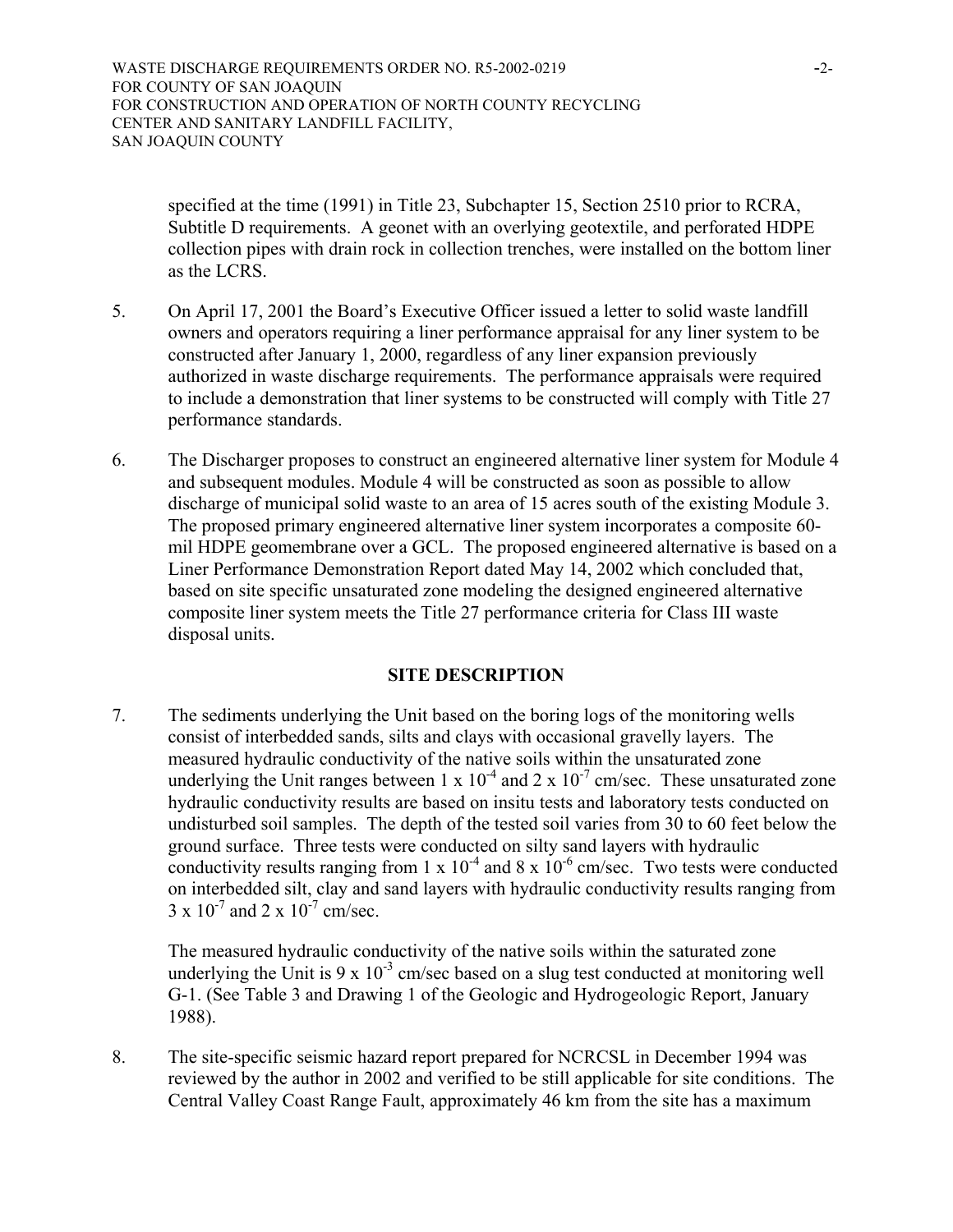probable earthquake (MPE) of 6.4 on the Richter Scale, and the San Andreas Fault, approximately 124 km distant with an MPE of 8.0; both events have maximum probable accelerations at the site of 0.06 g.

- 9. Land uses within 1,000 feet of the facility are primarily agricultural, residential, and livestock grazing.
- 10. The facility receives an average of 17.5 inches of precipitation per year as determined from an isohyetal map of San Joaquin County developed in "Storm Drainage Study and Master Plan, San Joaquin County, January 1973. The mean pan evaporation is 78 inches per year as determined by the California Department of Water Resources for the station at the Oakdale Woodward Dam.
- 11. The 100-year, 24-hour precipitation event is estimated to be 3.65 inches based in data published by the Department of Water Resources (for the Stockton Disposal Plant).
- 12. The waste management unit is not within a 100-year flood plain, based the Federal Emergency Management Agency's (FEMA) Flood Insurance Rate Map, Community – Panel Number. 060299-0330A, Effective May 15, 1980. However, the site is within Flood Zone C, which is an area subject to minimal flooding. The flooding threat will be mitigated by construction of flood control berms. Berm construction will be done as filling proceeds from module to module and will be documented to the Board as construction proceeds.
- 13. There are 37 active municipal, domestic, industrial, or agricultural groundwater supply wells within one mile of the site. No surface springs or other sources of groundwater supply have been observed. "Domestic" water for use at the site is provided from a well on site. Also on site is a residential building, occupied under lease from San Joaquin County. Domestic water for the residence is provided by a well near that residence. There are no residences within 1000 feet of the landfill.
- 14. The active life of the facility is estimated to be 32 years, based on current disposal rates and capacities. The total capacity of the landfill is 16.2 million cubic yards. The estimated service life will change if disposal rates differ significantly than those predicted.
- 15. The Discharger proposes to place and maintain soil as a partial cover, in addition to intermediate (interim) cover, on the side slopes and top of the inactive portions of the Unit during the estimated 32-year lifespan prior to final closure. Surfaces that have reached final elevations or which are not at final elevations but which will not receive refuse within two years shall be maintained with the following soil cover thickness:

Slopes 5:1 and less: a total 3 feet of compacted soil.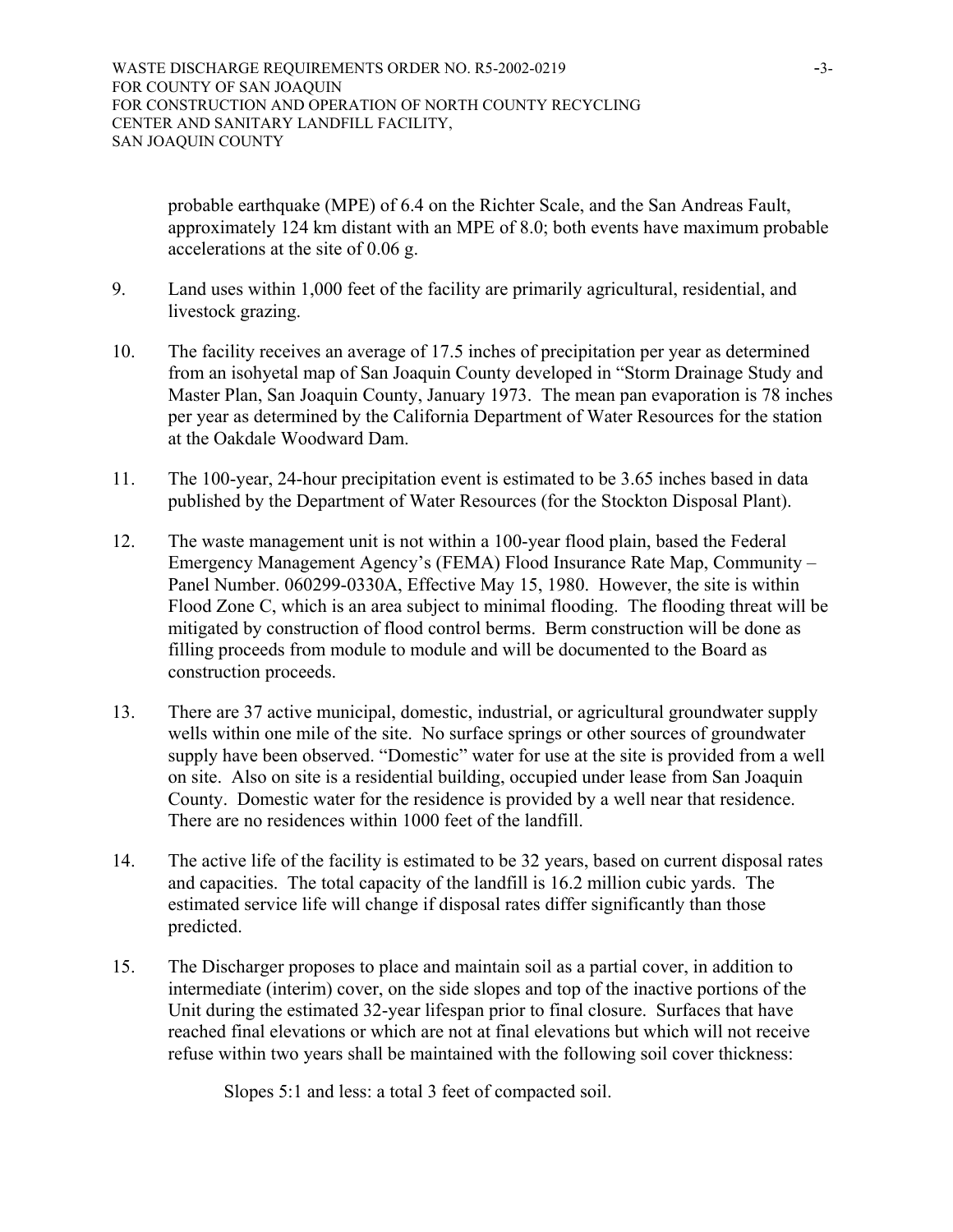WASTE DISCHARGE REQUIREMENTS ORDER NO. R5-2002-0219 -4-FOR COUNTY OF SAN JOAQUIN FOR CONSTRUCTION AND OPERATION OF NORTH COUNTY RECYCLING CENTER AND SANITARY LANDFILL FACILITY, SAN JOAQUIN COUNTY

Slopes steeper than 5:1: a total 2 feet of compacted soil.

Soil thickness shall be after compaction to 85% relative density.

## **WASTE AND SITE CLASSIFICATION**

- 16. The Discharger discharges non-hazardous municipal solid waste and inert waste, as defined in §20164 of Title 27. Nonhazardous solid wastes include municipal solid wastes, as referred to in the Code of Federal Regulations, Title 40, Part 258.2.
- 17. The site characteristics where the Unit is located do not meet the siting criteria for a new Class III landfill contained in  $\S20260(a)$  and (b)(1) of Title 27, and requires the construction of waste containment features in accordance with §20260(b)(2) of Title 27 and State Water Resources Control Board Resolution No. 93-62.

## **SURFACE AND GROUND WATER CONDITIONS**

- 18. The Water Quality Control Plan (Basin Plan) for the Sacramento River and San Joaquin River Basins, Fourth Edition, 1998, designates beneficial uses, establishes water quality objectives, and contains implementation plans and policies for all waters of the Basin.
- 19. Approximate average ground surface elevation is 115 feet, MSL. Surface drainage is toward South Paddy Creek, which crosses the site and is an intermittent tributary to Bear Creek and Disappointment Slough, which flow into the San Joaquin River in the Lower Mokelumne Hydrologic Area (531.20) of the San Joaquin Hydrologic Basin.
- 20. Surface water from the landfill is directed to the seasonal wetlands on site. If these wetlands become overfull, surface water flows into a tributary of the South Paddy Creek, which flows into the San Joaquin River. The designated beneficial uses of these surface waters, as specified in the Basin Plan, are municipal and domestic supply, agricultural supply (stock watering and irrigation), water contact recreation (REC-1) and non-contact water recreation (REC-2), warm and cold freshwater habitat, warm water migration of aquatic organisms, warm and cold water spawning, wildlife habitat, preservation of rare, threatened and endangered species, and groundwater recharge.
- 21. The first encountered groundwater is about 145 to 157 feet below the native ground surface (Groundwater elevations range from –30.0 feet mean sea level (MSL) to –42.0 feet MSL). The groundwater is unconfined. Groundwater elevations fluctuate seasonally as much as six feet.
- 22. The direction of groundwater flow is toward the southwest. The average groundwater gradient is approximately 0.0004 foot per foot. The average groundwater velocity is 13.5 feet per year.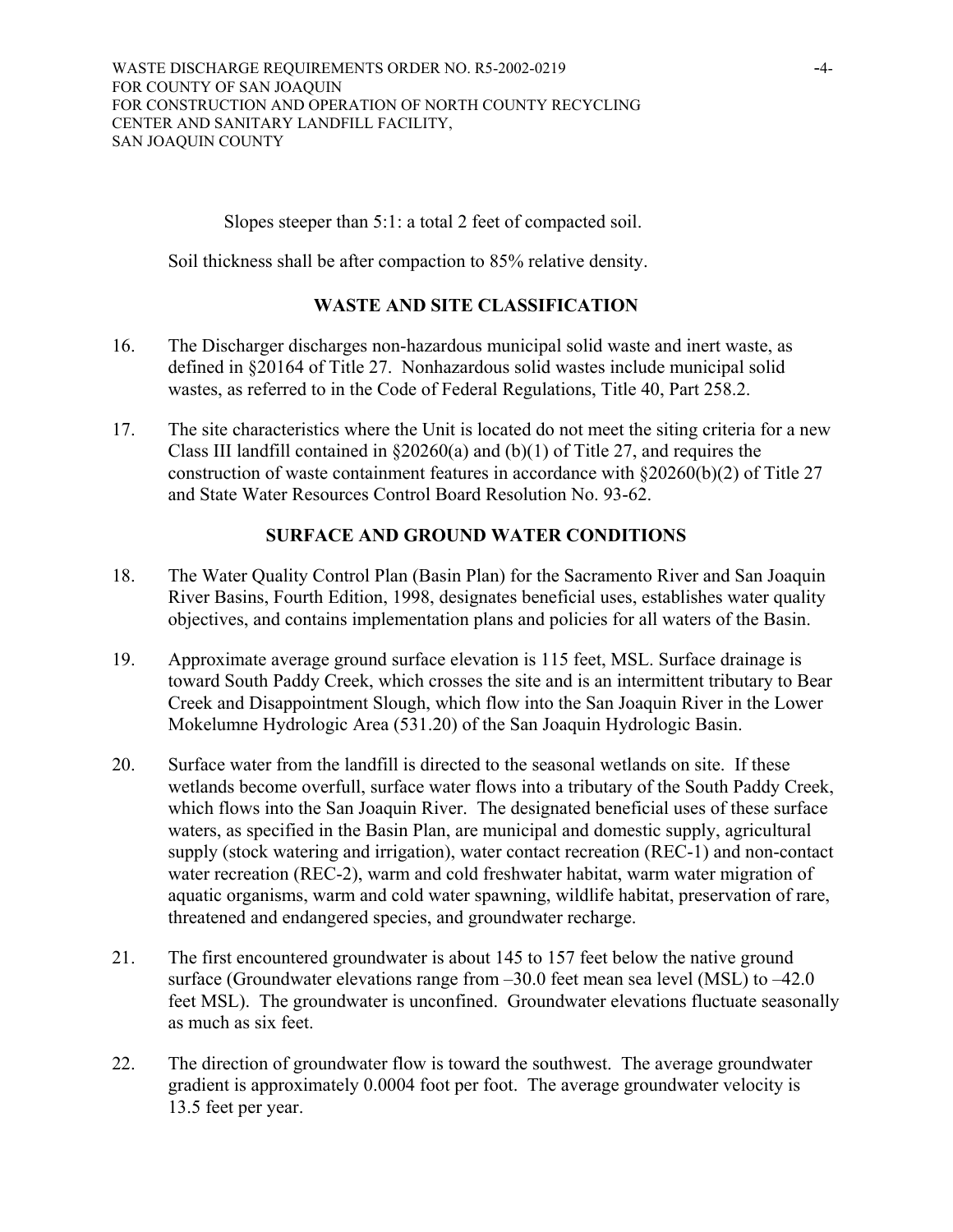- 23. Monitoring data indicates background groundwater quality has an electrical conductivity (EC) ranging between 60 and 480 micromhos/cm, with total dissolved solids (TDS) ranging between 134 and 250 mg/l.
- 24. The designated beneficial uses of the groundwater, as specified in the Basin Plan, are domestic and municipal, agricultural, and industrial supply.

# **GROUNDWATER, SURFACE WATER AND UNSATURATED ZONE MONITORING**

- 25. The current groundwater monitoring system is comprised of an upgradient, background well G-1 and downgradient wells G-3D, G-4, and G-5. The Discharger proposes to install a groundwater monitoring well G-6 downgradient from Module 4.
- 26. The current unsaturated zone monitoring system is composed of suction lysimeters strategically located beneath the landfill modules. VZ-1 is the background lysimeter located adjacent to G-1 on the upgradient (eastern) side of the facility. VZ-2 through VZ-5 monitors Modules 1, 2, & 3. VZ-6 though VZ-8 are proposed to be installed beneath Module 4; under the leachate sump (LZ-6), under one LCRS trench (LZ-7), and under the northeast portion of the base liner system (LZ-8). The secondary containment system beneath the leachate sump for Module 4 is identified as L-3. The lysimeters have access ports available at the surface for sampling of soil-pore liquids.
- 27. South Paddy Creek flows from north to south along the eastern boundary of the facility. The upgradient monitoring point in South Paddy Creek is S-1, and downstream monitoring point is S-2. S-4 surface water sampling point is located on the northwestern corner of the facility adjacent to Module 1  $& 2.$  S-4 monitors stormwater in a ditch that flows north along the perimeter of the facility boundary, which eventually flows to a wetlands area northeast of Module 1  $& 2$ . There is also a wetlands area west of S-1, north of the recycling center. A stormwater Retention Pond is located downgradient from the groundwater-monitoring well G-1 (upgradient) and west of S-2. Water from the Retention Pond is used for dust control and other activities on site.
- 28. The Discharger's proposed detection monitoring program for groundwater and soil-pore liquids in the unsaturated zone satisfies the requirements of Title 27.
- 29. The Discharger proposes to install a landfill gas (LFG) monitoring system beneath the single-composite liner as horizontal soil gas piping around the base of the perimeter and below the center of Module 4 to monitor the unsaturated zone for the presence of VOCs. Horizontal LFG collectors will also be installed in the first refuse lift, a minimum 15 feet above the liner. These two systems will have riser pipes to the surface for sampling and/or future collection of LFG, as applicable.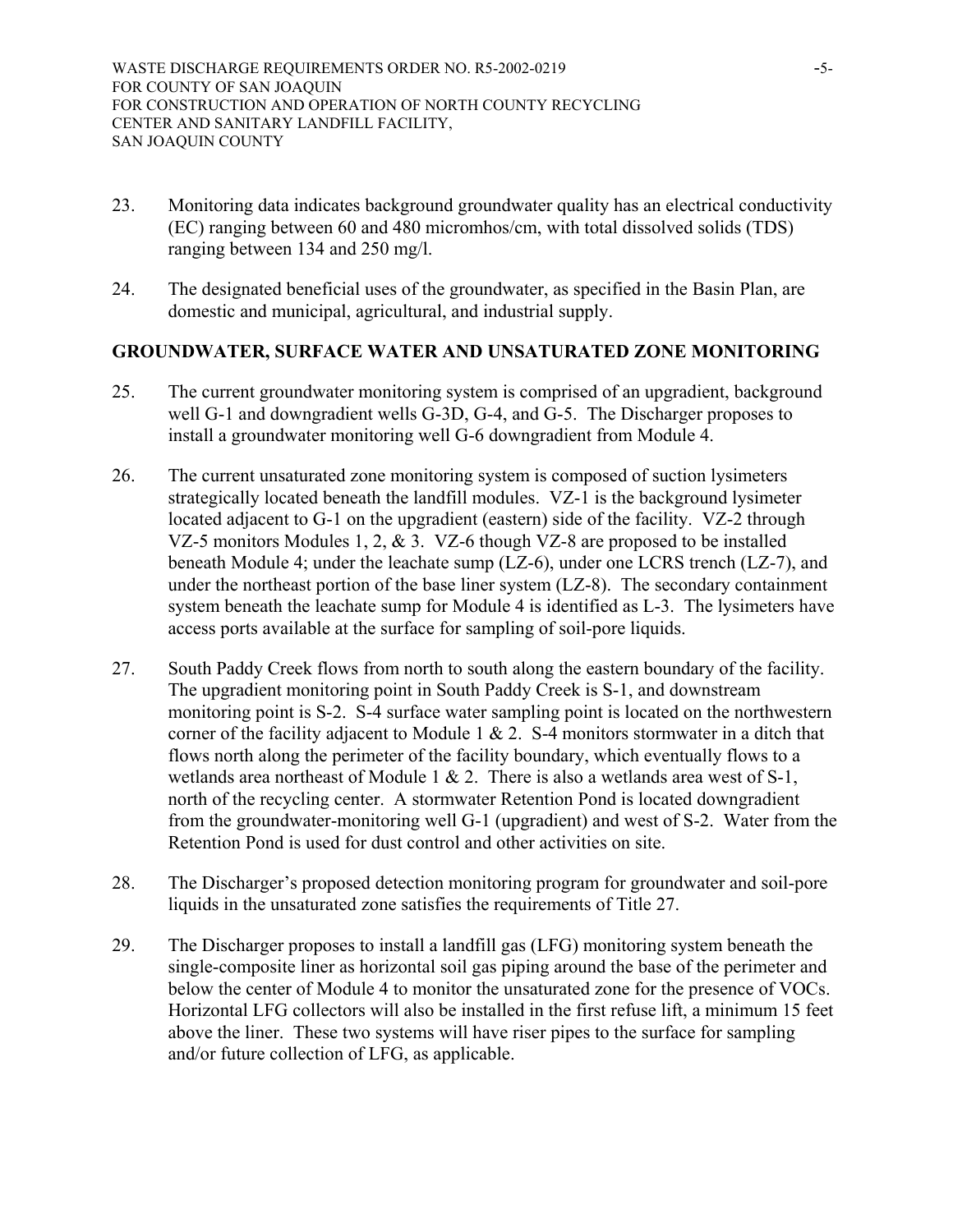- 30. The Discharger proposes to install shallow soil-pore gas monitoring wells around Modules 1, 2, & 3 and 4, and subsequent modules, to monitor the unsaturated zone for VOCs.
- 31. The Discharger's proposed detection monitoring program for sampling soil-pore gas in the unsaturated zone at this Unit satisfies the requirement of Title 27 for monitoring landfill gases.
- 32. Section 20164 of Title 27 defines: "Containment" = means the use of waste management unit characteristics or installed systems and structures to prevent or restrict the release of waste constituents, including waste constituents mobilized as a component of leachate or of landfill gas.
- 33. Volatile organic compounds (VOCs) are often the primary waste constituents detected in groundwater and the unsaturated zone beneath a municipal solid waste landfill in cases of a release (see GROUNDWATER, SURFACE WATER AND UNSATURATED ZONE DEGRADATION). Since VOCs are not naturally occurring and thus have no background value, they are not amenable to the statistical analysis procedures contained in Title 27 for the determination of a release of wastes from a Unit.
- 34. Sections 20415(e)(8) and (9) of Title 27 provide for the non-statistical evaluation of monitoring data that will provide the best assurance of the earliest possible detection of a release from a Unit in accordance with  $\S20415(b)(1)(B)2.-4$ . of Title 27. However, Title 27 does not specify a specific method for non-statistical evaluation of monitoring data.
- 35. The Board may specify a non-statistical data analysis method pursuant to Section  $20080(a)(1)$  of Title 27. Section 13360(a)(1) of the California Water Code allows the Board to specify requirements to protect underground or surface waters from leakage from a solid waste site, which includes a method to provide the best assurance of determining the earliest possible detection of a release.
- 36. In order to provide the best assurance of the earliest possible detection of a release of non-naturally occurring waste constituents from a Unit, this Order specifies a nonstatistical method for the evaluation of monitoring data.
- 37. The specified non-statistical method for evaluation of monitoring data provides two criteria (or triggers) for making the determination that there is an indication of a release of non-naturally occurring waste constituents from a Unit. The presence of two nonnaturally occurring waste constituents above their respective method detection limit (MDL), or one non-naturally occurring waste constituent detected above its practical quantitation limit (PQL), indicates that a release of waste from a Unit may have occurred. Following an indication of a release, verification testing will be conducted at the same location to determine whether there has been a release from the Unit or the detection was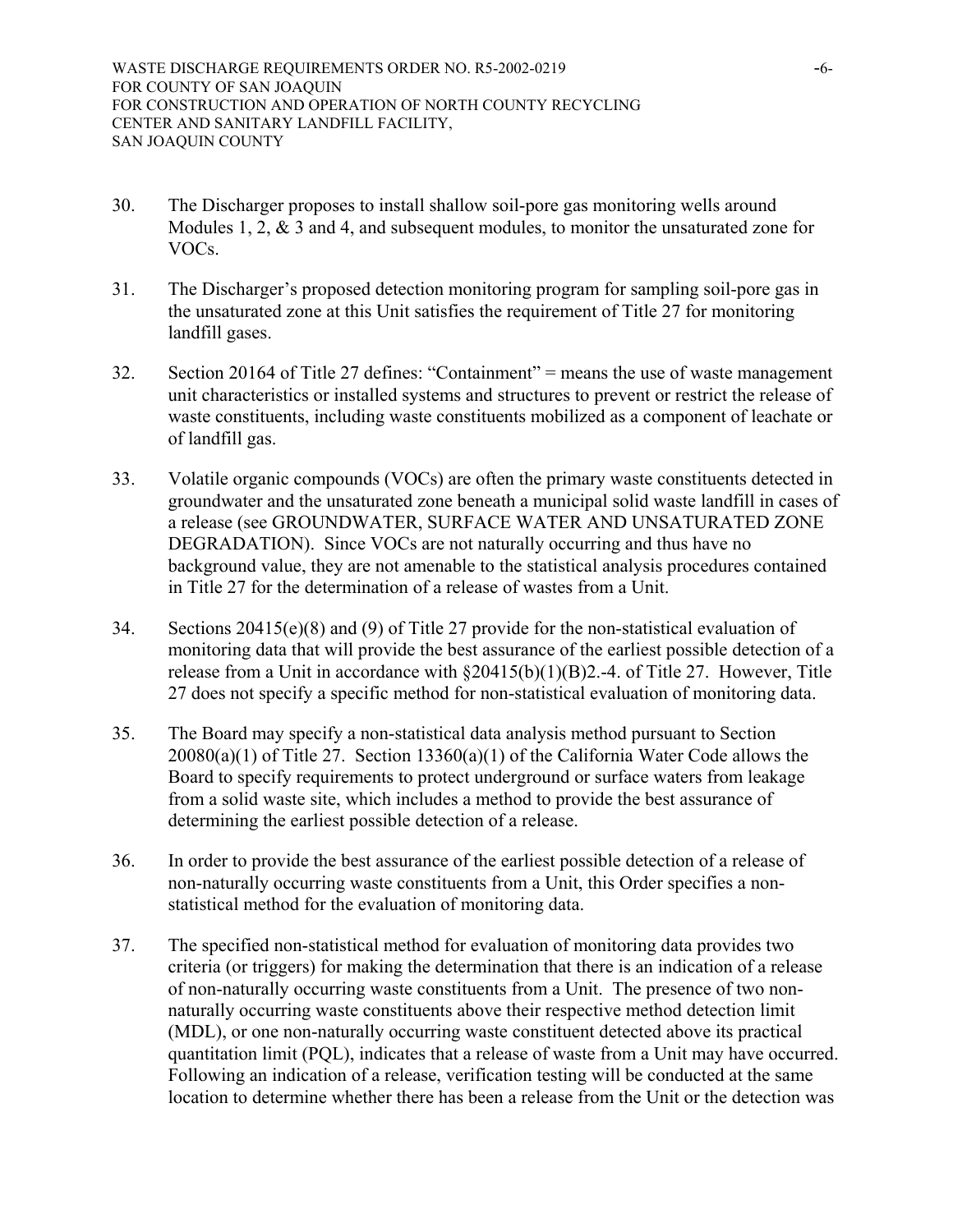WASTE DISCHARGE REQUIREMENTS ORDER NO. R5-2002-0219 -7-FOR COUNTY OF SAN JOAQUIN FOR CONSTRUCTION AND OPERATION OF NORTH COUNTY RECYCLING CENTER AND SANITARY LANDFILL FACILITY, SAN JOAQUIN COUNTY

a false detection. Although the detection of one non-naturally occurring waste constituent above its MDL is sufficient to provide for the earliest possible detection of a release, the detection of two non-naturally occurring waste constituents above the MDL as a trigger

is appropriate due to the higher risk of false-positive analytical results and the corresponding increase in sampling and analytical expenses from the use of one nonnaturally occurring waste constituent above its MDL as a trigger.

# **GROUNDWATER, SURFACE WATER AND UNSATURATED ZONE DEGRADATION**

38. Groundwater monitoring through the approved detection-monitoring program has shown sporadic trace detections of several VOCs in groundwater over the past 7 years, none of which have been confirmed by retest. There have been no confirmed (measurably significant) releases from the waste management unit.

## **LINER PERFORMANCE DEMONSTRATION**

- 39. On 15 September 2000 the Board adopted Resolution No. 5-00-213 Request For The State Water Resources Control Board To Review The Adequacy Of The Prescriptive Design Requirements For Landfill Waste Containment Systems To Meet The Performance Standards Of Title 27. The State Board responded, in part, that "a single composite liner system continues to be an adequate minimum standard" however, the Board "should require a more stringent design in a case where it determines that the minimum design will not provide adequate protection to a given body of groundwater."
- 40. In a letter dated 17 April 2001, the Executive Officer notified Owners and Operators of Solid Waste Landfills that "the Board will require a demonstration that any proposed landfill liner system to be constructed after 1 January 2002 will comply with Title 27 performance standards. A thorough evaluation of site-specific factors and cost/benefit analysis of single, double and triple composite liners will likely be necessary."
- 41. The Discharger provided a single-composite liner system leak performance demonstration. The leakage rate through the proposed liner was calculated from the available head over the liner and assumed quantity of leaks. The maximum available hydraulic head of leachate on the HDPE liner was estimated to be 2.4 inches (HELP-3 model), based on the leachate reaching the LCRS system of Module 4 and the removal of the leachate by the LCRS. These calculations assume that there will be one geomembrane defect of a centimeter diameter hole per acre of liner placed. This geomembrane defect assumption was based on current state-of-practice construction quality assurance for landfill liners. Based on these conditions, a leak rate of 0.0007 gal/acre-day was estimated using the HELP-3 computer model. The calculated leakage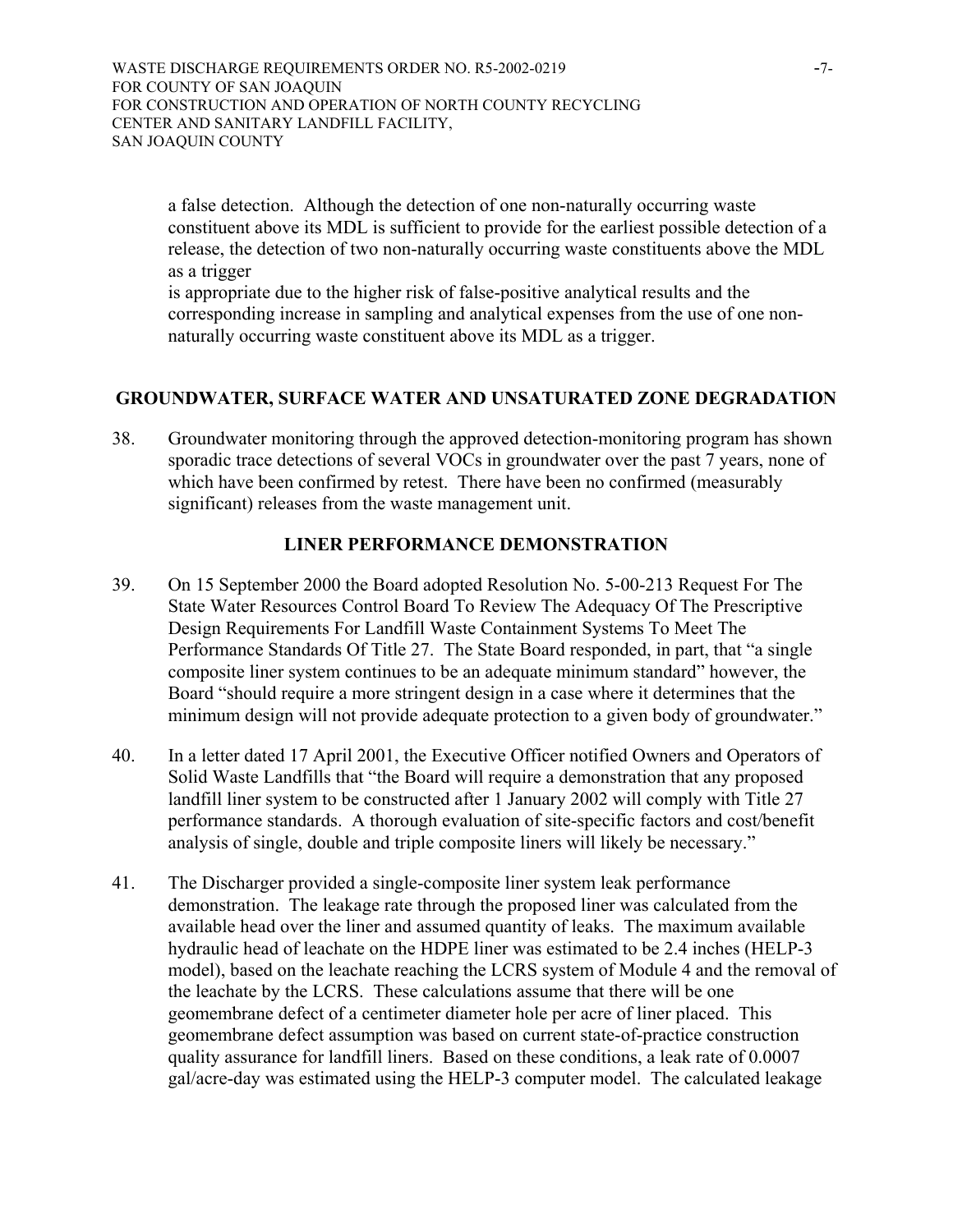rate for the prescriptive liner 60-mil HDPE/24-inch clay with a hydraulic head of 12 inches (Subtitle D) was 0.81 gal/acre-day.

- 42. The VLEACH model was used to determine the potential for groundwater contamination from a leak in the liner system. VLEACH simulates the movement of potential contaminants among three phases: (1) gas phase; (2) liquid phase; and (3) as an adsorbed compound on the solid phase (soil). The maximum concentration of modeled constituents in groundwater after the modeling period of 100 years was calculated to be below 0.1 ppb, which is below the laboratory detection limits for the modeled constituents. The modeled constituents included, but were not limited to, benzene, 1,2 dichloroethane, chloride, and hexavalent chromium.
- 43. The Construction Quality Assurance (CQA) manual incorporates specific testing protocols, inspection, and documentation requirements in accordance with Section 20324 of Title 27, to provide evidence that the construction proceeds in accordance with the design plans and specifications, and that the system will meet or exceed the design intent and regulatory performance standards.
- 44. The Discharger will perform a state-of-practice geoelectric liner leak detection survey for the GCL. The leak testing enables location of defects, which might impact groundwater and the unsaturated zone, and construction contractor repair of the defects prior to the acceptance of the liner construction project.

## **CONSTRUCTION AND ENGINEERED ALTERNATIVE**

- 45. On 17 June 1993, the State Water Resources Control Board adopted Resolution No. 93-62 implementing a State Policy for the construction, monitoring, and operation of municipal solid waste landfills that is consistent with the federal municipal solid waste regulations promulgated under Title 40, Code of Federal Regulations, Part 258 (Subtitle D).
- 46. Resolution No. 93-62 requires the construction of a specified composite liner system at new municipal solid waste landfills, or expansion areas of existing municipal solid waste landfills, that receive wastes after 9 October 1993.
- 47. Resolution No. 93-62 also allows the Board to consider the approval of engineered alternatives to the prescriptive standard. Section III.A.b. of Resolution No. 93-62 requires that the engineered alternative liner systems be of a composite design similar to the prescriptive standard.
- 48. Section 20080(b) of Title 27 allows the Board to consider the approval of an engineered alternative to the prescriptive standard. In order to approve an engineered alternative in accordance with  $\S 20080(c)(1)$  and (2), the Discharger must demonstrate that the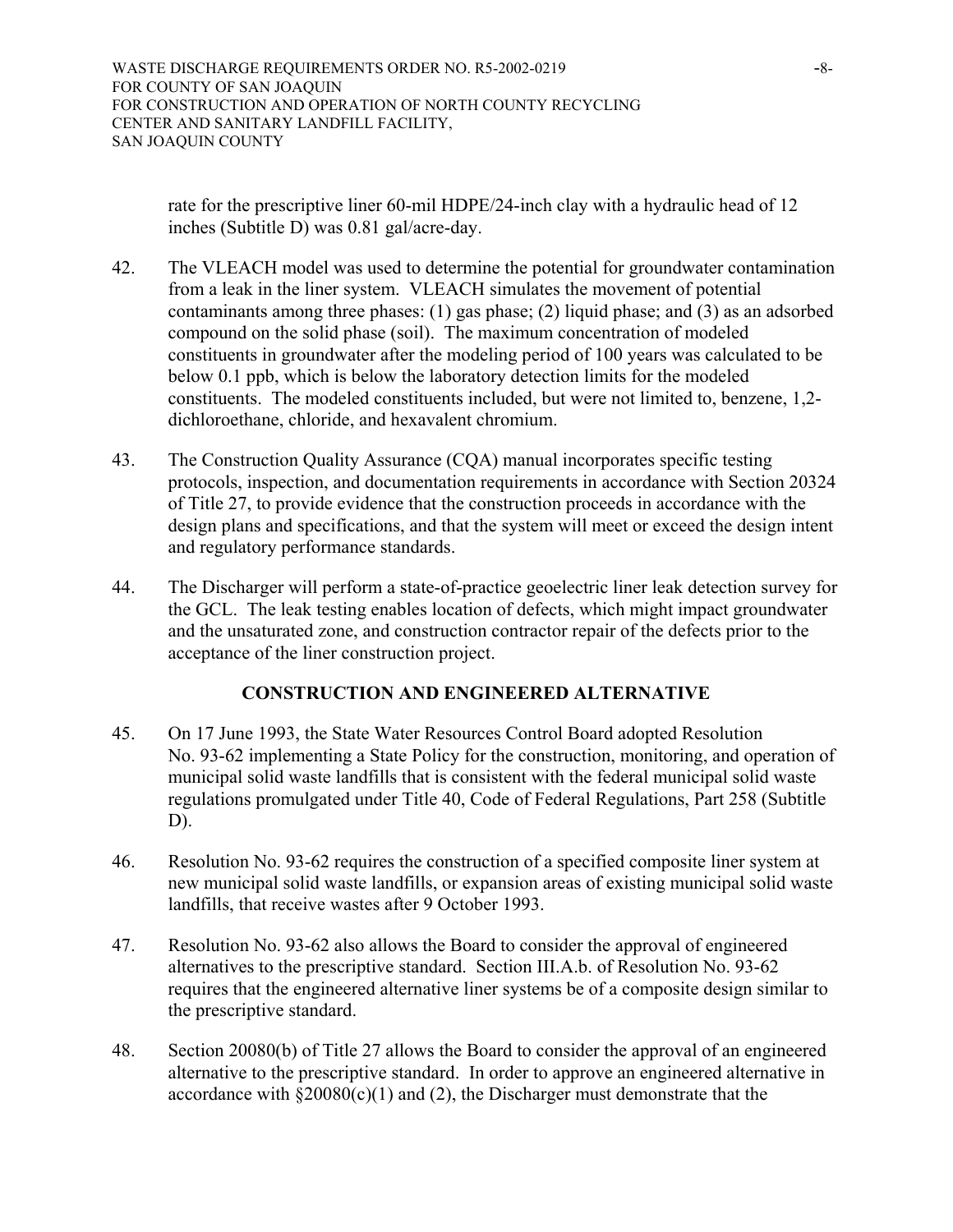WASTE DISCHARGE REQUIREMENTS ORDER NO. R5-2002-0219 -9-FOR COUNTY OF SAN JOAQUIN FOR CONSTRUCTION AND OPERATION OF NORTH COUNTY RECYCLING CENTER AND SANITARY LANDFILL FACILITY, SAN JOAQUIN COUNTY

prescriptive design is unreasonably and unnecessarily burdensome and will cost substantially more than an alternative which will meet the criteria contained in §20080(b), or would be impractical and would not promote attainment of applicable performance standards. The Discharger must also demonstrate that the proposed engineered alternative liner system is consistent with the performance goal addressed by the particular prescriptive standard, and provides protection against water quality impairment equivalent to the prescriptive standard in accordance with §20080(b)(2) of Title 27.

- 49. Section  $13360(a)(1)$  of the California Water Code allows the Board to specify the design, type of construction, and/or particular manner in which compliance must be met in waste discharge requirements or orders for the discharge of waste at solid waste disposal facilities.
- 50. The Discharger proposes a liner system which will be designed, constructed, and operated so as to be capable of preventing degradation of the waters of the state as a result of waste discharges to the landfill, including operations, closure and postclosure maintenance period in accordance with the criteria set forth in Title 27 for a Class III landfill, and the provisions in State Water Resources Control Board Resolution No. 93-62 for municipal solid wastes.
- 51. The Discharger submitted a Report of Waste Discharge requesting approval of an engineered alternative to the prescriptive liner requirements.
- 52. The engineered alternative proposed by the Discharger for the bottom liner system of Module 4 and future modules consists of (from top to bottom): a 2-foot-thick soil operations layer; an 8 oz./sy. nonwoven geotextile separator/filter; a 0.75-foot-thick gravel drainage layer; leachate collection troughs with 4-inch-diameter piping; a 60-mil HDPE geomembrane; a geosynthetic clay liner (GCL), and a twelve inch thick prepared subgrade.
- 53. Side slope liner systems are proposed to be constructed of (from top to bottom) a 2-footthick soil operations layer; a geocomposite drainage layer with a nonwoven geotextile separator/filter; a 60-mil HDPE geomembrane; a GCL; and a prepared subgrade. The subgrade will be prepared in an appropriate manner using accepted engineering and construction methods so as to provide a surface that is smooth and free from rocks, sticks, and other debris that could damage or otherwise limit the performance of the geosynthetic clay layer and/or geomembrane, and certified in accordance with this Order and the approved CQA Plan.
- 54. The Discharger adequately demonstrated that construction of a Subtitle D prescriptive standard liner would be unreasonable and unnecessarily burdensome when compared to the proposed engineered alternative design. There is no clay source on-site and the cost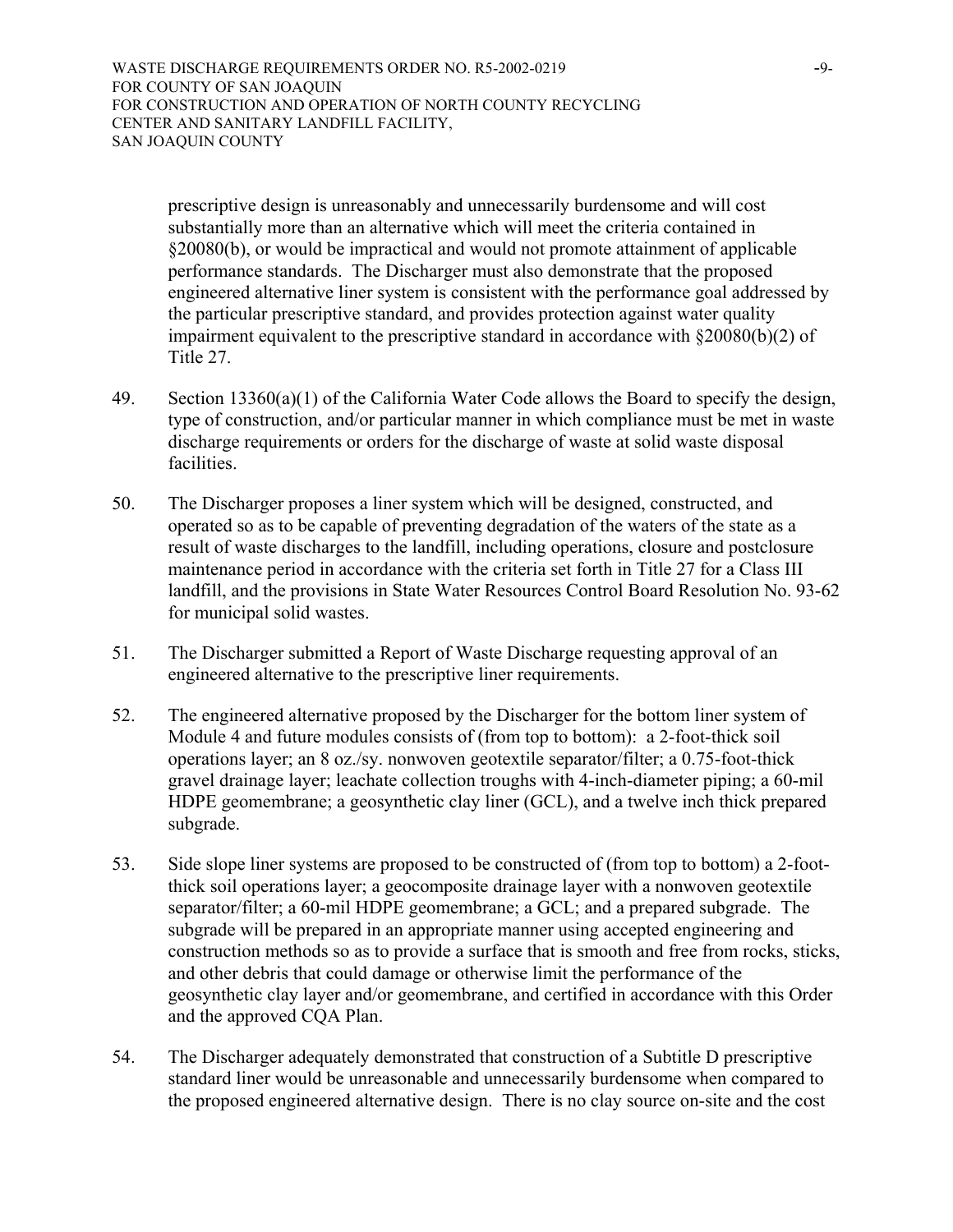WASTE DISCHARGE REQUIREMENTS ORDER NO. R5-2002-0219 -10-FOR COUNTY OF SAN JOAQUIN FOR CONSTRUCTION AND OPERATION OF NORTH COUNTY RECYCLING CENTER AND SANITARY LANDFILL FACILITY, SAN JOAQUIN COUNTY

of importing clay from off-site or mixing on-site soils with bentonite would cost substantially more than the alternative design. The Discharger has demonstrated that the proposed engineered alternative is consistent with the performance goals of the prescriptive standard and affords equivalent protection against water quality impairment.

- 55. The leachate collection and removal system collection components consist of (from top to bottom):
	- 2-foot-thick soil operations layer
	- 8-oz/sy nonwoven geotextile separator/filter
	- 0.75-foot-thick gravel drainage layer on base areas, and a geocomposite drain on the side slopes
	- Leachate collection troughs with 4- and 6-inch-diameter lateral and header piping surrounded with drainage gravel

Each lateral leachate pipe is equipped with a pipe riser at each end for **annual** inspection, and cleaning if necessary. A wire rope will be installed in each leachate lateral pipe to enable pull through a video camera annually for LCRS inspection.

All lateral and header leachate pipes are sized for flow capacities at least twice peak design flows from modeled "worst case" peak leachate production. The peak monthly leachate production, based on leachate removal records at the site, is less than 200,000 gallons per month. A 4-foot deep leachate removal sump allows for a 3-foot depth of leachate over a 2-foot deep monitoring trench, without leachate backup into the LCRS collection troughs. Leachate pipe riser is provided for the leachate monitoring and removal system. The leachate pump removal system includes leachate level monitoring sensors, pump, automatic pump controls, and a flow system to record leachate volumes removed. An existing above ground leachate storage tank will be used to receive leachate pumped from the sump, in advance of leachate handling for disposal.

- 56. The sump area is underlain with a secondary composite liner system, equipped with a monitoring and removal system to provide additional protection against the higher leachate head necessary within the leachate sump area. The system is designed to remove, far in excess of estimated leachate flows, to preclude leachate head build-up on the baseliner beyond the limits of the sump. A monitoring riser 12 inches in diameter is provided to enable monitoring for leachate, and its removal, if present.
- 57. Construction will proceed only after all applicable construction quality assurance plans have been approved by Executive Officer.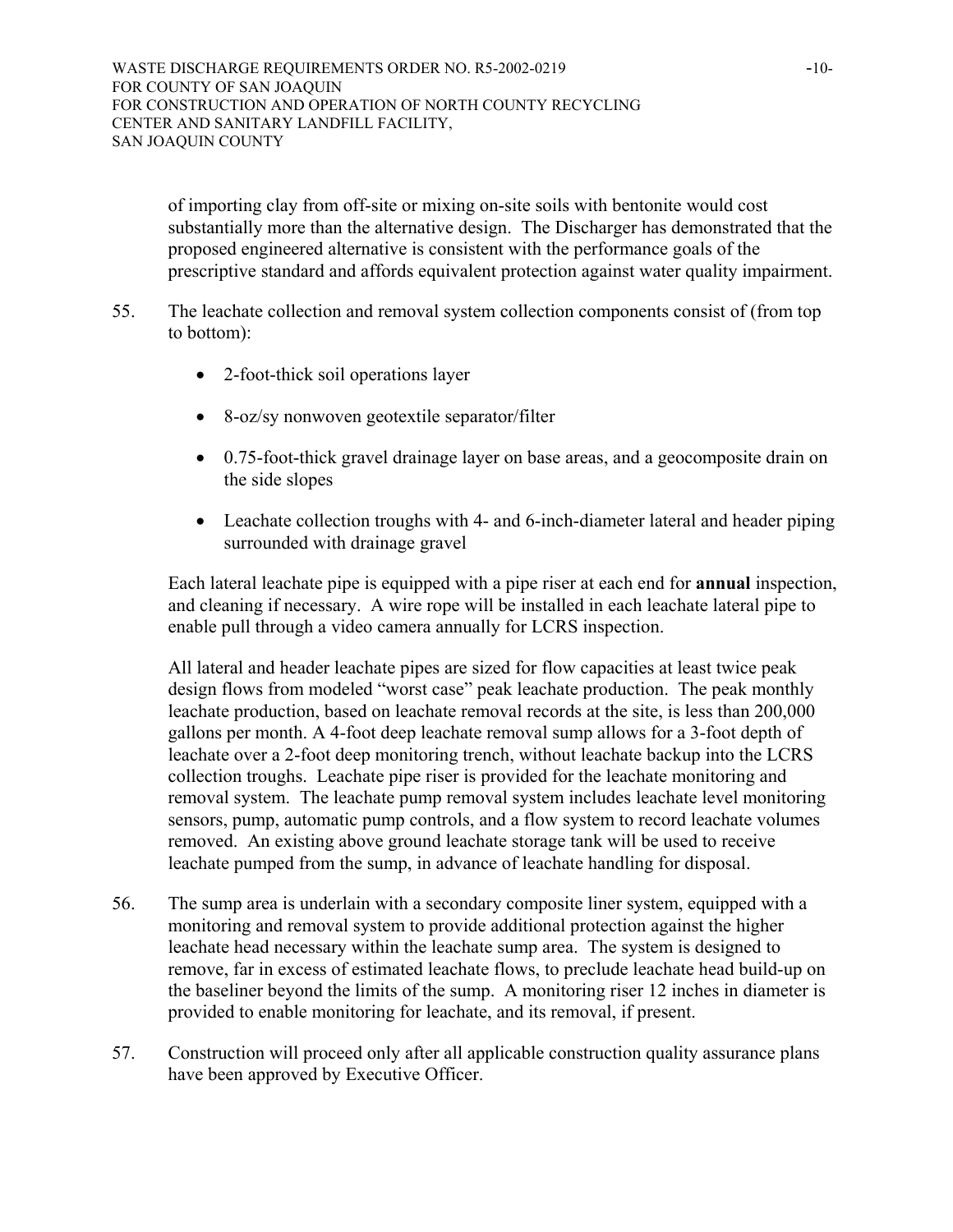# **CEQA AND OTHER CONSIDERATIONS**

- 58. The action to revise waste discharge requirements for this existing facility is exempt from the provisions of the California Environmental Quality Act (CEQA), Public Resource Code §21000, et seq., and the CEQA guidelines, in accordance with Title 14, CCR, §15301.
- 59. This order implements:
	- a. The Water Quality Control Plan for the Sacramento River and San Joaquin River Basins, Fourth Edition;
	- b. The prescriptive standards and performance goals of Chapters 1 through 7, Subdivision 1, Division 2, Title 27, of the California Code of Regulations, effective 18 July 1997, and subsequent revisions;
	- c. The prescriptive standards and performance criteria of RCRA Subtitle D, Part 258; and;
	- d. State Water Resources Control Board Resolution No. 93-62, *Policy for Regulation of Discharges of Municipal Solid Waste*, adopted 17 June 1993.

# **PROCEDURAL REQUIREMENTS**

- 60. All local agencies with jurisdiction to regulate land use, solid waste disposal, air pollution, and to protect public health have approved the use of this site for the discharges of waste to land stated herein.
- 61. The Board notified the Discharger and interested agencies and persons of its intent to prescribe waste discharge requirements for this discharge, and has provided them with an opportunity for a public hearing and an opportunity to submit their written views and recommendations.
- 62. The Board, in a public meeting, heard and considered all comments pertaining to the discharge.
- 63. Any person affected by this action of the Regional Board may petition the State Water Resources Control Board to review the action in accordance with Sections 2050 through 2068, Title 23, California Code of Regulations. The petition must be received by the State Water Resources Control Board, Office of Chief Counsel, P.O. Box 100, Sacramento, California 95812, within 30 days of the date of issuance of this Order. Copies of the laws and regulations applicable to the filing of a petition are available on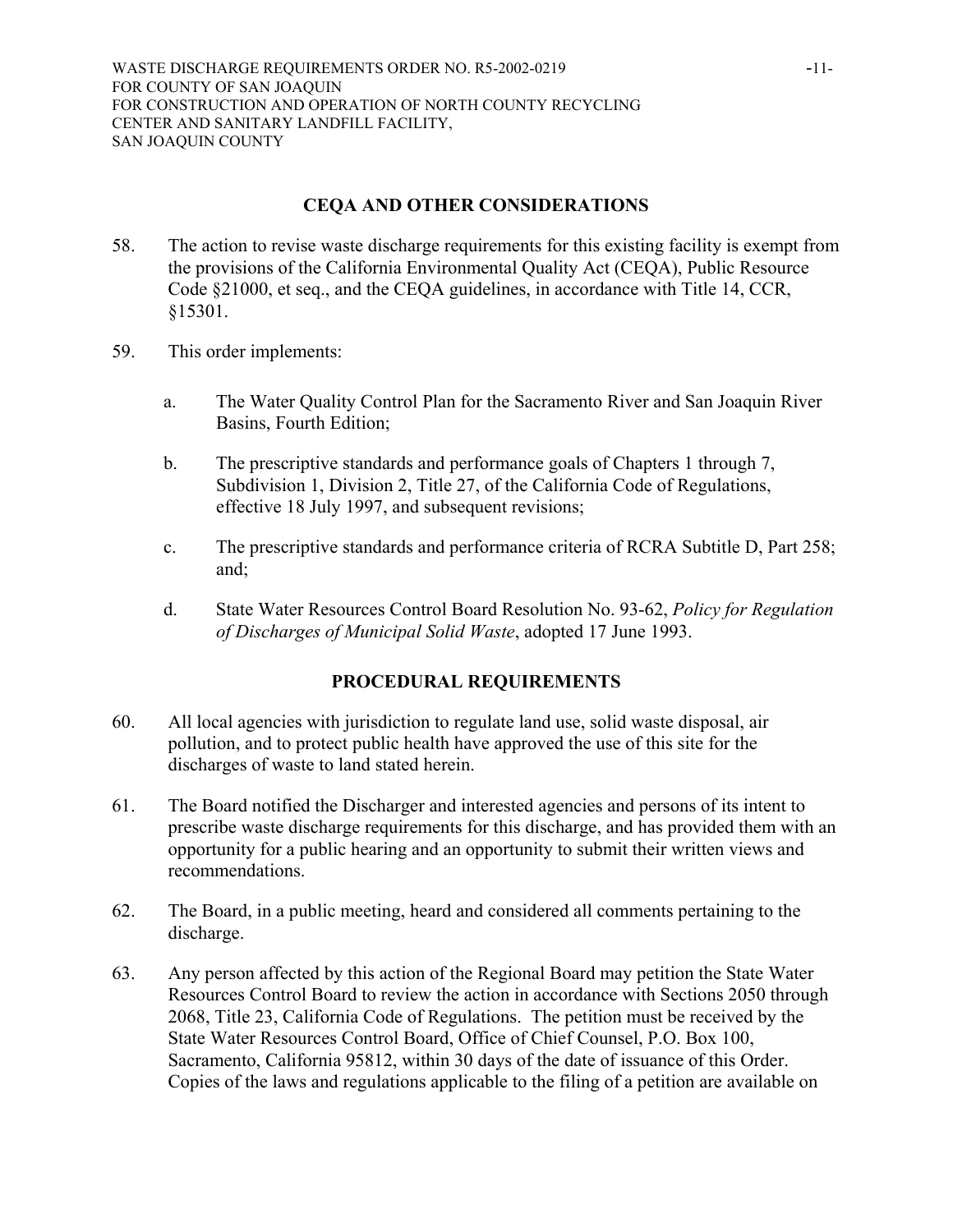WASTE DISCHARGE REQUIREMENTS ORDER NO. R5-2002-0219 -12-FOR COUNTY OF SAN JOAQUIN FOR CONSTRUCTION AND OPERATION OF NORTH COUNTY RECYCLING CENTER AND SANITARY LANDFILL FACILITY, SAN JOAQUIN COUNTY

the Internet at [http://www.swrcb.ca.gov/water\\_laws/index.html](http://www.swrcb.ca.gov/water_laws/index.html) and will be provided on request.

**IT IS HEREBY ORDERED**, pursuant to Sections 13263 and 13267 of the California Water Code, that Order No. 95-068 is rescinded, and Attachment 1 of Order No. 93-200 is amended to delete the North County Recycling Center and Sanitary Landfill, which is on line No. 27, and that the San Joaquin County, its agents, successors, and assigns, in order to meet the provisions of Division 7 of the California Water Code and the regulations adopted there under, shall comply with the following:

# **A. PROHIBITIONS**

- 1. The discharge of 'hazardous waste' or 'designated waste' is prohibited. For the purposes of this Order, the term 'hazardous waste' is as defined in Title 23, California Code of Regulations, Section 2510 et seq., and 'designated waste' is as defined in Title 27.
- 2. The discharge of wastes outside of a Unit or portions of a Unit specifically designed for their containment is prohibited.
- 3. The discharge of waste to a closed Unit is prohibited.
- 4. The discharge shall not cause the release of pollutants, or waste constituents in a manner which causes a condition of nuisance, degradation, contamination, or pollution of groundwater, unsaturated zone, or surface water to occur, as indicated by the most appropriate statistical or nonstatistical data analysis method and retest method listed in this Order, the Monitoring and Reporting Program, or the Standard Provisions and Reporting Requirements.
- 5. The discharge of solid or liquid waste or leachate to surface waters, surface water drainage courses, or groundwater is prohibited.
- 6. The discharge of landfill leachate and/or gas condensate liquids from sources other than the Unit is prohibited pursuant to 40 CFR §258.28.
- 7. The discharge shall not cause any increase in the concentration of waste constituents in soil-pore gas, soil-pore liquid, soil, or other geologic materials outside of the Unit if such waste constituents could migrate to waters of the State; in either the liquid or the gaseous phase, and cause a condition of nuisance, degradation, contamination, or pollution.

# **B. DISCHARGE SPECIFICATIONS**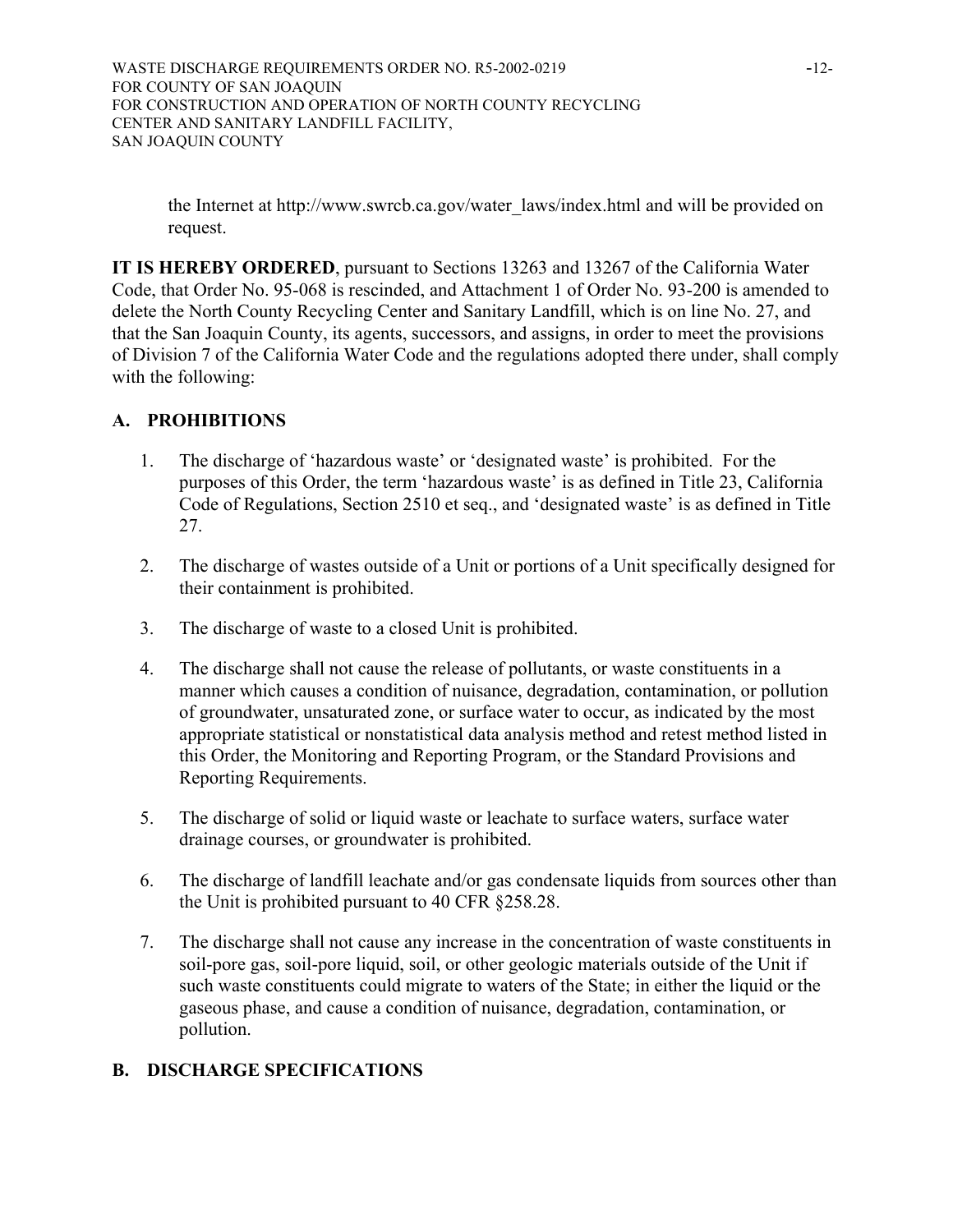- 1. Nonhazardous wastes shall be discharged to a Unit equipped with a composite liner containment system, which meets the requirements for both liners and leachate collection, and removal systems specified under D. Construction Specifications.
- 2. The waste discharged to the initial two feet of all new waste management units or any expansion of the existing waste management unit, as measured from the top of the operations layer of the liner system, shall consist only of "packer waste," waste delivered in trailers from waste transfer stations, or other waste that is free of objects excluding that would pose a danger of physical damage to the liner system.
- 3. The discharge shall remain within the designated disposal area at all times.
- 4. Landfill leachate and/or gas condensate fluids derived from the North County Landfill's collection and containment systems shall be discharged to a Unit equipped with a composite liner containment system which meets the requirements for both liners and leachate collection and removal systems under D. Construction Specifications. Therefore, Module 1&2 is restricted from receiving these fluids.
- 5. The depth of fluid over any portion of the leachate collection and removal system shall not exceed 30 cm (~1 foot). The leachate collection sump may be designed to include a small limited area for the leachate removal pump where the fluid depth may exceed 30 cm. The leachate removal pump sump can be no larger or contain a fluid depth greater than the minimum needed for efficient pump operation.

# **C. FACILITY SPECIFICATIONS**

- 1. The Discharger shall, in a timely manner, remove and relocate any wastes discharged at this facility in violation of this Order.
- 2. The Discharger shall immediately notify the Board of any flooding, unpermitted discharge of waste off-site, equipment failure, slope failure, or other change in site conditions that could impair the integrity of waste or leachate containment facilities or precipitation and drainage control structures.
- 3. Water used for facility maintenance shall be limited to the minimum amount necessary for dust control and construction.
- 4. The Discharger shall maintain in good working order any facility, control system, or monitoring device installed to achieve compliance with the waste discharge requirements.
- 5. Methane and other landfill gases shall be adequately vented, removed from the Unit, or otherwise controlled as needed to prevent adverse health effects, nuisance conditions, or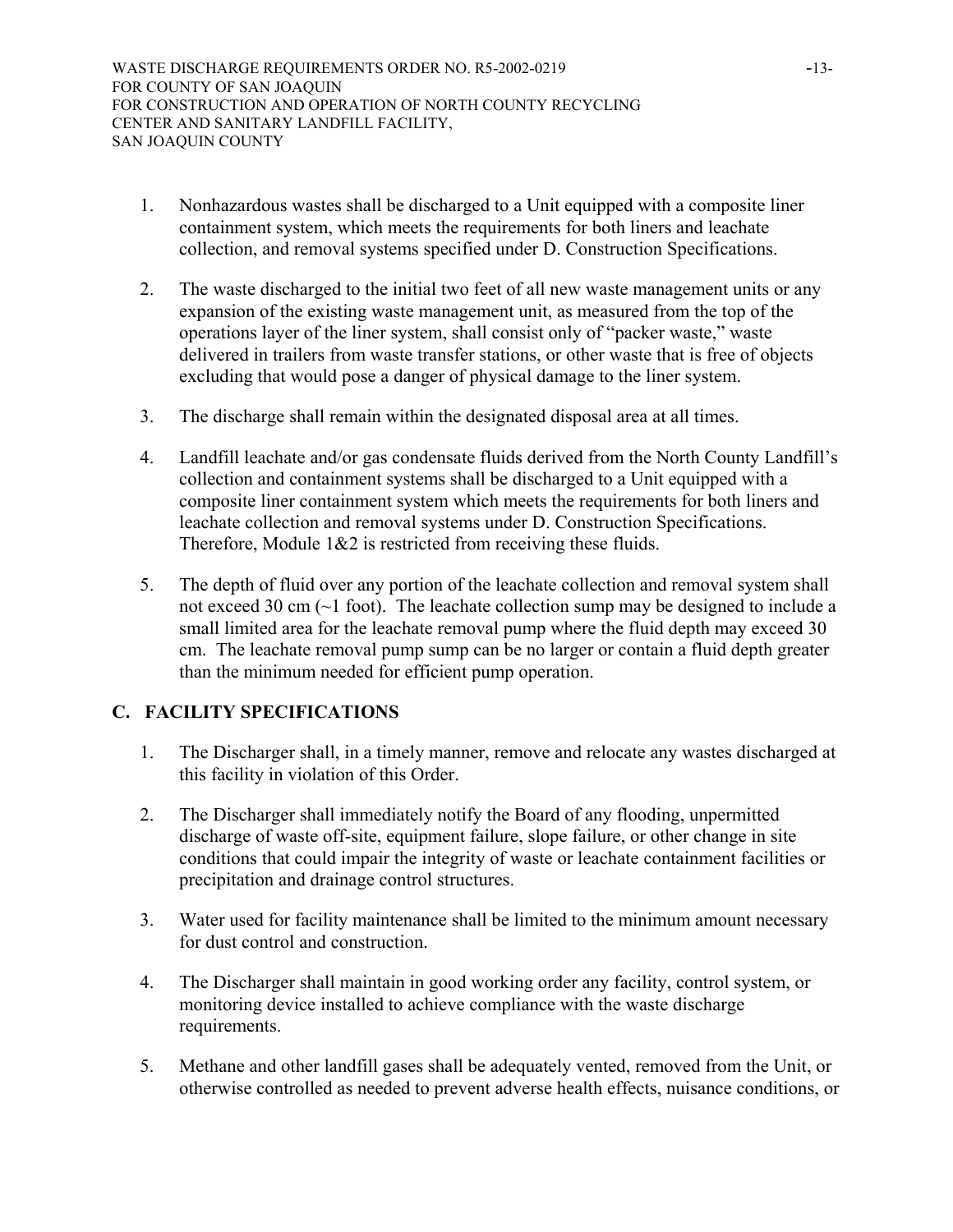the impairment of the beneficial uses of surface water or groundwater due to migration through the unsaturated zone.

- 6. Surface drainage within the waste management facility either shall be contained on-site or be discharged in accordance with applicable storm water regulations.
- 7. The Discharger shall maintain a *Storm Water Pollution Prevention Plan* and *Monitoring Program and Reporting Requirements* in accordance with State Water Resources Control Board Order No. 97-03-DWQ, or retain all storm water on-site.
- 8. Soil cover shall be provided and maintained, in addition to intermediate cover, on surfaces that have reached final elevations or which are not at final elevations but which will not receive refuse within two years. Surfaces shall be maintained with the following soil cover thickness:

Slopes 5:1 and less: a total 3 feet of compacted soil.

Slopes steeper than 5:1: a total 2 feet of compacted soil.

Soil thickness shall be after compaction to 85% relative density.

9. Interim and partial cover over wastes discharged to a landfill shall be designed and constructed to minimize percolation of liquids through the wastes.

# **D. CONSTRUCTION SPECIFICATIONS**

- 1. The Discharger shall submit for Executive Officer review and approval **prior to** construction, design plans and specifications for new Units and expansions of existing Units, that include the following:
	- a. A Construction Quality Assurance Plan meeting the requirements of §20324 of Title 27; and
	- b. A geotechnical evaluation of the area soils, evaluating their use as the base layer; and
	- c. An unsaturated zone monitoring system, which is demonstrated to remain effective throughout the active life, closure, and postclosure maintenance periods of the Unit, which shall be installed beneath the composite liner system in accordance with §20415(d) of Title 27.
- 2. Both the bottom liner and side slope liner of all new Units and lateral expansion areas of existing Units shall be constructed in accordance with one of the following composite liner designs: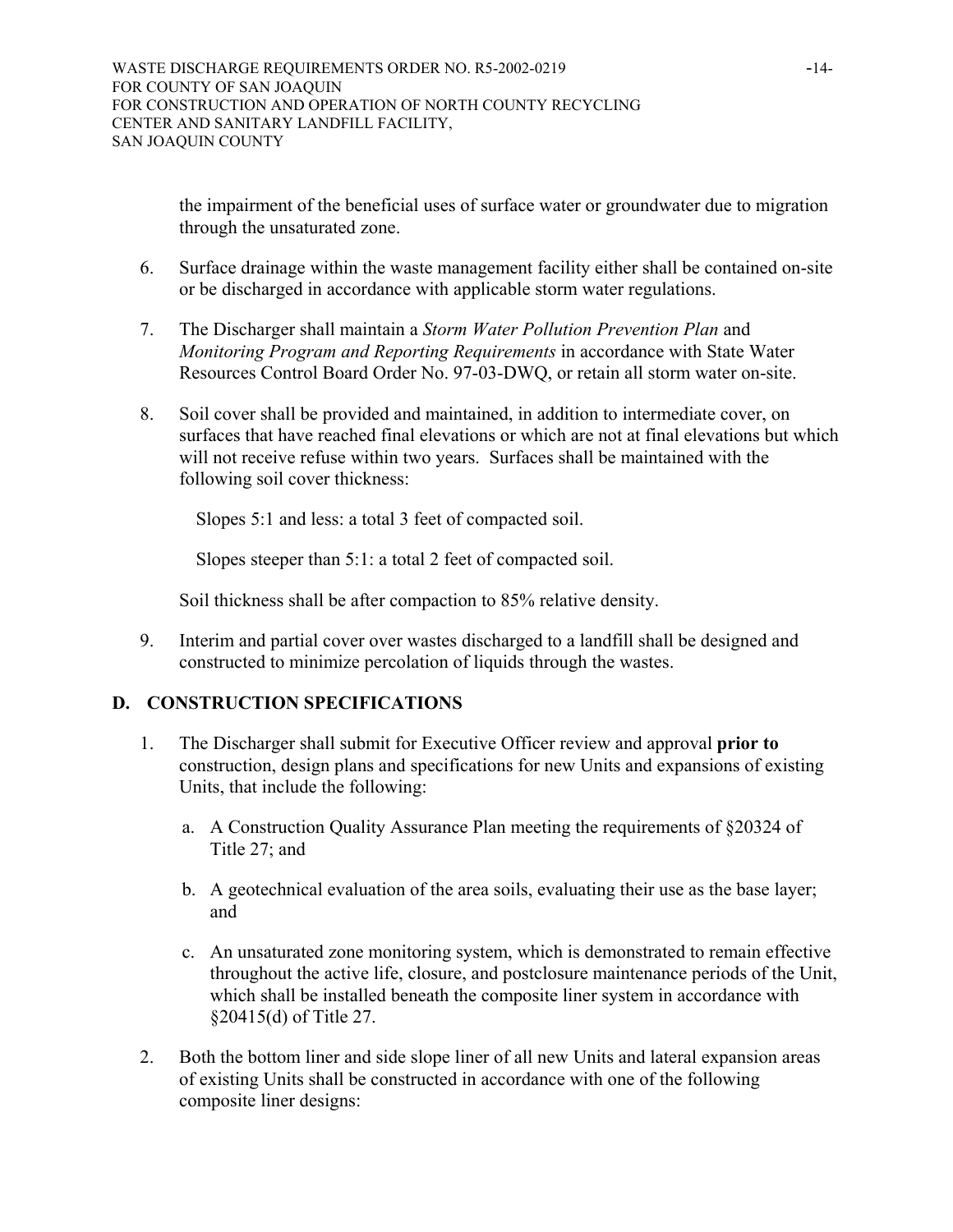WASTE DISCHARGE REQUIREMENTS ORDER NO. R5-2002-0219 -15-FOR COUNTY OF SAN JOAQUIN FOR CONSTRUCTION AND OPERATION OF NORTH COUNTY RECYCLING CENTER AND SANITARY LANDFILL FACILITY, SAN JOAQUIN COUNTY

- a. The prescriptive standard design which consists of a lower compacted soil layer that is a minimum of two feet thick with a hydraulic conductivity of 1 x  $10^{-7}$  cm/sec or less and has a minimum relative compaction of 90%. Immediately above the compacted soil layer, and in direct and uniform contact with the soil layer, shall be a synthetic flexible membrane component that shall be at least 40-mil thick (or at least 60-mil thick if composed of high density polyethylene [HDPE]), which is immediately overlain with a leachate collection and removal system. A soil operations layer shall be placed above the leachate collection and removal system.
- b. An engineered alternative composite bottom liner system that is comprised, in ascending order, of the following:
	- 1) A twelve-inch thick engineered soil foundation layer that shall be constructed of select fine-grained soil materials which shall be compacted in lifts of six inches or less to 90% of maximum dry density at 0% to 4% wet of optimum moisture content, in accordance with the approved construction quality assurance plan, and shall be either:
		- a) Compacted to attain a hydraulic conductivity of  $1 \times 10^{-5}$  cm/sec or less; or
		- b) Meet the following gradation criteria:
			- (a) A maximum size of 3/8-inch;
			- (b) At least 30% of the material, by dry weight, passing the No. 200 U. S. Standard sieve;
			- (c) A gradation series (i.e., well-graded) that is amenable to compaction; and
	- 2) A nonwoven bottom geotextile, which may be part of the geosynthetic clay layer (GCL).
	- 3) A GCL that shall exhibit appropriate strength characteristics (hydrated) to accommodate stresses associated with specific landfill design parameters, with particular attention to interface, long-term creep shear, and bearing capacity.
	- 4) A 60-mil thick synthetic flexible membrane of HDPE.
	- 5) 0.75-foot-thick gravel drainage layer on base areas with a hydraulic conductivity greater than 0.1 cm/sec.
	- 6) A filter geotextile.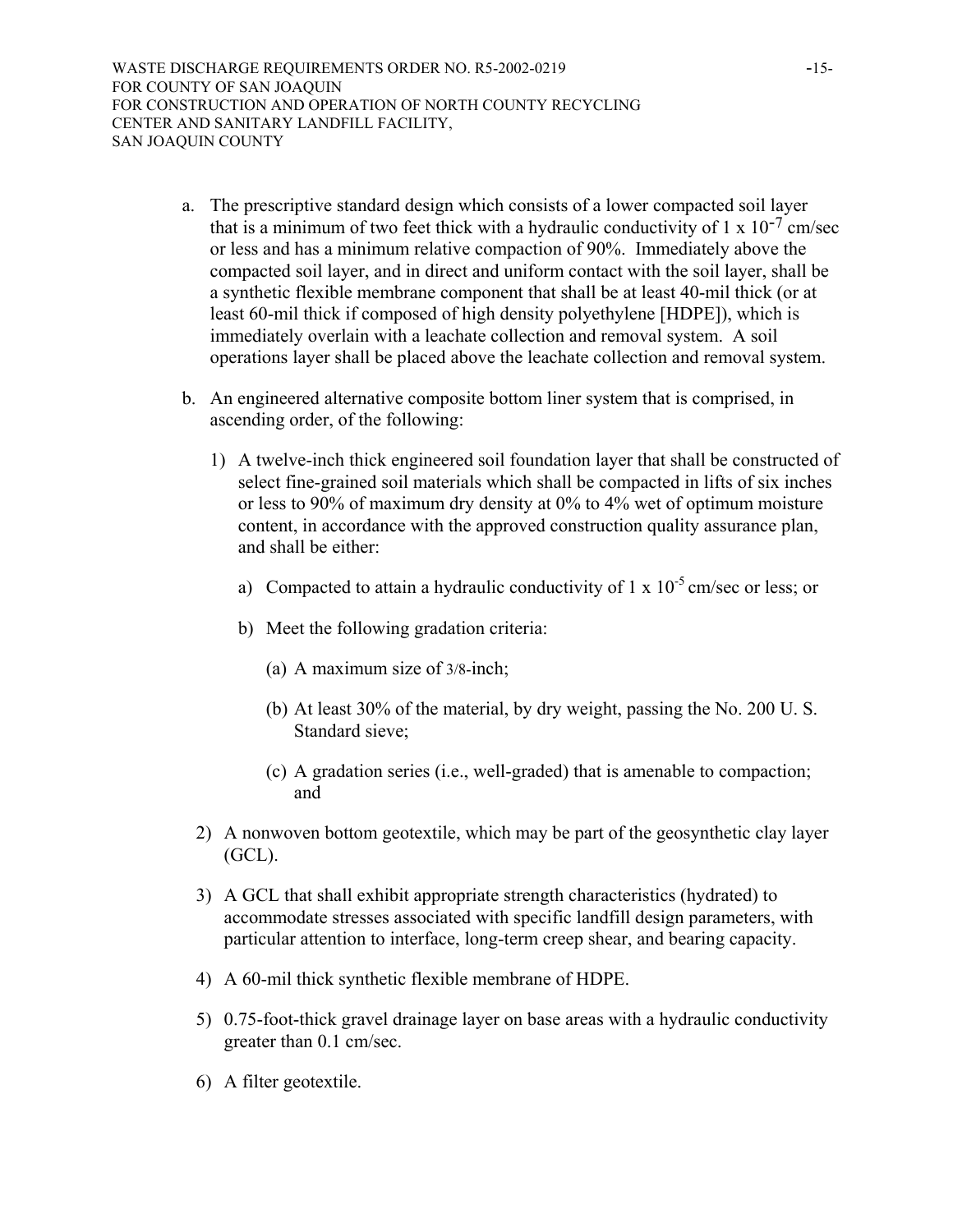- c. The side slope liner shall be comprised, in ascending order, of the following:
	- 1) A prepared subgrade that meets the criteria contained in Construction Specification D.4, below.
	- 2) A GCL barrier that shall exhibit appropriate strength characteristics to accommodate stresses associated with specific landfill design parameters, with particular attention to interface, long-term creep shear, and bearing capacity.
	- 3) A 60-mil thick synthetic flexible primary membrane of HDPE.
	- 4) A geocomposite drainage layer.
	- 5) A filter geotextile.
	- 6) A two-foot thick soil operations layer.
- 3. The Discharger may propose changes to the liner system design prior to construction, provided that approved components are not eliminated, the engineering properties of the components are not substantially reduced, and the proposed liner system results in the protection of water quality equal to or greater than the design prescribed by Title 27 and this Order. The proposed changes may be made following approval by the Executive Officer. Substantive changes to the design require reevaluation as an engineered alternative and approval by the Board.
- 4. If the Discharger proposes to construct a liner system in which a GCL is placed on top of a subgrade, the subgrade for the bottom and the side slopes of the Unit shall be prepared in an appropriate manner using accepted engineering and construction methods so as to provide a smooth surface that is free from rocks, sticks, or other debris that could damage or otherwise limit the performance of the GCL.
- 5. Construction shall proceed only after all applicable construction quality assurance plans have been approved by Executive Officer.
- 6. Following the completion of construction of a Unit or portion of a Unit, and prior to discharge onto the newly constructed liner system, the final documentation required in  $\S20324(d)(1)(C)$  of Title 27 shall be submitted to the Executive Officer for review and approval. The report shall be certified by a registered civil engineer or a certified engineering geologist. It shall contain sufficient information and test results to verify that construction was in accordance with the design plans and specifications, and with the prescriptive standards and performance goals of Title 27.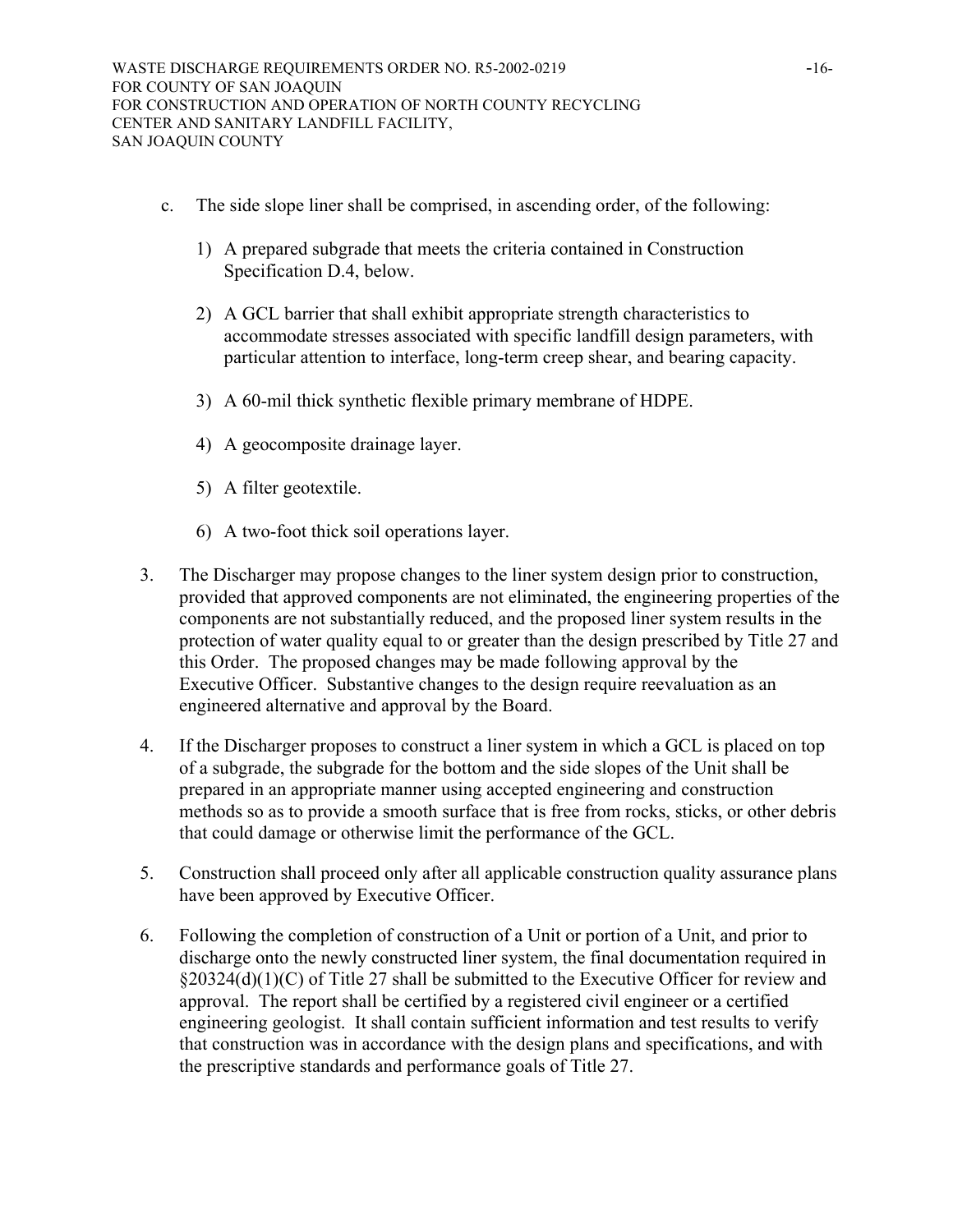- 7. A third party independent of both the Discharger and the construction contractor shall perform all of the construction quality assurance monitoring and testing during the construction of a liner system.
- 8. If monitoring reveals substantial or progressive increases of leachate generation above the design leachate flow by the Unit or portion of the Unit, such that the depth of fluid on any portion of the LCRS (excluding the leachate removal pump sump) exceeds 30 cm, the Discharger shall immediately notify the Board in writing within seven days. The notification shall include a timetable for remedial or corrective action necessary to achieve compliance with the leachate depth limitation.
- 9. Closure shall proceed only after adoption of closure waste discharge requirements.
- 10. Background monitoring points for the unsaturated zone shall be installed at a background plot having soil characteristics similar to those of the soil underlying the Unit.

# **E. DETECTION MONITORING SPECIFICATIONS**

- 1. The Discharger shall submit for Executive Officer review and approval a groundwater detection-monitoring program demonstrating compliance with Title 27 for any Unit expansion.
- 2. The Discharger shall comply with the detection monitoring program provisions of Title 27 for groundwater, surface water, and the unsaturated zone, and in accordance with Monitoring and Reporting Program No. R5-2002-0219. A detection-monitoring program for a new Unit shall be installed, operational, and one year of monitoring data collected prior to the discharge of wastes [27 CCR §20415(e)(6)].
- 3. The Discharger shall provide Board staff a minimum of **one week** notification prior to commencing any field activities related to the installation, repair, or abandonment of monitoring devices, and a minimum 48 hour notification prior to the collection of samples associated with a detection monitoring program, evaluation monitoring program, or corrective action program.
- 4. The Discharger shall comply with the Water Quality Protection Standard as specified in this Order, Monitoring and Reporting Program No. R5-2002-0219, and the Standard Provisions and Reporting Requirements, dated April 2000.
- 5. The Water Quality Protection Standard for organic compounds, which are not naturally occurring and not detected in background groundwater samples, shall be taken as the detection limit of the analytical method used (i.e., US-EPA methods 8260 and 8270). The confirmed presence of non-naturally occurring organic compounds in samples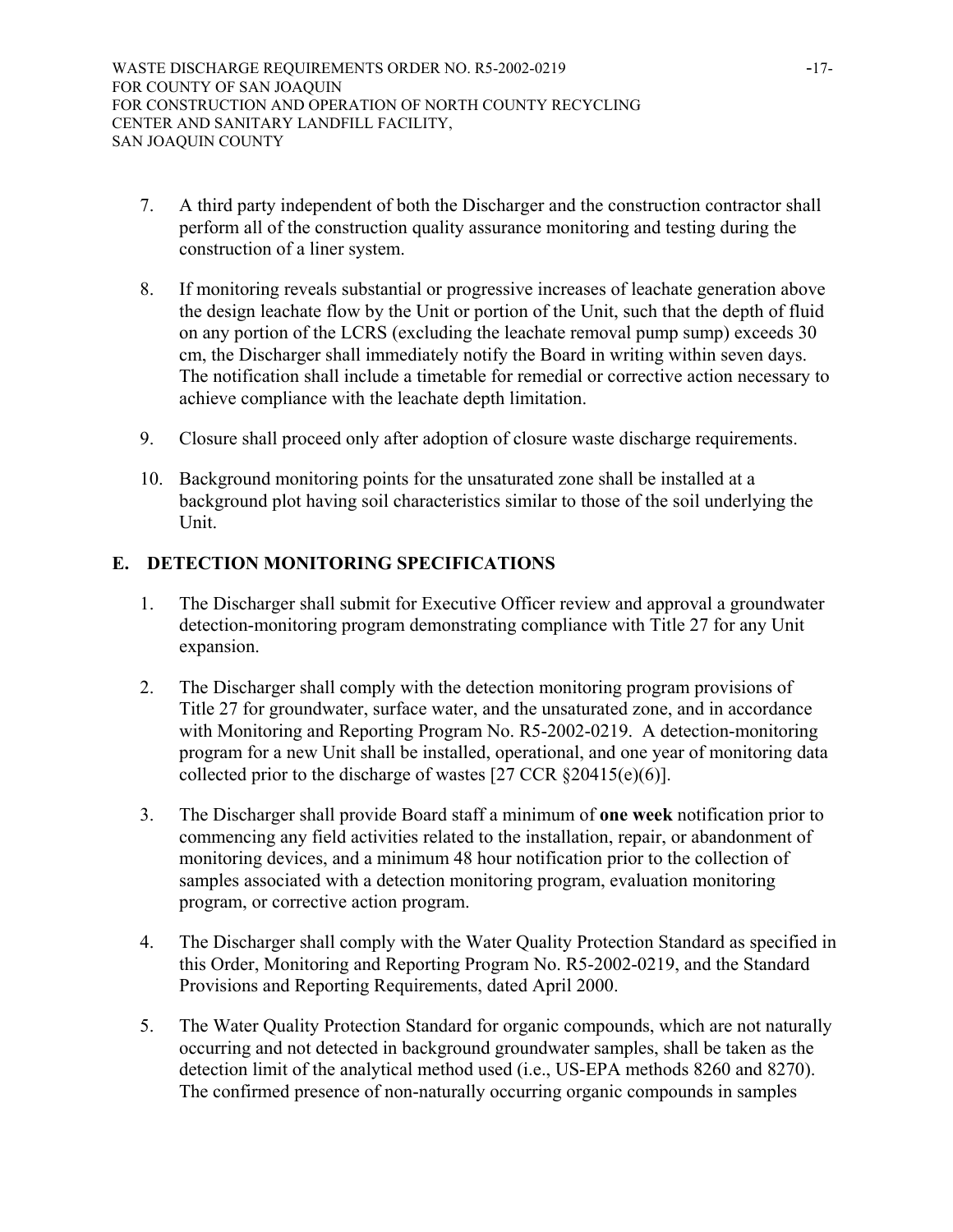above the Water Quality Protection Standard from detection monitoring wells is evidence of a release from the Unit.

- 6. The concentrations of the constituents of concern and monitoring parameters in waters passing the Point of Compliance shall not exceed the concentration limits established pursuant to Monitoring and Reporting Program No. R5-2002-0219.
- 7. For each monitoring event, the Discharger shall determine whether the landfill is in compliance with the Water Quality Protection Standard using procedures specified in Monitoring and Reporting Program No. R5-2002-0219 and §20415(e) of Title 27.
- 8. For any given monitored medium, the samples taken from all monitoring points and background monitoring points to satisfy the data analysis requirements for a given reporting period shall all be taken within a span not to exceed 30 days, unless the Executive Officer approves a longer time period, and shall be taken in a manner that ensures sample independence to the greatest extent feasible. Specific methods of collection and analysis must be identified. Sample collection, storage, and analysis shall be performed according to the most recent version of USEPA Methods, such as the latest editions, as applicable, of: (1) Methods for the Analysis of Organics in Water and Wastewater (USEPA 600 Series), (2) Test Methods for Evaluating Solid Waste (SW-846, latest edition), and (3) Methods for Chemical Analysis of Water and Wastes (USEPA 600/4-79-020), and in accordance with the approved Sample Collection and Analysis Plan.
- 9. If methods other than USEPA-approved methods or Standard Methods are used, the exact methodology shall be submitted for review and approval by the Executive Officer prior to use.
- 10. The **methods of analysis and the detection limits** used must be appropriate for the expected concentrations. For the monitoring of any constituent or parameter that is found in concentrations which produce more than 90% non-numerical determinations (i.e., "trace" or "ND") in data from background monitoring points for that medium, the analytical method having the lowest method detection limit (MDL) shall be selected from among those methods which would provide valid results in light of any matrix effects or interferences.
- 11. **"Trace" results** results falling between the MDL and the practical quantitation limit (PQL) - shall be reported as such, and shall be accompanied by both the estimated MDL and PQL values for that analytical run.
- 12. **MDLs and PQLs** shall be derived by the laboratory for each analytical procedure, according to State of California laboratory accreditation procedures. These MDLs and PQLs shall reflect the detection and quantitation capabilities of the specific analytical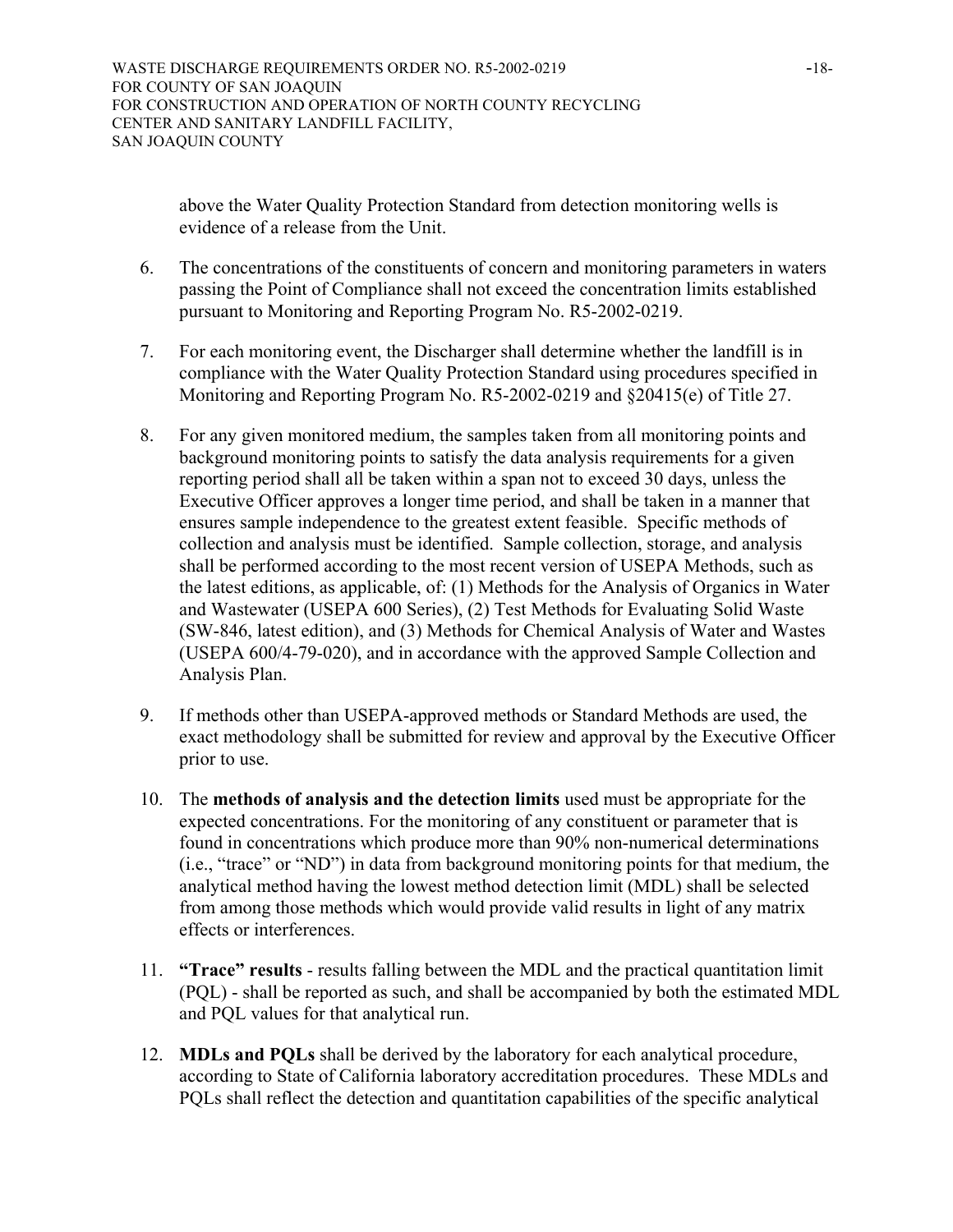WASTE DISCHARGE REQUIREMENTS ORDER NO. R5-2002-0219 -19-FOR COUNTY OF SAN JOAQUIN FOR CONSTRUCTION AND OPERATION OF NORTH COUNTY RECYCLING CENTER AND SANITARY LANDFILL FACILITY, SAN JOAQUIN COUNTY

procedure and equipment used by the lab, rather than simply being quoted from USEPA analytical method manuals. In relatively interference-free water, laboratory-derived MDLs and PQLs are expected to closely agree with published USEPA MDLs and PQLs.

- 13. If the laboratory suspects that, due to a change in matrix or other effects, the true detection limit or quantitation limit for a particular analytical run differs significantly from the laboratory-derived MDL/PQL values, the results shall be flagged accordingly, along with estimates of the detection limit and quantitation limit actually achieved. **The MDL shall always be calculated such that it represents the lowest achievable concentration associated with a 99% reliability of a nonzero result.** The PQL shall always be calculated such that it represents the lowest constituent concentration at which a numerical value can be assigned with reasonable certainty that it represents the constituent's actual concentration in the sample. Normally, PQLs should be set equal to the concentration of the lowest standard used to calibrate the analytical procedure.
- 14. Unknown chromatographic peaks shall be reported, along with an estimate of the concentration of the unknown analyte. When unknown peaks are encountered, second column or second method confirmation procedures shall be performed to attempt to identify and more accurately quantify the unknown analyte.
- 15. All **QA/QC data** shall be reported, along with the sample results to which they apply, including the method, equipment, analytical detection and quantitation limits, the percent recovery, an explanation for any recovery that falls outside the QC limits, the results of equipment and method blanks, the results of spiked and surrogate samples, the frequency of quality control analysis, and the name and qualifications of the person(s) performing the analyses. Sample results shall be reported unadjusted for blank results or spike recoveries. In cases where contaminants are detected in QA/QC samples (i.e., field, trip, or lab blanks), the accompanying sample results shall be appropriately flagged.
- 16. The statistical method shall account for data below the practical quantitation limit (PQL) with one or more statistical procedures that are protective of human health and the environment. Any PQL validated pursuant to  $\S20415(e)(7)$  of Title 27 that is used in the statistical method shall be **the lowest concentration (or value) that can be reliably achieved** within limits of precision and accuracy specified in the WDRs for routine laboratory operating conditions that are available to the facility. The Discharger's technical report, pursuant to §20415(e)(7) of Title 27, shall consider the PQLs listed in Appendix IX to Chapter 14 of Division 4.5 of Title 22, California Code of Regulations, for guidance when specifying limits of precision and accuracy. For any given constituent monitored at a background or downgradient monitoring point, an indication that falls between the MDL and the PQL for that constituent (hereinafter called a "trace" detection) shall be identified and used in appropriate statistical or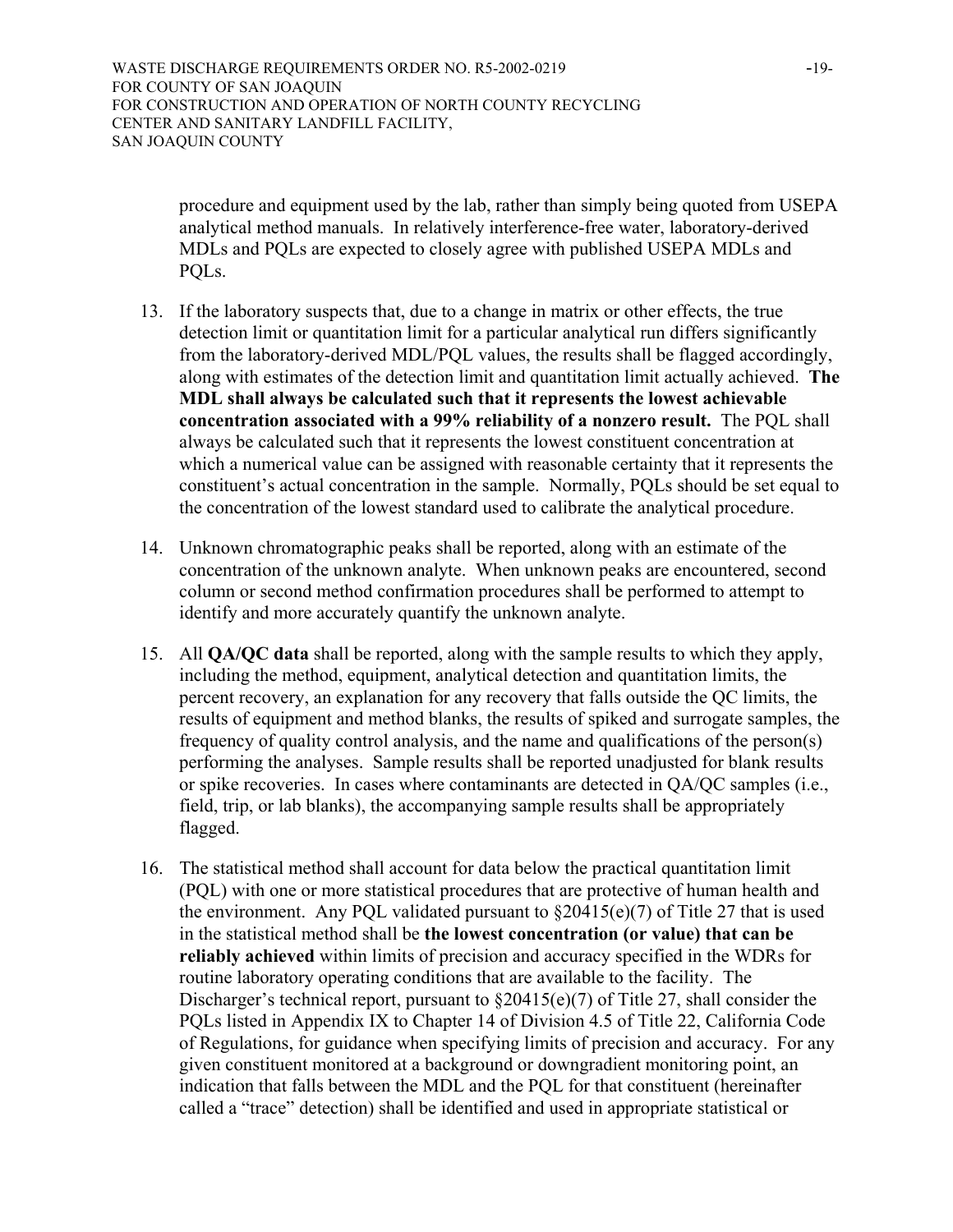nonstatistical tests. Nevertheless, for a statistical method that is compatible with the proportion of censored data (trace and ND indications) in the data set, the Discharger can use the laboratory's concentration estimates in the trace range (if available) for statistical analysis, in order to increase the statistical power by decreasing the number of "ties".

- 17. Background for water samples or soil-pore gas samples shall be represented by the data from all samples taken from applicable background monitoring points during that reporting period (at least one sample from each background monitoring point). The Discharger may propose an alternate statistical method [to the methods listed under 27 CCR  $\S 20415(e)(8)(A-D)$ ] in accordance with  $\S 20415(e)(8)(E)$  of Title 27, for review and approval by the Executive Officer.
- 18. The Discharger may propose an alternate statistical method [to the methods listed under 27 CCR §20415(e)(8)(A-D)] in accordance with §20415(e)(8)(E) of Title 27, for review and approval by the Executive Officer. Upon receiving written approval from the Executive Officer, alternate statistical procedures may be used for determining the significance of analytical results for common laboratory contaminants (i.e., methylene chloride, acetone, diethylhexyl phthalate, and di-n-octyl phthalate). Nevertheless, analytical results involving detection of these analytes in any background or downgradient sample shall be reported and flagged for easy reference by Board staff.
- 19. The Discharger shall use the following nonstatistical method for all analytes, which are not amenable to the statistical test above. The nonstatistical method shall be implemented as follows:
	- a. For every compliance well, regardless of the monitoring program, the discharger shall use this data analysis method, jointly, for all analytes that are detected in less than 10% of background samples. Any analyte that triggers a discrete retest per this method shall be added to the monitoring parameter list:

**Triggers —** From the constituent of concern or monitoring parameter list identify each analyte in the **current** sample that exceeds either its respective MDL or PQL. The discharger shall conclude that the exceedance provides a preliminary indication [or, for a retest, provide a measurably significant indication] of a release or a change in the nature or extent of the release, at that well, if *either:* 

- 1) The data contains two or more analytes that are detected in less than 10% of background samples that equal or exceed their respective MDLs; or
- 2) The data contains one analyte that equals or exceeds its PQL.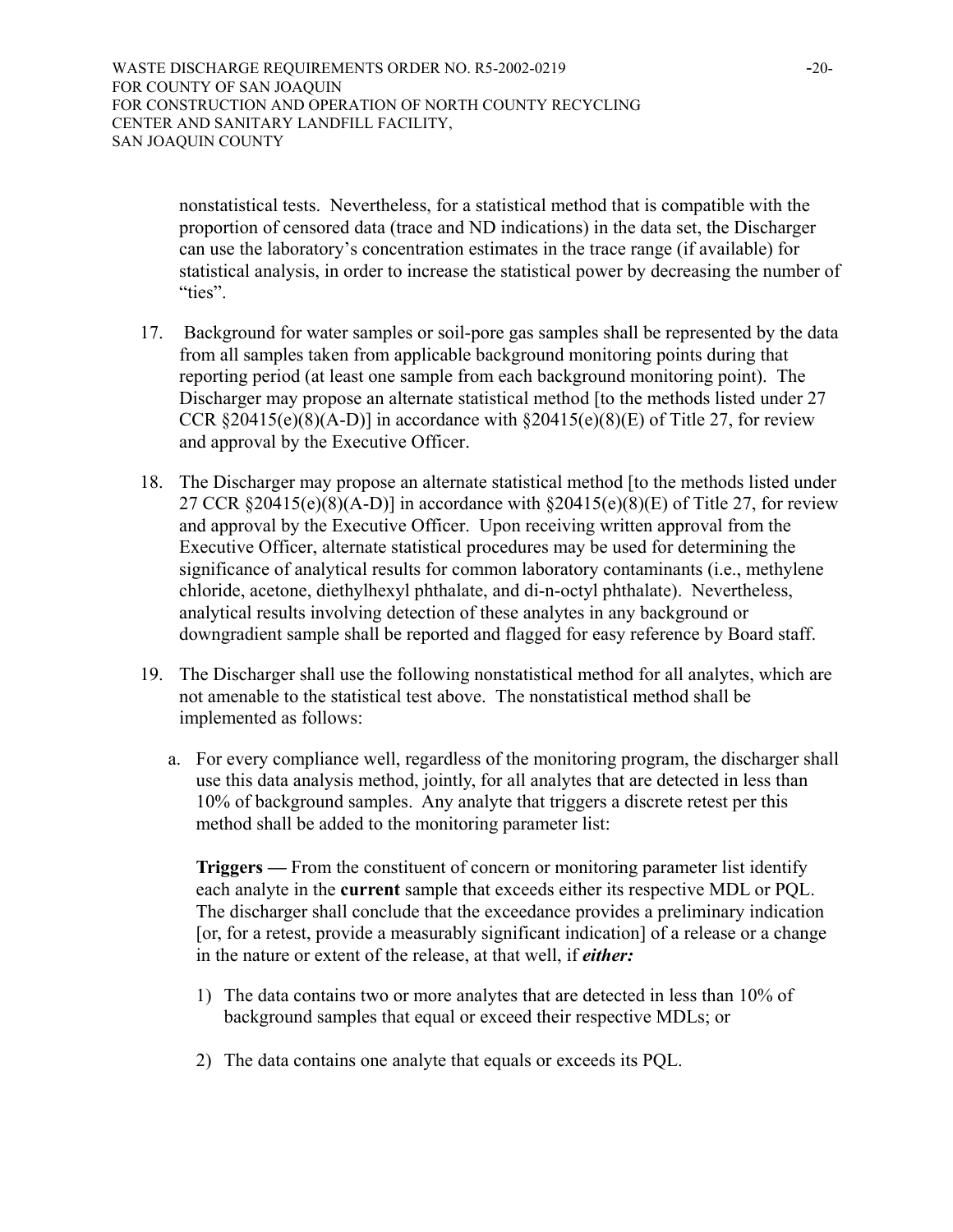# b. **Discrete Retest** [27CCR §20415(e)(8)(E)]:

- 1) In the event that the discharger concludes (pursuant to paragraph 19.a., above) that there is a preliminary indication, then the discharger shall immediately notify Regional Board staff by phone or e-mail and, within 30 days of such indication, shall collect two new (retest) samples from the indicating compliance well.
- 2) For any given compliance well retest sample, the discharger shall include, in the retest analysis, only the laboratory analytical results for those analytes indicated in that well's original test. As soon as the retest data are available, the discharger shall apply the same test [under 19.a.], to separately analyze each of the two suites of retest data at that compliance well.
	- 3) If either (or both) of the retest samples trips either (or both) of the triggers under ¶19.a., then the discharger shall conclude that there is a measurably significant increase at that well for the analyte(s) indicated in the validating retest sample(s) and shall:

a) **Immediately** notify the Board about the constituent verified to be present at the monitoring point, and follow up with written notification submitted by certified mail **within seven days** of validation; and

b) If the Discharger believes that the constituent is from a source other than the Unit, then:

- (a) **Within seven days** of determining "measurably significant" evidence of a release, submit to the Board by certified mail a Notification of Intent to make such a demonstration pursuant to  $\S20420(k)(7)$  of Title 27; and
- (b) **Within 90 days** of determining "measurably significant" evidence of a release, submit a report to the Board that demonstrates that a source other than the Unit caused the evidence, or that the evidence resulted from error in sampling, analysis or evaluation, or from natural variation in groundwater, surface water, or the unsaturated zone.
- 20. If the Executive Officer determines, after reviewing the submitted report in 19.b.3.a)(b) above, that the detected constituent most likely originated from the Unit(s), the Discharger shall **immediately** implement the requirements of XI. Response To A Release, C. Release Has Been Verified, contained in the Standard Provisions and Reporting Requirements (April 2000).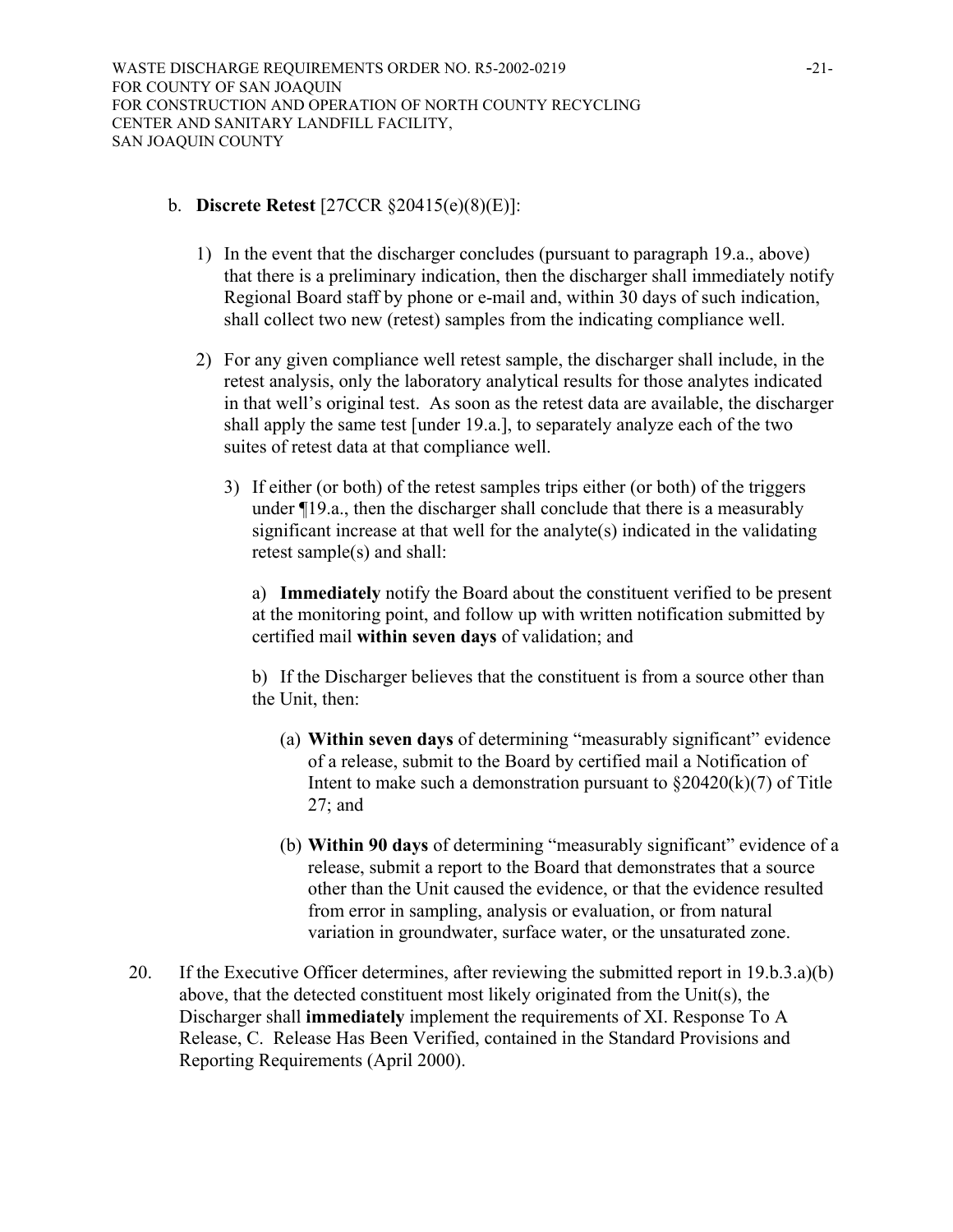# **F. REPORTING REQUIREMENTS**

- 1. In the event the Discharger does not comply or will be unable to comply with any prohibition or limitation of this Order for any reason, the Discharger shall notify the appropriate Board office by telephone or email **as soon as** the Discharger has knowledge of such noncompliance or potential for noncompliance, and shall confirm this notification in writing **within two weeks**. The written notification shall state the nature, time, and cause of noncompliance, and shall describe the measures being taken to prevent recurrences and shall include a timetable for corrective actions.
- 2. The Discharger shall retain records of all monitoring information, including all calibration and maintenance records, all original strip chart recordings of continuous monitoring instrumentation, copies of all reports required by this Order, and records of all data used to complete the application for this Order. Records shall be maintained throughout the life of the facility including the postclosure period.

Such legible records shall show the following for each sample:

- a. Sample identification and the monitoring point or background monitoring point from which it was taken, along with the identity of the individual who obtained the sample;
- b. Date, time, and manner of sampling;
- c. Date and time that analyses were started and completed, and the name of the personnel and laboratory performing each analysis;
- d. Complete procedure used, including method of preserving the sample, and the identity and volumes of reagents used;
- e. Calculation of results; and
- f. Results of analyses, and the MDL and PQL for each analysis.
- 3. A transmittal letter explaining the essential points shall accompany each report. At a minimum, the transmittal letter shall identify any violations found since the last report was submitted, and if the violations were corrected. If no violations have occurred since the last submittal, this shall be stated in the transmittal letter. The transmittal letter shall also state that a discussion of any violations found since the last report was submitted, and a description of the actions taken or planned for correcting those violations, including any references to previously submitted time schedules, is contained in the accompanying report.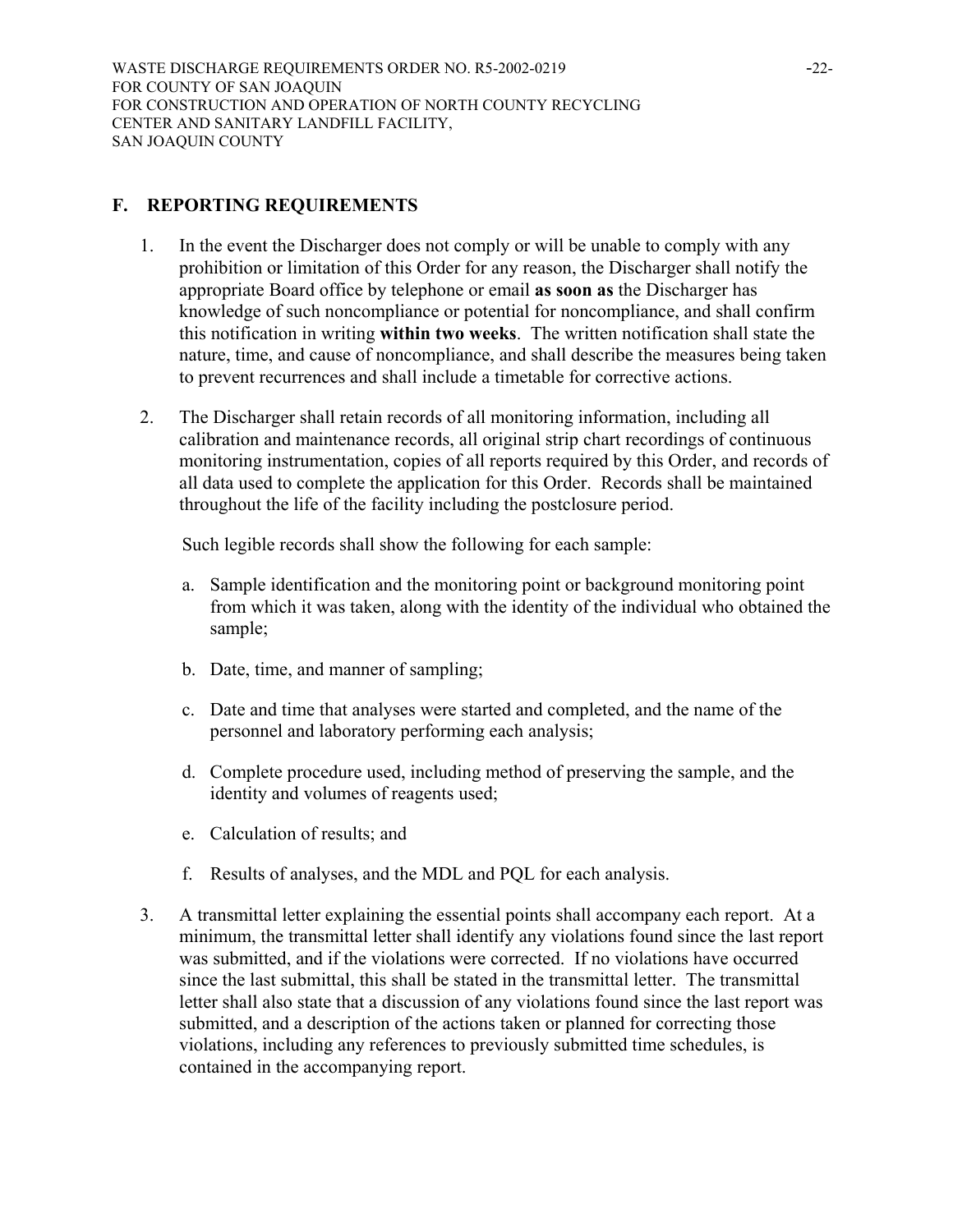- 4. Each monitoring report shall include a compliance evaluation summary. The summary shall contain at least:
	- a. For each monitoring point and background monitoring point addressed by the report, a description of:
		- 1) The time of water level measurement;
		- 2) The type of pump or other device used for purging and the elevation of the pump intake relative to the elevation of the screened interval;
		- 3) The method of purging (the pumping rate; the equipment and methods used to monitor field pH, temperature, and conductivity during purging; the calibration of the field equipment; results of the pH, temperature, conductivity, and turbidity testing; and the method of disposing of the purge water) to remove all portions of the water that was in the well bore while the sample was being taken;
		- 4) The type of pump or other device used for sampling, if different than the pump or device used for purging; and
		- 5) A statement that the sampling procedure was conducted in accordance with the approved Sampling and Analysis Plan.
	- b. A map or aerial photograph showing the locations of observation stations, monitoring points, and background monitoring points.
	- c. For each groundwater body, a description and graphical presentation of the gradient and direction of groundwater flow under/around the Unit, and the groundwater flow rate, based upon water level elevations taken prior to the collection of the water quality data submitted in the report.
	- d. Laboratory statements of results of all analyses evaluating compliance with requirements.
	- e. An evaluation of the effectiveness of the leachate monitoring and control facilities, and of the run-off/run-on control facilities.
	- f. A summary and certification of completion of all **Standard Observations** for the Unit(s), for the perimeter of the Unit, and for the receiving waters. The Standard Observations shall include: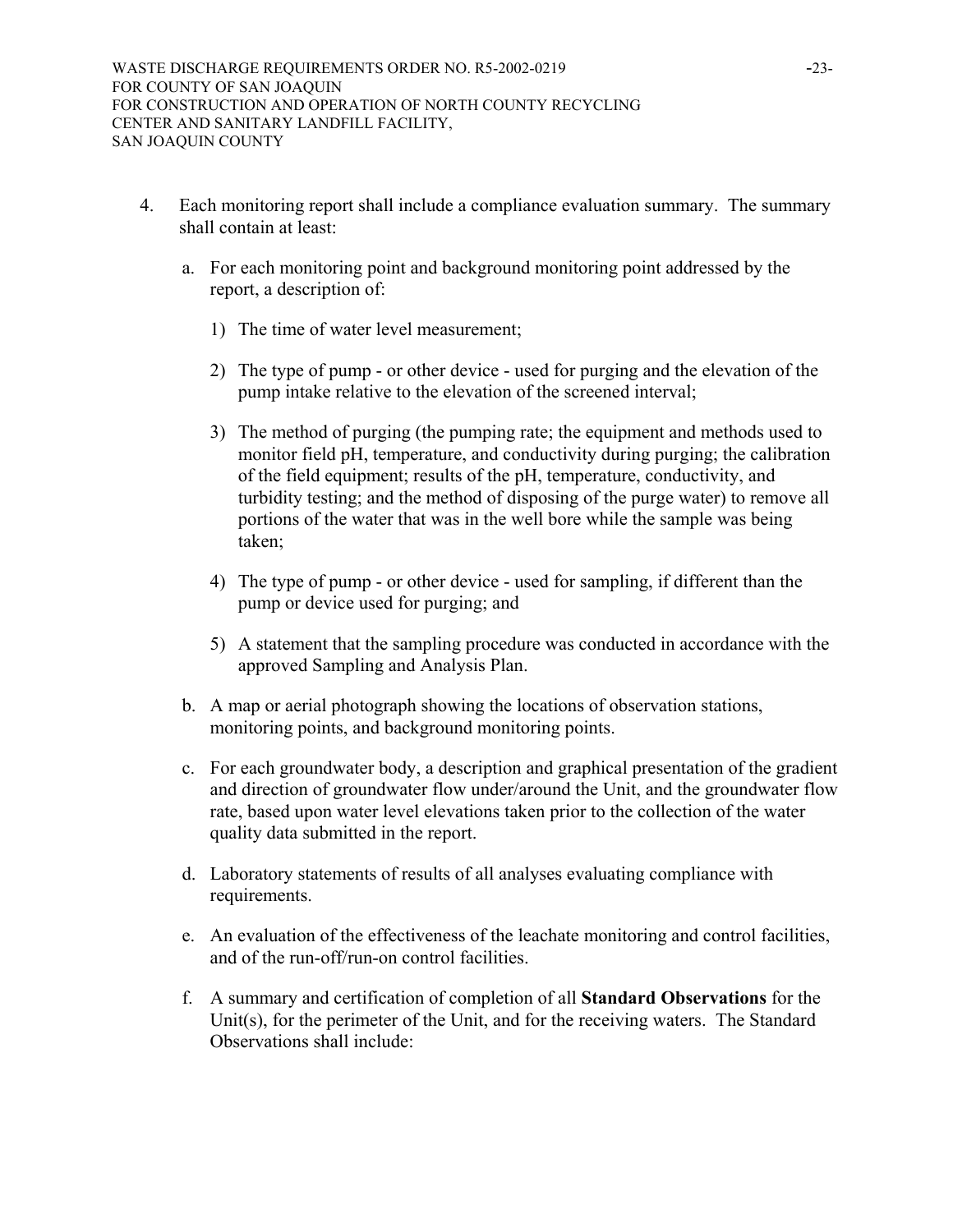- 1) For the Unit:
	- a) Evidence of ponded water at any point on the facility (show affected area on map);
	- b) Evidence of odors presence or absence, characterization, source, and distance of travel from source; and
	- c) Evidence of erosion and/or of day-lighted refuse.
- 2) Along the perimeter of the Unit:
	- a) Evidence of liquid leaving or entering the Unit, estimated size of affected area, and flow rate (show affected area on map);
	- b) Evidence of odors presence or absence, characterization, source, and distance of travel from source; and
	- c) Evidence of erosion and/or of day-lighted refuse.
- 3) For receiving waters:
	- a) Floating and suspended materials of waste origin presence or absence, source, and size of affected area;
	- b) Discoloration and turbidity description of color, source, and size of affected area;
	- c) Evidence of odors presence or absence, characterization, source, and distance of travel from source;
	- d) Evidence of water uses presence of water-associated wildlife;
	- e) Flow rate; and
	- f) Weather conditions wind direction and estimated velocity, total precipitation during recent days and on the day of observation.
	- g) The quantity and types of wastes discharged and the locations in the Unit where waste has been placed since submittal of the last such report.
- 5. The Discharger shall report by telephone or email any seepage from the disposal area **immediately** after it is discovered. A written report shall be filed with the Board **within seven days**, containing at least the following information: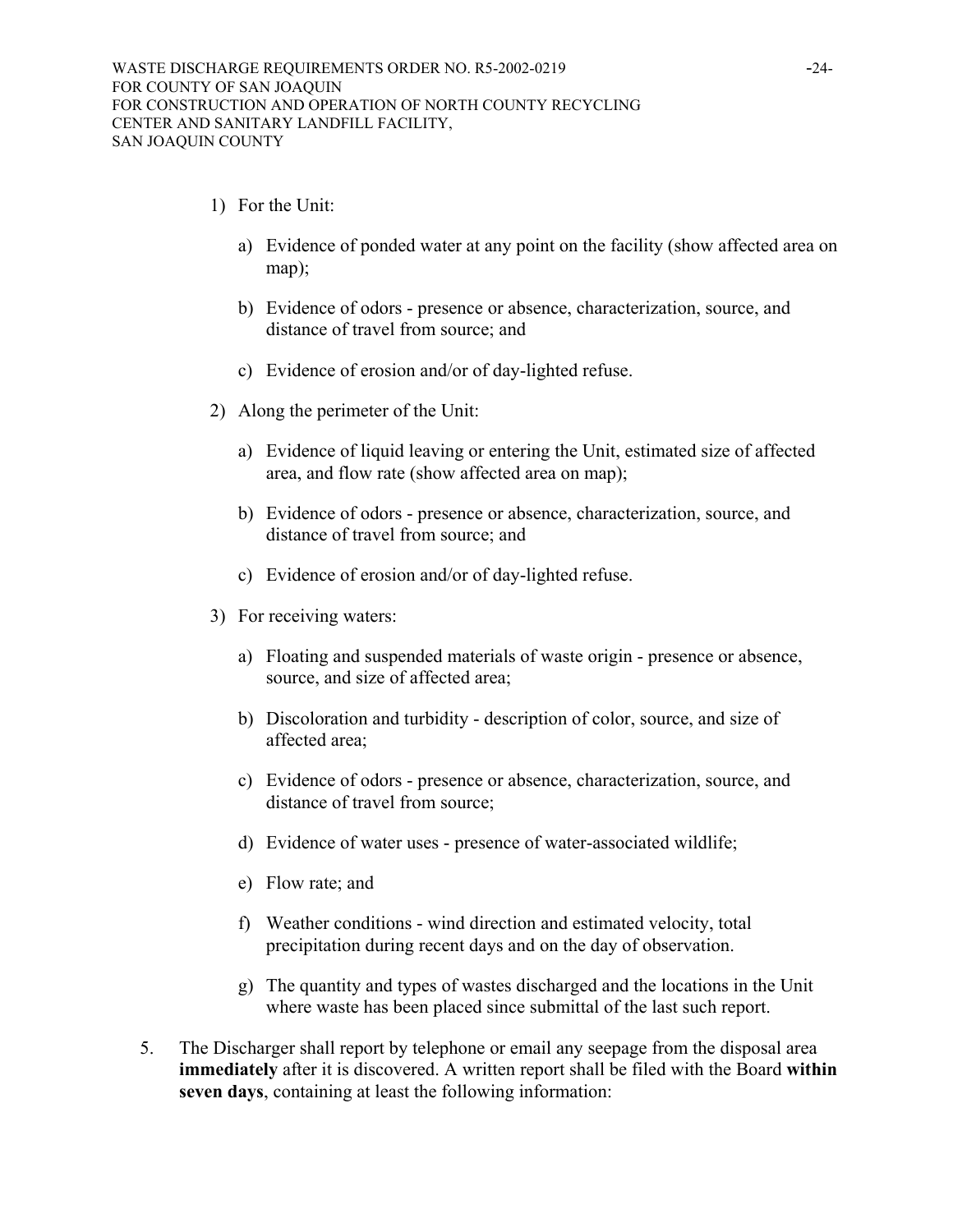- a. A map showing the location(s) of seepage;
- b. An estimate of the flow rate;
- c. A description of the nature of the discharge (e.g., all pertinent observations and analyses);
- d. Verification that samples have been submitted for analyses of the Constituents of Concern and Monitoring Parameters, and an estimated date that the results will be submitted to the Board; and
- e. Corrective measures underway or proposed, and corresponding time schedule.
- 6. The Discharger shall submit an **Annual Monitoring Summary Report** to the Board covering the reporting period of the previous monitoring year. This report shall contain:
	- a. All monitoring parameters and constituents of concern shall be graphed so as to show historical trends at each monitoring point and background monitoring point, for all samples taken within at least the previous five calendar years. Each such graph shall plot the concentration of one or more constituents or parameters for the period of record for a given monitoring point or background monitoring point, at a scale appropriate to show trends or variations in water quality. The graphs shall plot each datum, rather than plotting mean values. For any given constituent or parameter, the scale for background plots shall be the same as that used to plot downgradient data. Graphical analysis of monitoring data may be used to provide significant evidence of a release.
	- b. Unless otherwise exempted by the Executive Officer, all monitoring analytical data obtained during the previous two-six-month reporting periods, shall be submitted in tabular form as well as in a digital file format acceptable to the Executive Officer. The Board regards the submittal of data in hard copy and in digital format as "...the form necessary for..." statistical analysis  $[\S 20420(h)]$ , in that this facilitates periodic review by the Board.
	- c. A comprehensive discussion of the compliance record, and the result of any corrective actions taken or planned which may be needed to bring the Discharger into full compliance with the waste discharge requirements.
	- d. A map showing the area and elevations in which filling has been completed during the previous calendar year and a comparison to final closure design contours.
	- e. A written summary of the monitoring results, indicating any changes made or observed since the previous annual report.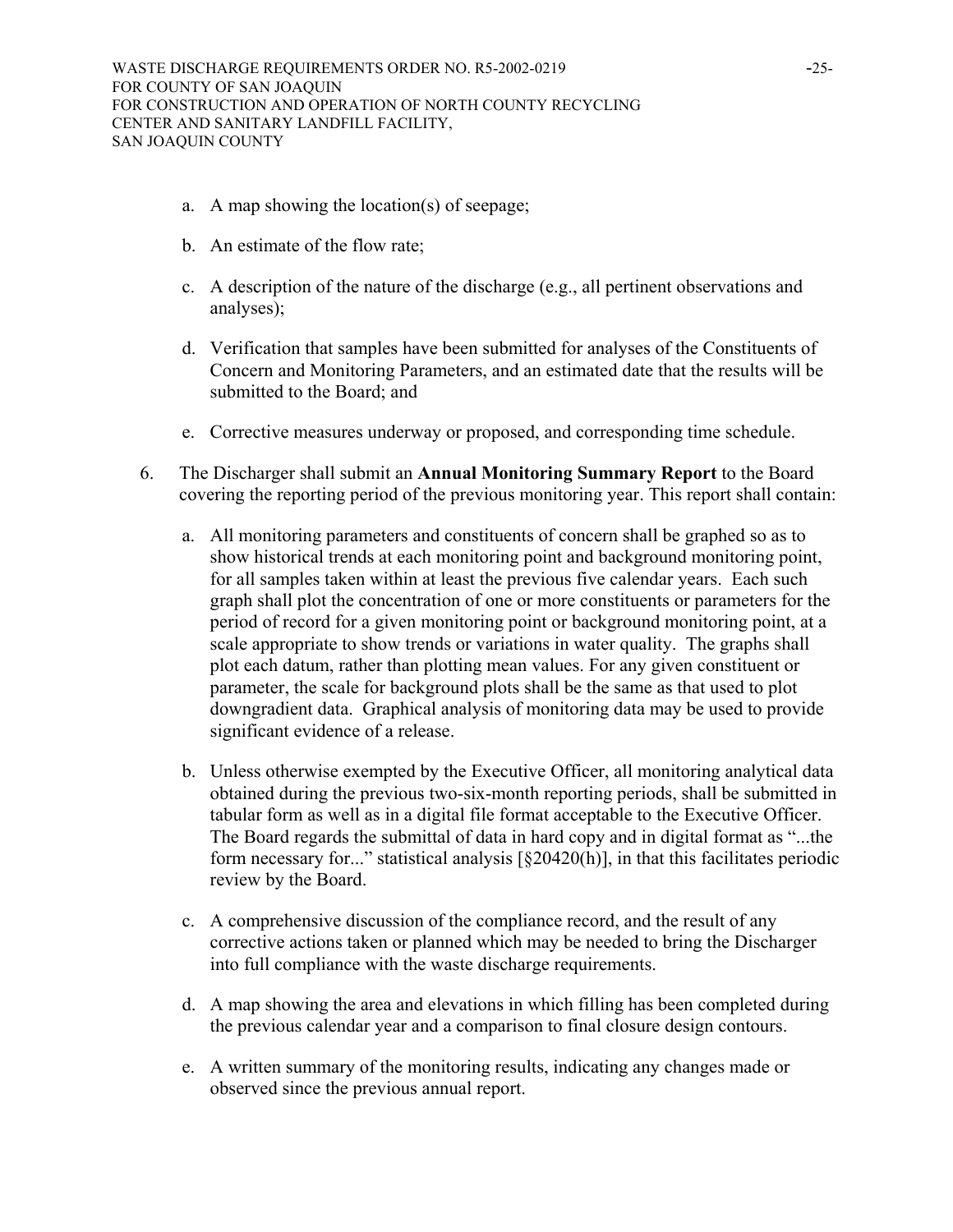f. An evaluation of the effectiveness of the leachate monitoring/control facilities.

# **G. PROVISIONS**

- 1. The Discharger shall maintain a copy of this Order at the facility and make it available at all times to facility operating personnel, who shall be familiar with its contents, and to regulatory agency personnel.
- 2. The Discharger shall comply with all applicable provisions of Title 27 and 40 Code of Federal Regulations Part 258 (Subtitle D) that are not specifically referred to in this Order.
- 3. The Discharger shall comply with Monitoring and Reporting Program No. R5-2002-0219, which is incorporated into and made part of this Order.
- 4. The Discharger shall comply with the applicable portions of the Standard Provisions and Reporting Requirements for Waste Discharge Requirements for Nonhazardous Solid Waste Discharges Regulated by Title 27 and/or Subtitle D (27 CCR §20005 et seq. and 40 CFR 258 et seq.), dated April 2000, which are hereby incorporated into this Order.
- 5. All reports and transmittal letters shall be signed by persons identified below:
	- a. For a corporation: by a principal executive officer of at least the level of senior vice-president.
	- b. For a partnership or sole proprietorship: by a general partner or the proprietor.
	- c. For a municipality, state, federal or other public agency: by either a principal executive officer or ranking elected or appointed official.
	- d. A duly authorized representative of a person designated in a, b or c above if;
		- 1) The authorization is made in writing by a person described in a, b, or c of this provision;
		- 2) The authorization specifies either an individual or a position having responsibility for the overall operation of the regulated facility or activity, such as the position of plant manager, operator of a Unit, superintendent, or position of equivalent responsibility. (A duly authorized representative may thus be either a named individual or any individual occupying a named position); and
		- 3) The written authorization is submitted to the Board.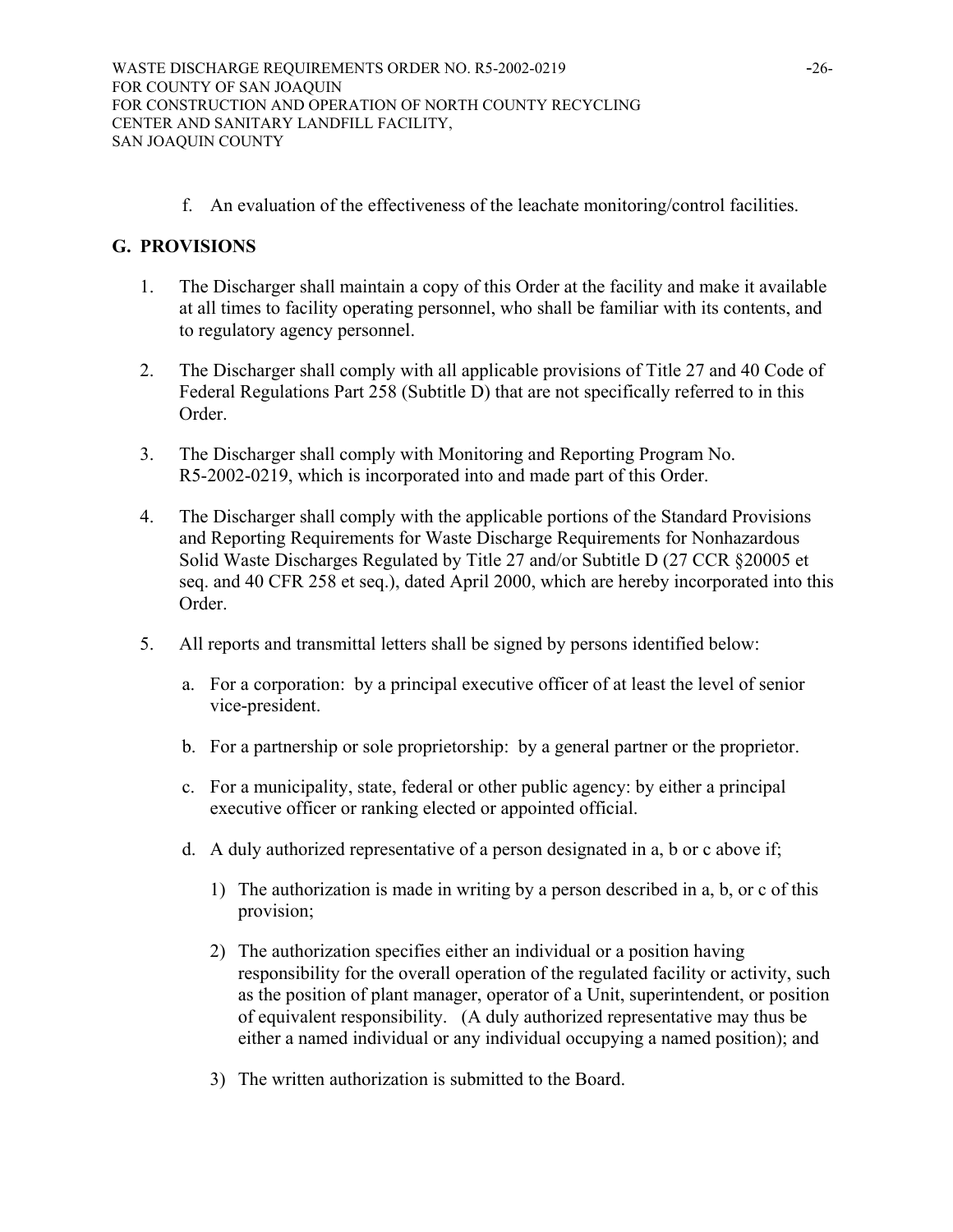e. Any person signing a document under this Section shall make the following certification:

"I certify under penalty of law that I have personally examined and am familiar with the information submitted in this document and all attachments and that, based on my inquiry of those individuals immediately responsible for obtaining the information, I believe that the information is true, accurate, and complete. I am aware that there are significant penalties for submitting false information, including the possibility of fine and imprisonment."

- 6. The Discharger shall take all reasonable steps to minimize any adverse impact to the waters of the State resulting from noncompliance with this Order. Such steps shall include accelerated or additional monitoring as necessary to determine the nature, extent, and impact of the noncompliance.
- 7. The owner of the waste management facility shall have the continuing responsibility to assure protection of waters of the state from discharged wastes and from gases and leachate generated by discharged waste during the active life, closure, and postclosure maintenance period of the Unit(s) and during subsequent use of the property for other purposes.
- 8. The fact that it would have been necessary to halt or reduce the permitted activity in order to maintain compliance with this Order shall not be regarded as a defense for the Discharger's violations of the Order.
- 9. To assume ownership or operation under this Order, the succeeding owner or operator must apply in writing to the Board requesting transfer of the Order within 14 days of assuming ownership or operation of this facility. The request must contain the requesting entity's full legal name, the State of incorporation if a corporation, the name and address and telephone number of the persons responsible for contact with the Board, and a statement. The statement shall comply with the signatory requirements contained in Provision F.5., in addition state that the new owner or operator assumes full responsibility for compliance with this Order. Failure to submit the request shall be considered a discharge without requirements, a violation of the California Water Code. Transfer of this Order shall be approved or disapproved by the Board.
- 10. The Discharger is required to; (1) establish and maintain a financial assurance mechanism for closure and post-closure maintenance costs in accordance with an approved plan, and (2) obtain and maintain financial assurance for initiating and completing corrective action and for all known or reasonably foreseeable releases from the Unit, as specified in Chapter 6 of Title 27. The Board and California Integrated Waste Management Board (CIWMB) shall determine if the amount(s) of coverage is/are adequate. The Discharger is required to submit the financial assurance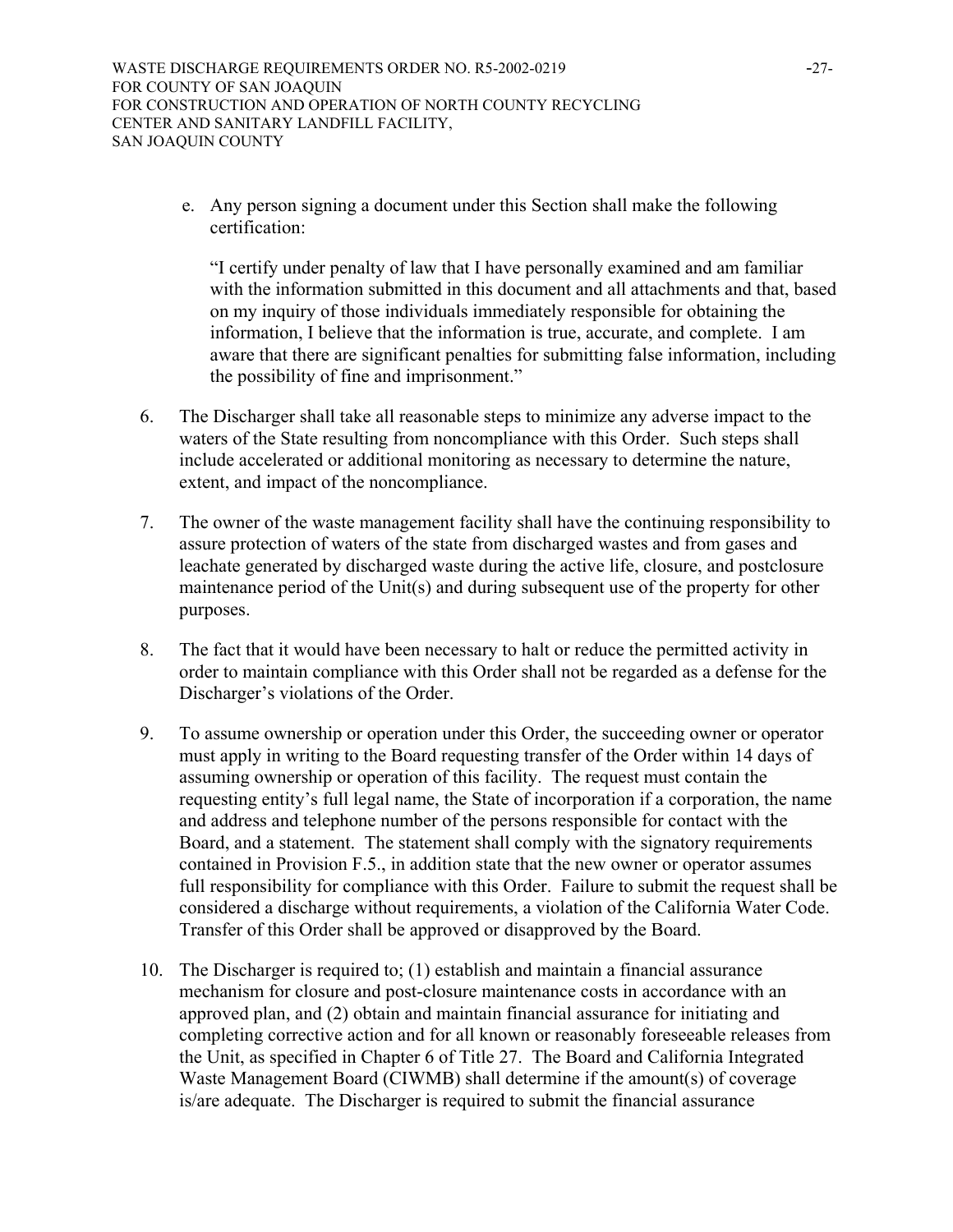mechanism(s) to the Financial Assurances Section of the California Integrated Waste Management Board, which determines if the mechanism(s) meets the requirements of Chapter 6, Title 27.

11. The Discharger shall complete the tasks contained in these waste discharge requirements in accordance with the following time schedule:

| Task                                                                                                                                                                                                                | <b>Compliance Date</b>       |
|---------------------------------------------------------------------------------------------------------------------------------------------------------------------------------------------------------------------|------------------------------|
| <b>Construction Plans</b><br>$\mathbf{A}$ .                                                                                                                                                                         |                              |
| Submit construction and design plans for Executive<br>Officer review and approval. (See Construction<br>Specification D.1)                                                                                          | <b>Prior to construction</b> |
| <b>B.</b><br><b>Construction Report</b>                                                                                                                                                                             |                              |
| Submit a construction report upon completion<br>demonstrating construction was in accordance with<br>approved construction plans for Executive Officer review<br>and approval. (See Construction Specification D.6) | <b>Prior to discharge</b>    |
| $\mathbf{C}$ .<br><b>Partial Cover</b>                                                                                                                                                                              |                              |
| Submit a Workplan for the design and construction<br>of the partial cover for all modules in the Unit.<br>Address the performance standards for precipitation<br>and drainage controls.                             | 1 April 2003                 |
| <b>Financial Assurances</b><br>D.                                                                                                                                                                                   |                              |
| Submit updated Financial Assurances for initiating and<br>completing corrective action and for all known or<br>reasonably foreseeable releases from the Unit.                                                       | <b>30 April-Annually</b>     |

I, THOMAS R. PINKOS, Acting Executive Officer, do hereby certify that the foregoing is a full, true, and correct copy of an Order adopted by the California Regional Water Quality Control Board, Central Valley Region, on 6 December 2002.

\_\_\_\_\_\_\_\_\_\_\_\_\_\_\_\_\_\_\_\_\_\_\_\_\_\_\_\_\_\_\_\_\_\_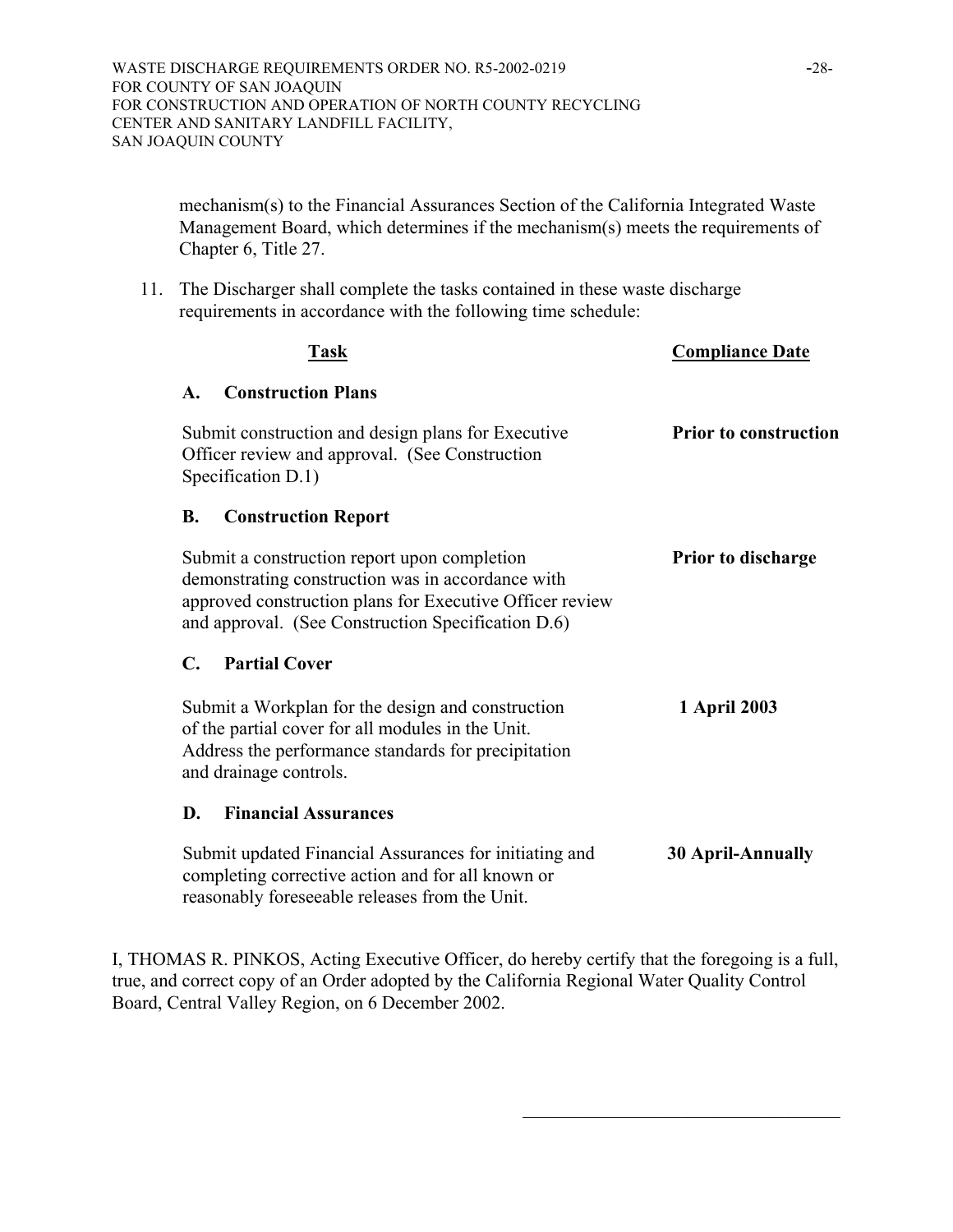WASTE DISCHARGE REQUIREMENTS ORDER NO. R5-2002-0219 -29-FOR COUNTY OF SAN JOAQUIN FOR CONSTRUCTION AND OPERATION OF NORTH COUNTY RECYCLING CENTER AND SANITARY LANDFILL FACILITY, SAN JOAQUIN COUNTY

THOMAS R. PINKOS, Executive Officer

KAS: December 6, 2002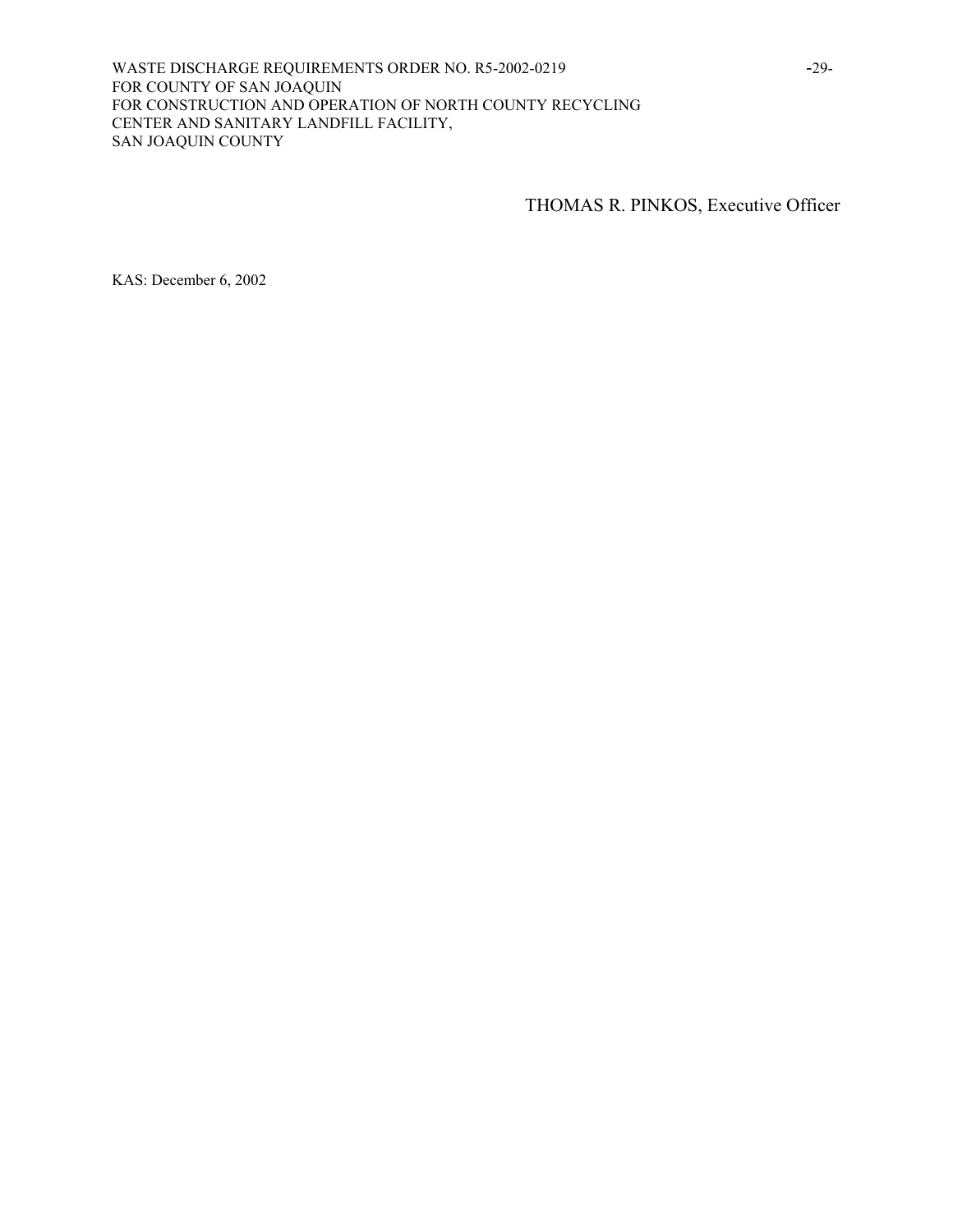# CALIFORNIA REGIONAL WATER QUALITY CONTROL BOARD CENTRAL VALLEY REGION

# MONITORING AND REPORTING PROGRAM NO. R5-2002-0219 FOR COUNTY OF SAN JOAQUIN FOR NORTH COUNTY RECYCLING CENTER AND SANITARY LANDFILL SAN JOAQUIN COUNTY

Compliance with this Monitoring and Reporting Program, with Title 27, California Code of Regulations, Section 20005, et seq. (hereafter Title 27), and with the *Standard Provisions and Reporting Requirements for Waste Discharge Requirements for Nonhazardous Solid Waste Discharges Regulated by Title 27 and/or Subtitle D (27 CCR §20005 et seq. and 40 CFR 258)*, dated April 2000, is ordered by Waste Discharge Requirements Order No. R5-2002-0219.

# **A. REQUIRED MONITORING REPORTS**

| Report |                                                                           | Due                  |
|--------|---------------------------------------------------------------------------|----------------------|
| 1.     | Groundwater Monitoring (Section D.1)                                      | <b>See Table I</b>   |
| 2.     | <b>Annual Monitoring Summary Report</b><br>(Order No. R5-2002-0219, F.6.) | <b>Annually</b>      |
| 3.     | Unsaturated Zone Monitoring (Section D.2)                                 | <b>See Table II</b>  |
| 4.     | Leachate Monitoring (Section D.3)                                         | <b>See Table III</b> |
| 5.     | Surface Water Monitoring (Section D.4)                                    | <b>See Table IV</b>  |
| 6.     | Facility Monitoring (Section D.5)                                         | As necessary         |
| 7.     | Response to a Release<br>(Standard Provisions and Reporting Requirements) | As necessary         |

## **B. REPORTING**

 The Discharger shall report monitoring data and information as required in this Monitoring and Reporting Program and as required in Order No. R5-2002-0219 and the Standard Provisions and Reporting Requirements. Reports, which do not comply with the required format, will be **REJECTED** and the Discharger shall be deemed to be in noncompliance with the waste discharge requirements. In reporting the monitoring data required by this program, the Discharger shall arrange the data in tabular form so that the date, the constituents, the concentrations, and the units are readily discernible. The data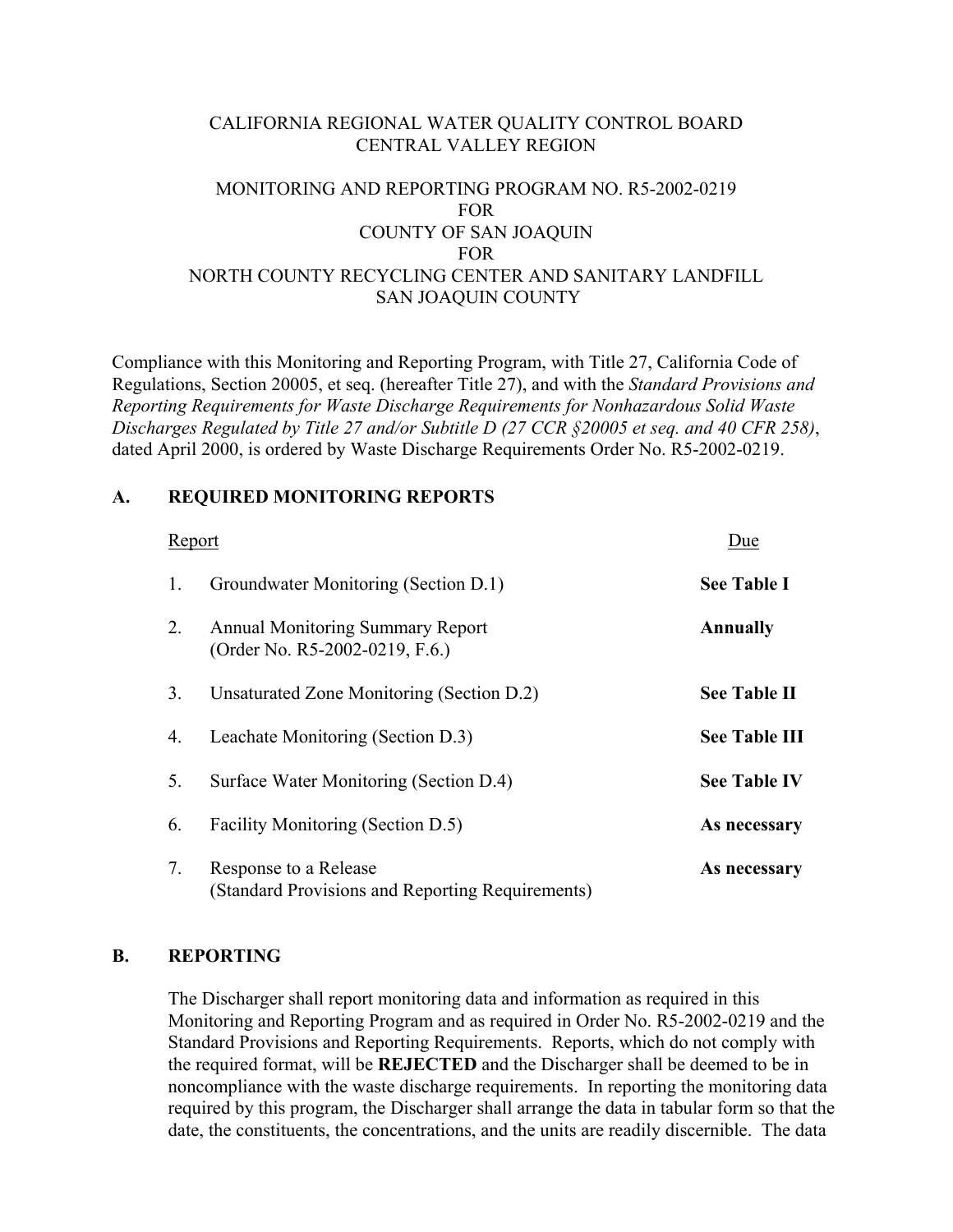shall be summarized in such a manner to illustrate clearly the compliance with waste discharge requirements or the lack thereof. Data shall also be submitted in a digital format acceptable to the Executive Officer.

 Each monitoring report shall include a compliance evaluation summary as specified in F. Reporting Requirements, of Order No. R5-2002-0219.

 Field and laboratory tests shall be reported in each monitoring report. Monthly, quarterly, semiannual, and annual monitoring reports shall be submitted to the Board in accordance with the following schedule for the calendar period in which samples were taken or observations made.

| <b>Sampling</b><br><b>Frequency</b> | Reporting<br><b>Frequency</b> | Reporting<br>Periods End                           | Report<br>Date Due                              |
|-------------------------------------|-------------------------------|----------------------------------------------------|-------------------------------------------------|
| Monthly                             | Quarterly                     | Last Day of Month                                  | by Semiannual Schedule                          |
| Quarterly                           | Quarterly                     | 31 March<br>30 June<br>30 September<br>31 December | 30 April<br>31 July<br>31 October<br>31 January |
| Semiannually                        | Semiannually                  | 30 June<br>31 December                             | 31 July<br>31 January                           |
| Annually                            | Annually                      | 31 December                                        | 31 January                                      |

 The Discharger shall submit an **Annual Monitoring Summary Report** to the Board covering the previous monitoring year. The annual report shall contain the information specified in F. Reporting Requirements, of Order No. R5-2002-0219, and a discussion of compliance with the waste discharge requirements and the Water Quality Protection Standard.

 The results of **all monitoring** conducted at the site shall reported to the Board in accordance with the reporting schedule above for the calendar period in which samples were taken or observations made.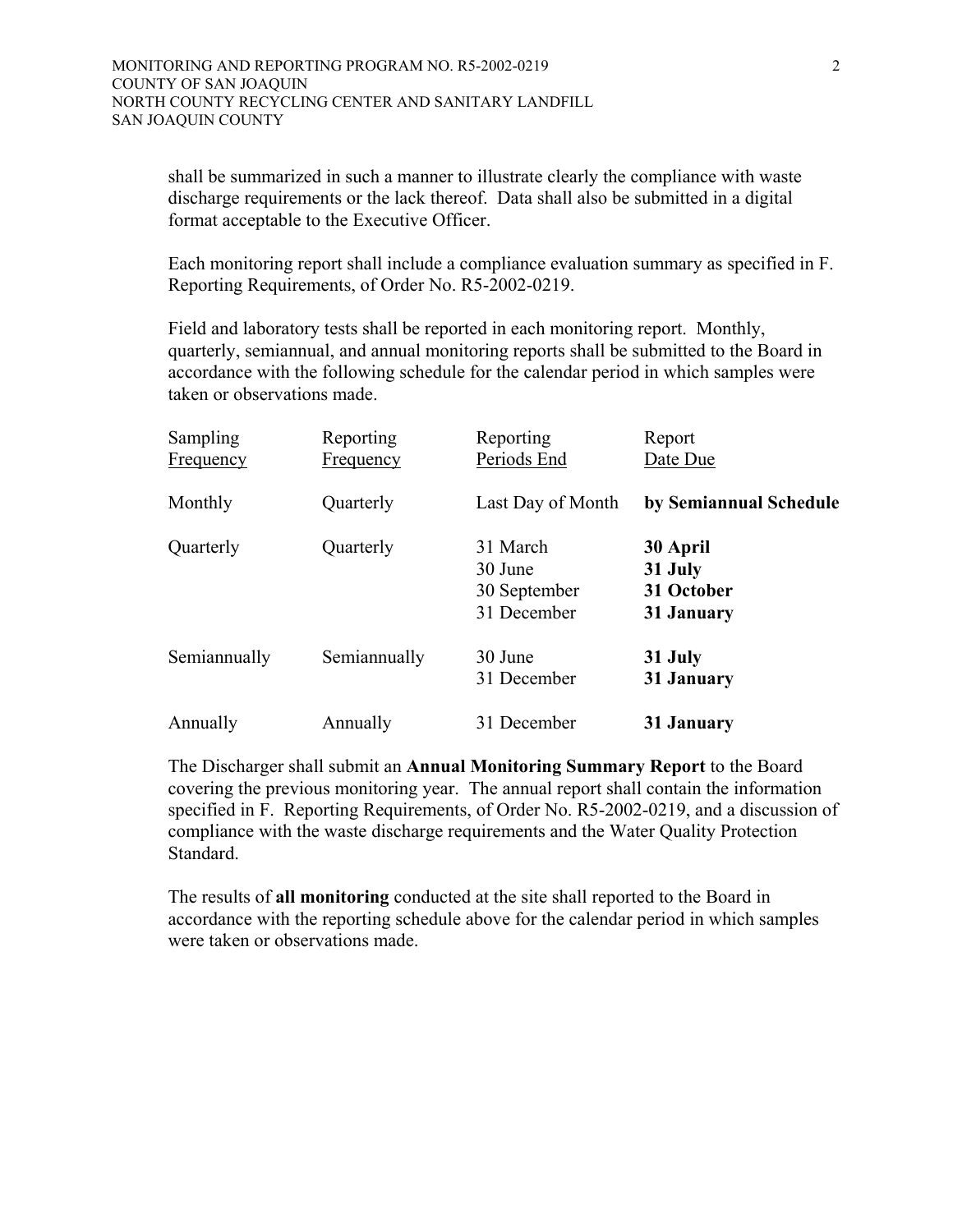# **C. WATER QUALITY PROTECTION STANDARD AND COMPLIANCE PERIOD**

### **1. Water Quality Protection Standard Report**

 For each waste management unit (Unit), the Water Quality Protection Standard shall consist of all constituents of concern and monitoring parameters, the concentration limit for each constituent of concern and monitoring parameter, the point of compliance, and all water quality monitoring points.

 The Water Quality Protection Standard for naturally occurring waste constituents consists of the constituents of concern and monitoring parameters, the concentration limits, and the point of compliance and all monitoring points. The Executive Officer shall review and approve the Water Quality Protection Standard, or any modification thereto, for each monitored medium.

The report shall:

- a. Identify **all distinct bodies of surface and ground water** that could be affected in the event of a release from a Unit or portion of a Unit. This list shall include at least the uppermost aquifer and any permanent or ephemeral zones of perched groundwater underlying the facility.
- b. Include a map showing the monitoring points and background monitoring points for the surface water monitoring program, groundwater monitoring program, and the unsaturated zone monitoring program. The map shall include the point of compliance in accordance with §20405 of Title 27.
- c. Evaluate the perennial direction(s) of groundwater movement within the uppermost groundwater zone(s).

 If subsequent sampling of the background monitoring point(s) indicates significant water quality changes due to either seasonal fluctuations or other reasons unrelated to waste management activities at the site, the Discharger may request modification of the Water Quality Protection Standard.

## **2. Constituents of Concern**

The constituents of concern include all the waste constituents, their reaction products, and hazardous constituents that are reasonably expected to be in or derived from waste contained in the Unit. The constituents of concern (including field parameters and monitoring parameters) for all Units at the facility are those listed in Tables I through IV for the specified monitored medium, and Table VI. The Discharger shall monitor all constituents of concern every five years, or more frequently as required in accordance with a Corrective Action Program.

a**. Monitoring Parameters**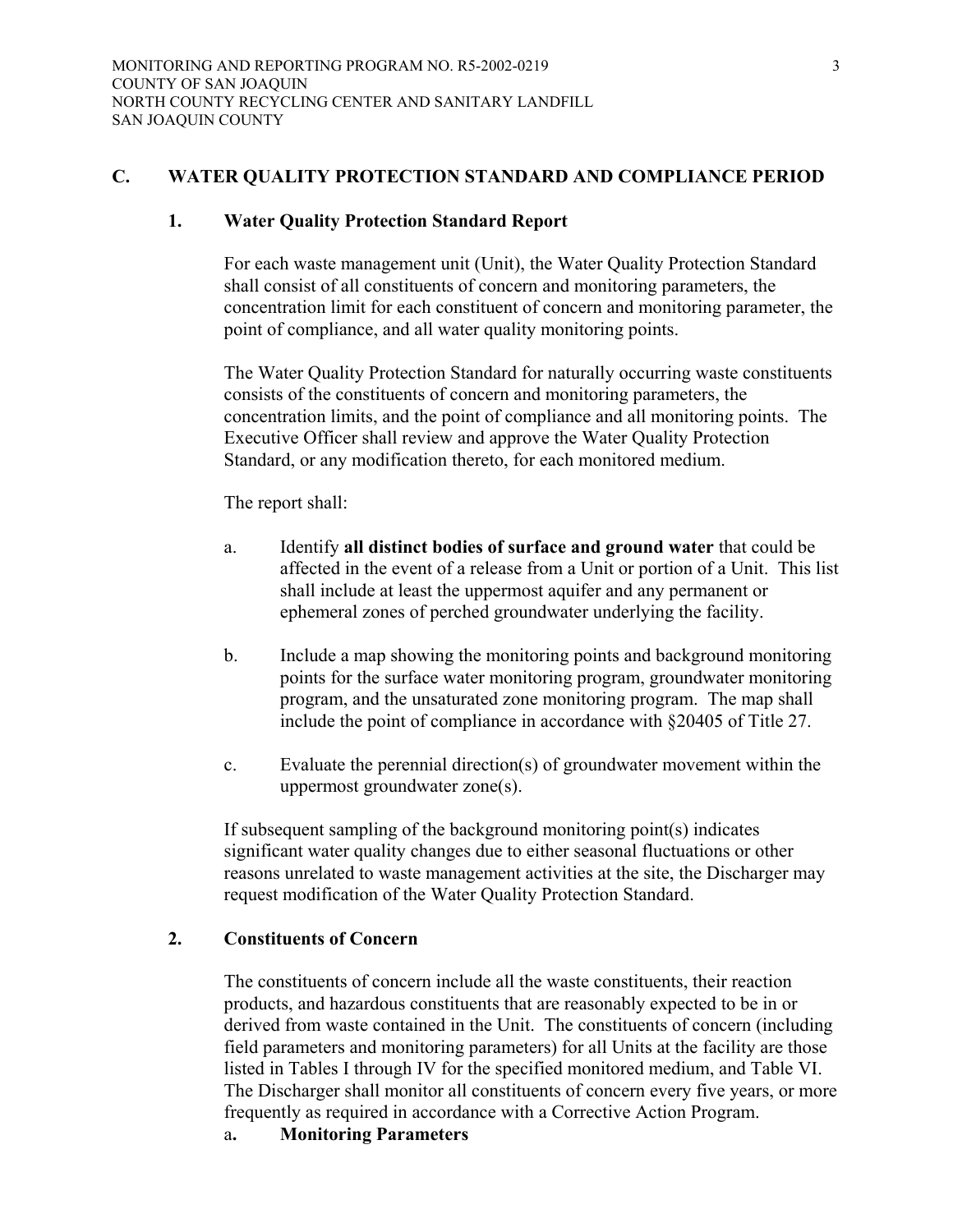Monitoring parameters are constituents of concern that are the waste constituents, reaction products, hazardous constituents, and physical parameters that provide a reliable indication of a release from a Unit. The monitoring parameters for all Units are those listed in Tables I through V for the specified monitored medium.

# **3. Concentration Limits**

 For naturally occurring constituents of concern, the concentration limit for each constituent of concern shall be determined as follows:

- a. By calculation in accordance with a statistical method pursuant to §20415 of Title 27; or
- b. By an alternate statistical method acceptable to the Executive Officer in accordance with §20415 of Title 27.

 The established concentration limits for naturally occurring constituents of concern are listed in **Table VII for groundwater, Table VIII for surface water, and Table IX for the unsaturated zone**.

The Discharger shall update the Concentration Limits for naturally occurring constituents of concern for groundwater, surface water and the unsaturated zone as part of the **Annual** reporting period only.

### **4. Point of Compliance**

 The point of compliance for the water standard at each Unit is a vertical surface located at the hydraulically downgradient limit of the Unit that extends through the uppermost aquifer underlying the Unit.

# **5. Compliance Period**

 The compliance period for each Unit shall be the number of years equal to the active life of the Unit plus the closure period. The compliance period is the minimum period during which the Discharger shall conduct a water quality monitoring program subsequent to a release from the Unit. The compliance period shall begin anew each time the Discharger initiates an evaluation monitoring program.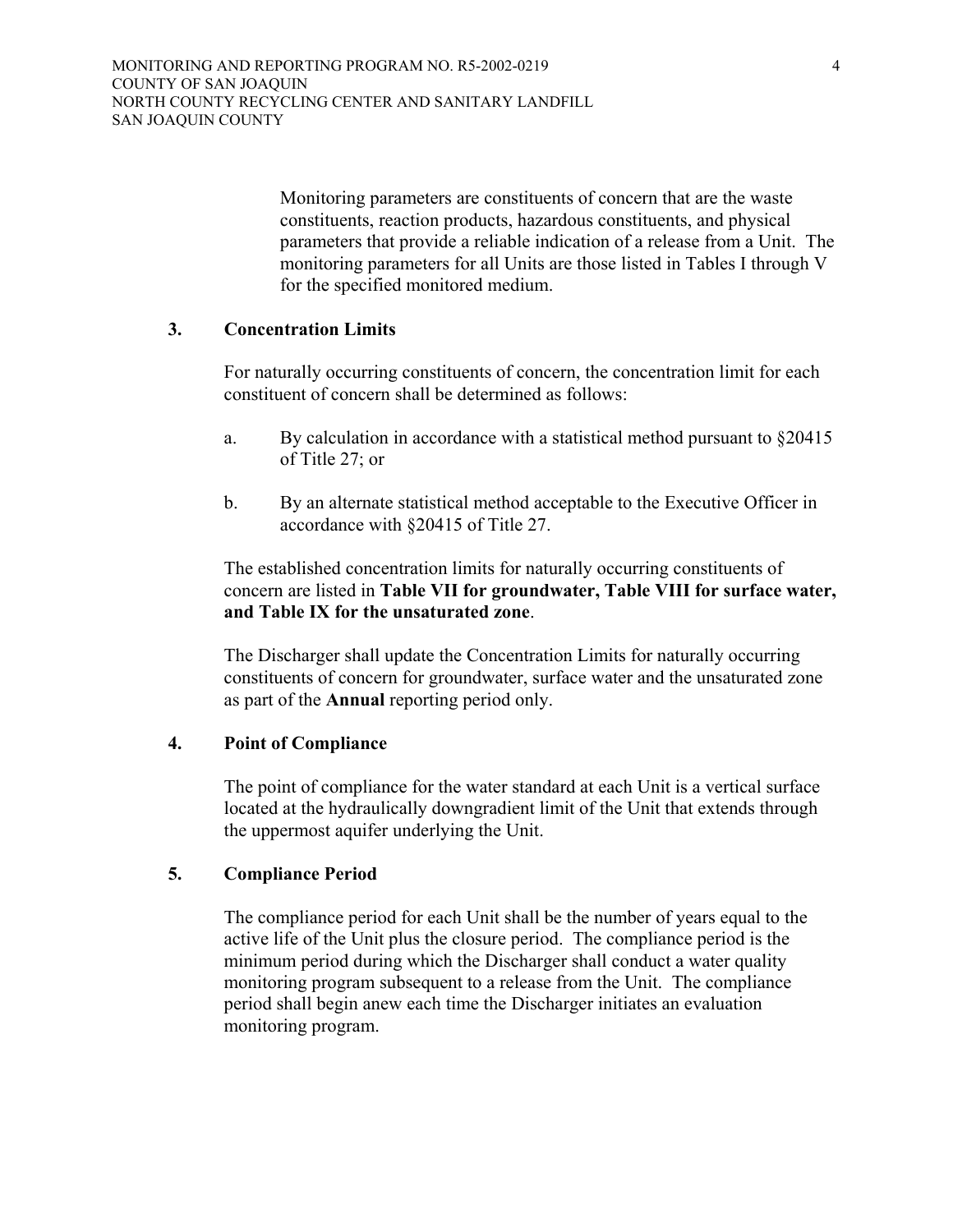### **D. MONITORING**

The Discharger shall comply with the detection monitoring program provisions of Title 27 for groundwater, surface water, and the unsaturated zone, in accordance with Detection Monitoring Specification E.2 and E.4 of Waste Discharge Requirements, Order No. R5-2002-0219. All monitoring shall be conducted in accordance with a Sample Collection and Analysis Plan, which include quality assurance/quality control standards, that are acceptable to the Executive Officer.

All point of compliance monitoring wells established for the detection monitoring program shall constitute the monitoring points for the groundwater Water Quality Protection Standard. All detection monitoring program groundwater monitoring wells, unsaturated zone monitoring devices, leachate, and surface water monitoring points shall be sampled and analyzed for monitoring parameters and constituents of concern as indicated and listed in Tables I through IV.

Method detection limits and practical quantitation limits shall be reported. All peaks shall be reported, including those, which cannot be quantified and/or specifically identified. Metals shall be analyzed in accordance with the methods listed in Table VI.

The Discharger may, with the approval of the Executive Officer, use alternative analytical test methods, including new USEPA approved methods, provided the methods have method detection limits equal to or lower than the analytical methods specified in this Monitoring and Reporting Program.

### **1. Groundwater**

The Discharger shall operate and maintain a groundwater detection monitoring system that complies with the applicable provisions of §20415 and §20420 of Title 27 in accordance with a Detection Monitoring Program approved by the Executive Officer. The Discharger shall collect, preserve, and transport groundwater samples in accordance with the approved Sample Collection and Analysis Plan.

The Discharger shall determine the groundwater flow rate and direction in the uppermost aquifer and in any zones of perched water and in any additional zone of saturation monitored pursuant to this Monitoring and Reporting Program, and report the results semiannually, including the times of highest and lowest elevations of the water levels in the wells.

Hydrographs of each well shall be submitted showing the elevation of groundwater with respect to the elevations of the top and bottom of the screened interval and the elevation of the pump intake. Hydrographs of each well shall be prepared quarterly and submitted annually.

Groundwater samples shall be collected from the point-of-compliance wells,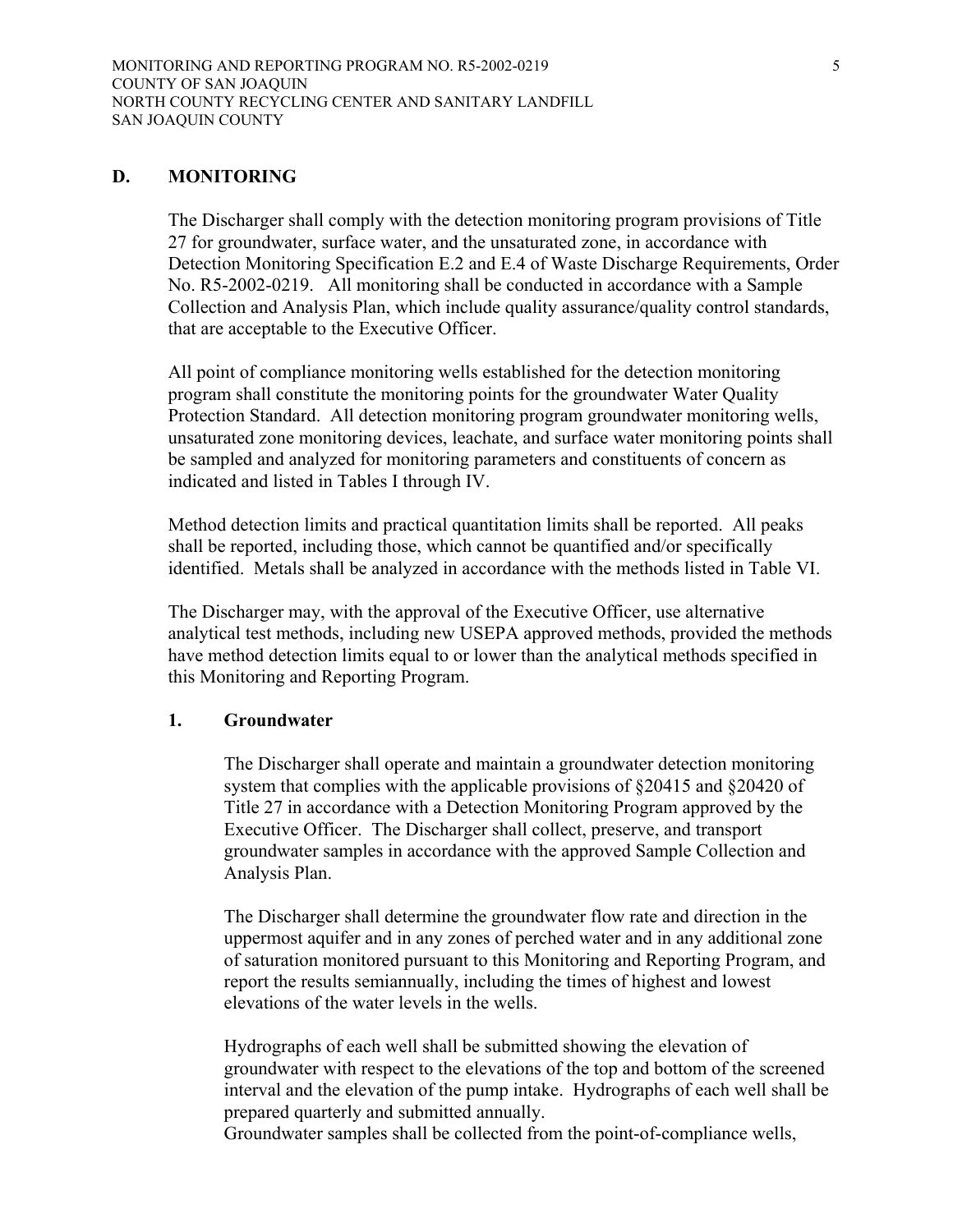background wells, and any additional wells added as part of the approved groundwater monitoring system. Samples shall be collected and analyzed for the monitoring parameters in accordance with the methods and frequency specified in Table I.

The monitoring parameters shall also be evaluated each reporting period with regards to the cation/anion balance, and the results shall be graphically presented using a Stiff diagram, a Piper graph, or a Schueller plot. Samples for the constituents of concern specified in Table I shall be collected and analyzed in accordance with the methods listed in Table VI every five years.

### **2. Unsaturated Zone Monitoring**

The Discharger shall operate and maintain an unsaturated zone detection monitoring system that complies with the applicable provisions of §20415 and §20420 of Title 27 in accordance with a detection monitoring plan approved by the Executive Officer. The Discharger shall collect, preserve, and transport samples in accordance with the quality assurance/quality control standards contained in the approved Sample Collection and Analysis Plan.

Unsaturated zone samples shall be collected from the monitoring devices and background monitoring devices of the approved unsaturated zone monitoring system. The collected samples shall be analyzed for the listed constituents in accordance with the methods and frequency specified in Table II. All monitoring parameters shall be graphed to show historical trends at each monitoring point. Samples for the constituents of concern specified in Table II shall be collected and analyzed in accordance with the methods listed in Table VI every five years.

Unsaturated zone monitoring reports shall be included with the corresponding quarterly groundwater monitoring reports and shall include an evaluation of potential impacts of the facility on the unsaturated zone and compliance with the Water Quality Protection Standard.

## **3. Leachate Monitoring**

All Unit leachate collection and removal system sumps shall be inspected monthly for leachate generation. Upon detection of leachate in a previously dry leachate collection and removal system, leachate shall be sampled **immediately** and analyzed for the constituents listed in Table III. Leachate shall then be sampled and analyzed annually during the fourth quarter thereafter, with a retest during the following second quarter if constituents are detected that have not been previously detected. Leachate samples shall be collected and analyzed for the listed constituents in accordance with the methods and frequency specified in Table III. The constituents of concern list shall include all constituents listed in Table VI. The quantity of leachate pumped from each sump shall be measured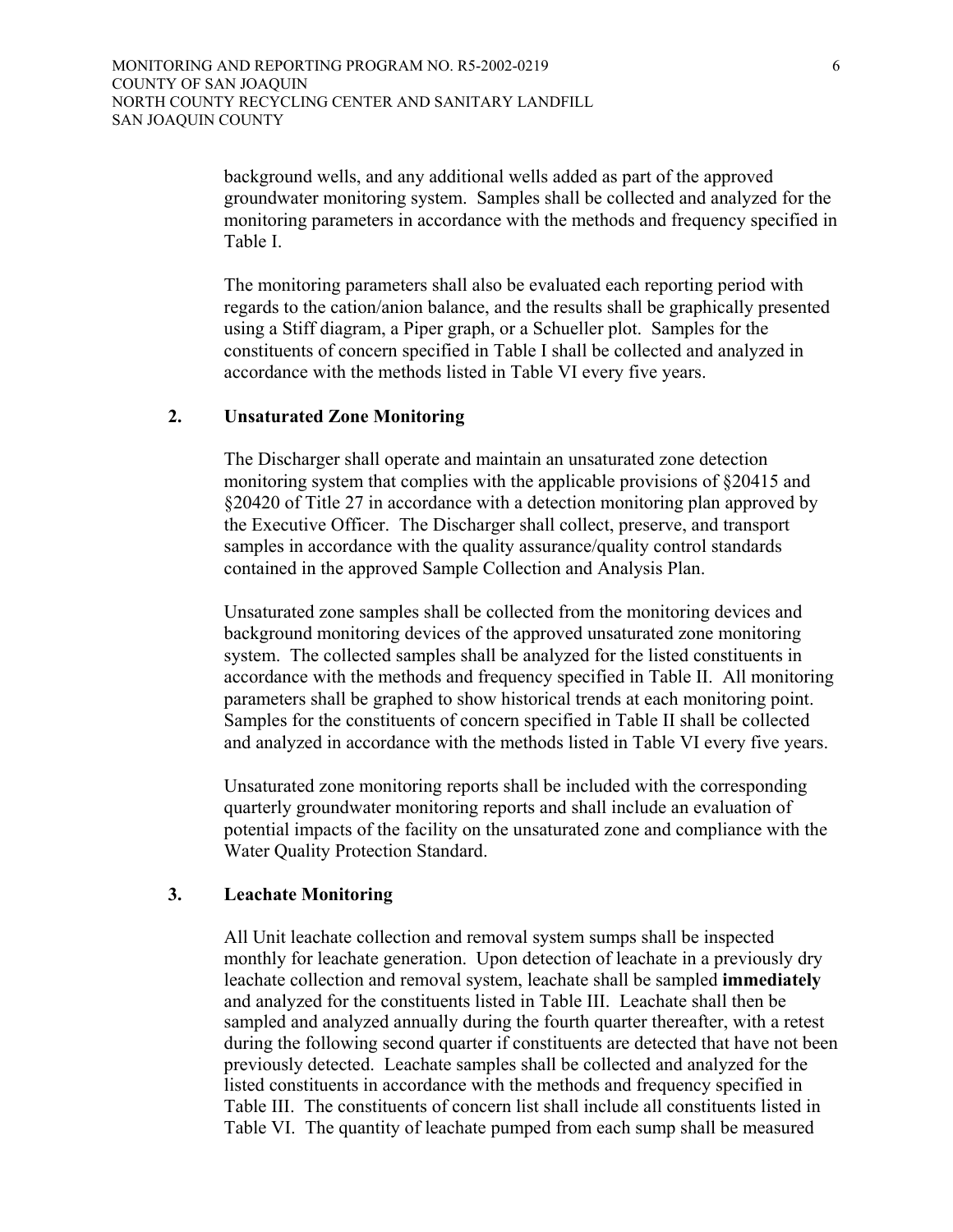and reported monthly as Leachate Flow Rate (in gallons).

Leachate, which seeps to the surface from the Unit shall be sampled and analyzed for the constituents listed in Table III upon detection. The quantity of leachate shall be *estimated* and reported as Leachate Flow Rate (in gallons/day).

## **4. Surface Water Monitoring**

The Discharger shall install and operate a surface water detection monitoring system where appropriate that complies with the applicable provisions of  $\S 20415$ and §20420 of Title 27 and has been approved by the Executive Officer.

For all monitoring points and background monitoring points assigned to surface water detection monitoring, samples shall be collected and analyzed for the monitoring parameters in accordance with the methods and frequency specified in Table IV. All surface water monitoring samples shall be collected and analyzed for the constituents of concern specified in Table IV every five years. All monitoring parameters shall be graphed to show historical trends at each sample location.

### **5. Facility Monitoring**

### **a. Facility Inspection**

Annually, prior to the anticipated rainy season, but no later than **30 September**, the Discharger shall conduct an inspection of the facility. The inspection shall assess damage to the drainage control system, groundwater monitoring equipment (including wells, etc.), and shall include the Standard Observations contained in section F.4.f. of Standard Provisions and Reporting Requirements, August 2000. Any necessary construction, maintenance, or repairs shall be completed by **31 October**. By **15 November** of each year, the Discharger shall submit an annual report describing the results of the inspection and the repair measures implemented, including photographs of the problem and the repairs.

#### **b. Storm Events**

The Discharger shall inspect all precipitation, diversion, and drainage facilities for damage **within 7 days** following *major storm events*. Necessary repairs shall be completed **within 30 days** of the inspection. The Discharger shall report any damage and subsequent repairs within 45 days of completion of the repairs, including photographs of the problem and the repairs.

The Discharger shall implement the above monitoring program on the effective date of this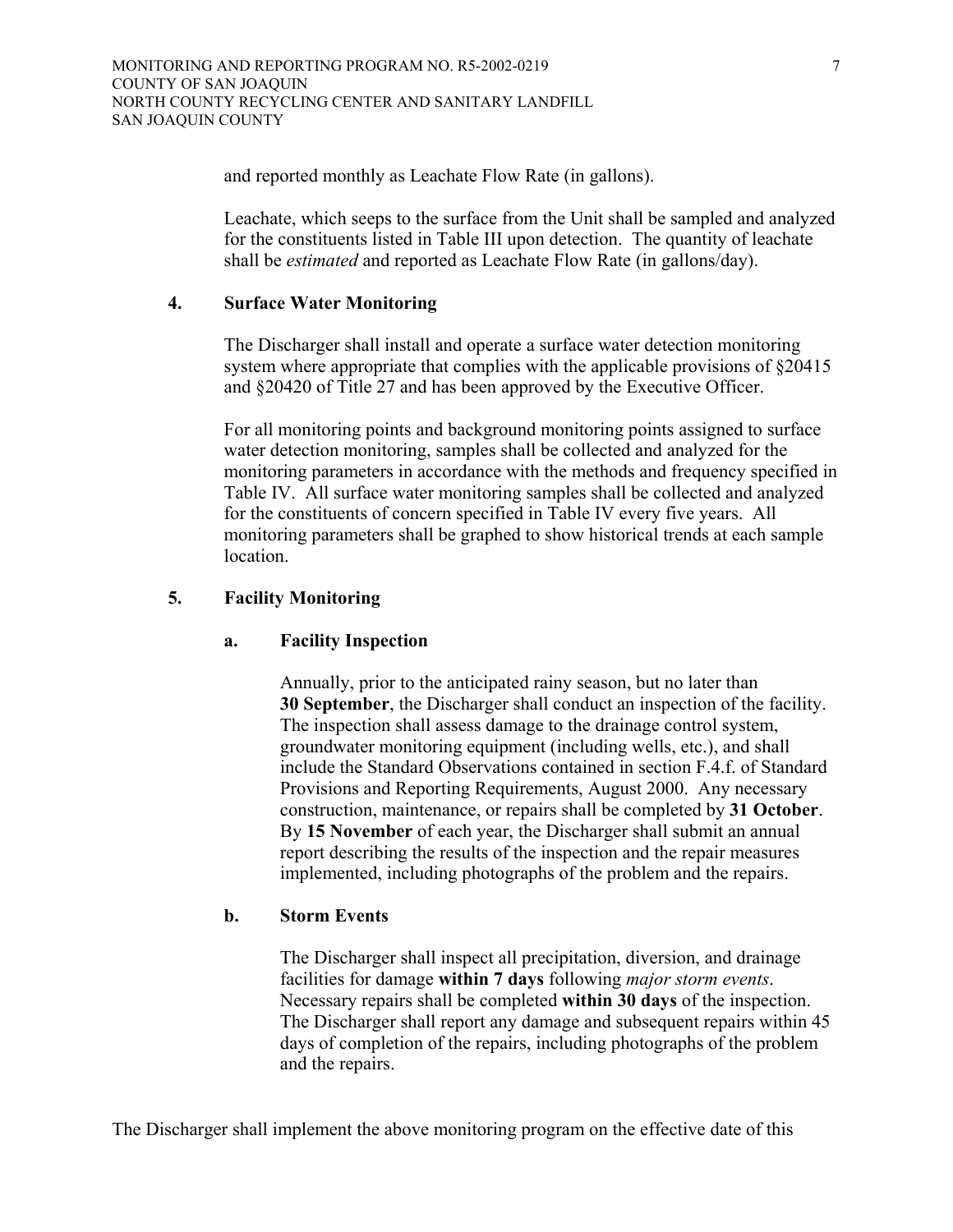Program.

Ordered by:

THOMAS R. PINKOS, Executive Officer

6 December 2002

(Date)

KAS:December 6, 2002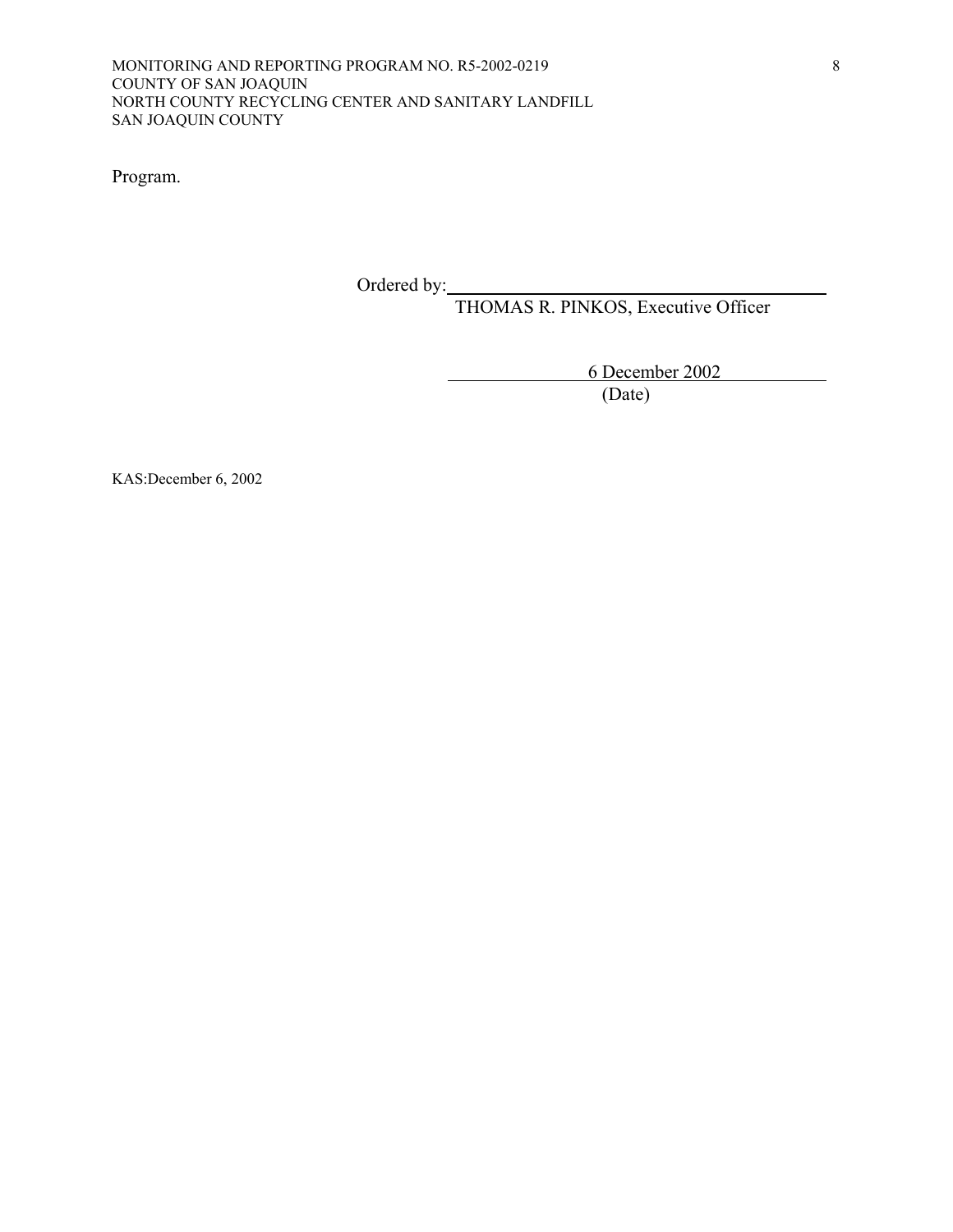### **GROUNDWATER DETECTION MONITORING PROGRAM**

# Parameter Units Frequency

## **Field Parameters**

| Groundwater Elevation          | Ft. & hundredths, M.S.L. | Quarterly  |
|--------------------------------|--------------------------|------------|
| Temperature                    | 0 <sup>C</sup>           | Semiannual |
| <b>Electrical Conductivity</b> | $\mu$ mhos/cm            | Semiannual |
| pH                             | pH units                 | Semiannual |
| Turbidity                      | Turbidity units          | Semiannual |

# **Monitoring Parameters**

| Total Dissolved Solids (TDS)      | mg/L      | Semiannual |
|-----------------------------------|-----------|------------|
| Chloride                          | mg/L      | Semiannual |
| Carbonate                         | mg/L      | Semiannual |
| Bicarbonate                       | mg/L      | Semiannual |
| Nitrate - Nitrogen                | mg/L      | Semiannual |
| Sulfate                           | mg/L      | Semiannual |
| Calcium                           | mg/L      | Semiannual |
| Magnesium                         | mg/L      | Semiannual |
| Potassium                         | mg/L      | Semiannual |
| Sodium                            | mg/L      | Semiannual |
| <b>Volatile Organic Compounds</b> | $\mu$ g/L | Semiannual |
| (USEPA Method 8260, see Table V)  |           |            |

| <b>Total Organic Carbon</b>         | mg/L      | 5 years |
|-------------------------------------|-----------|---------|
| Inorganics (dissolved)              | mg/L      | 5 years |
| <b>Volatile Organic Compounds</b>   | $\mu$ g/L | 5 years |
| (USEPA Method 8260B, extended list) |           |         |
| Semi-Volatile Organic Compounds     | $\mu$ g/L | 5 years |
| (USEPA Method 8270C)                |           |         |
| Chlorophenoxy Herbicides            | $\mu$ g/L | 5 years |
| (USEPA Method 8151A)                |           |         |
| Organophosphorus Compounds          | $\mu$ g/L | 5 years |
| (USEPA Method 8141A)                |           |         |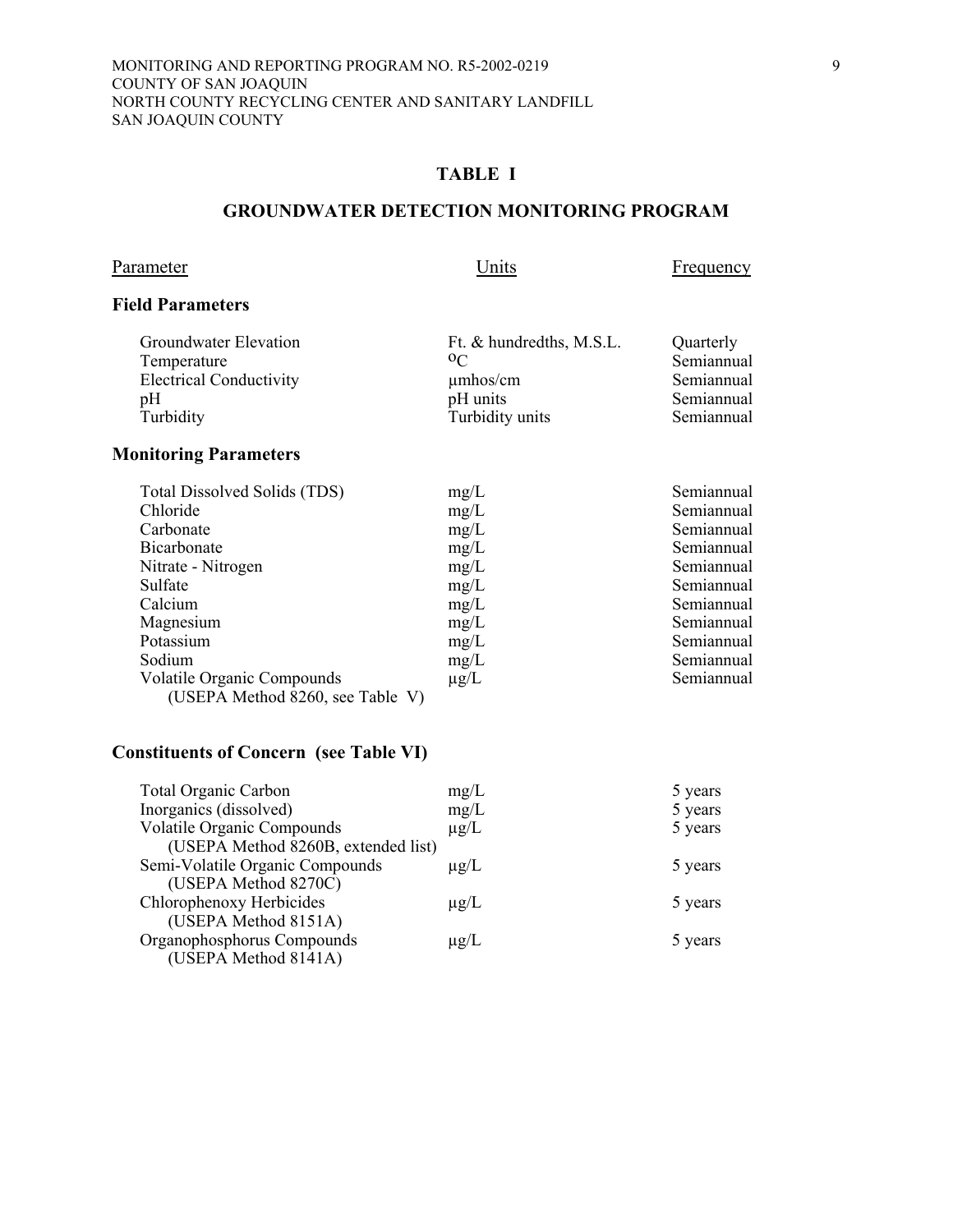## **TABLE II**

#### **UNSATURATED ZONE DETECTION MONITORING PROGRAM**

## **SOIL-PORE GAS**

| <b>Monitoring Parameters</b>                              | Units                   | <b>Frequency</b> |
|-----------------------------------------------------------|-------------------------|------------------|
| <b>Volatile Organic Compounds</b><br>(USEPA Method TO-14) | $\mu$ g/cm <sup>3</sup> | Semiannual       |
| Methane                                                   | $\frac{0}{0}$           | Semiannual       |

# **SUCTION LYSIMETERS (or other unsaturated zone monitoring devices)**

| <b>Field Parameters</b>              | Units                     | Frequency                |
|--------------------------------------|---------------------------|--------------------------|
| <b>Electrical Conductivity</b><br>pΗ | $\mu$ mhos/cm<br>pH units | Semiannual<br>Semiannual |
| <b>Monitoring Parameters</b>         |                           |                          |

| Total Dissolved Solids (TDS)      | mg/L      | Semiannual |
|-----------------------------------|-----------|------------|
| Chloride                          | mg/L      | Semiannual |
| Carbonate                         | mg/L      | Semiannual |
| <b>Bicarbonate</b>                | mg/L      | Semiannual |
| Nitrate - Nitrogen                | mg/L      | Semiannual |
| Sulfate                           | mg/L      | Semiannual |
| Calcium                           | mg/L      | Semiannual |
| Magnesium                         | mg/L      | Semiannual |
| Potassium                         | mg/L      | Semiannual |
| Sodium                            | mg/L      | Semiannual |
| <b>Volatile Organic Compounds</b> | $\mu$ g/L | Semiannual |
| (USEPA Method 8260B, see Table V) |           |            |

| <b>Total Organic Carbon</b>         | mg/L      | 5 years |
|-------------------------------------|-----------|---------|
| Inorganics (dissolved)              | mg/L      | 5 years |
| <b>Volatile Organic Compounds</b>   | $\mu$ g/L | 5 years |
| (USEPA Method 8260B, extended list) |           |         |
| Semi-Volatile Organic Compounds     | $\mu$ g/L | 5 years |
| (USEPA Method 8270C)                |           |         |
| Chlorophenoxy Herbicides            | $\mu$ g/L | 5 years |
| (USEPA Method 8151A)                |           |         |
| Organophosphorus Compounds          | $\mu$ g/L | 5 years |
| (USEPA Method 8141A)                |           |         |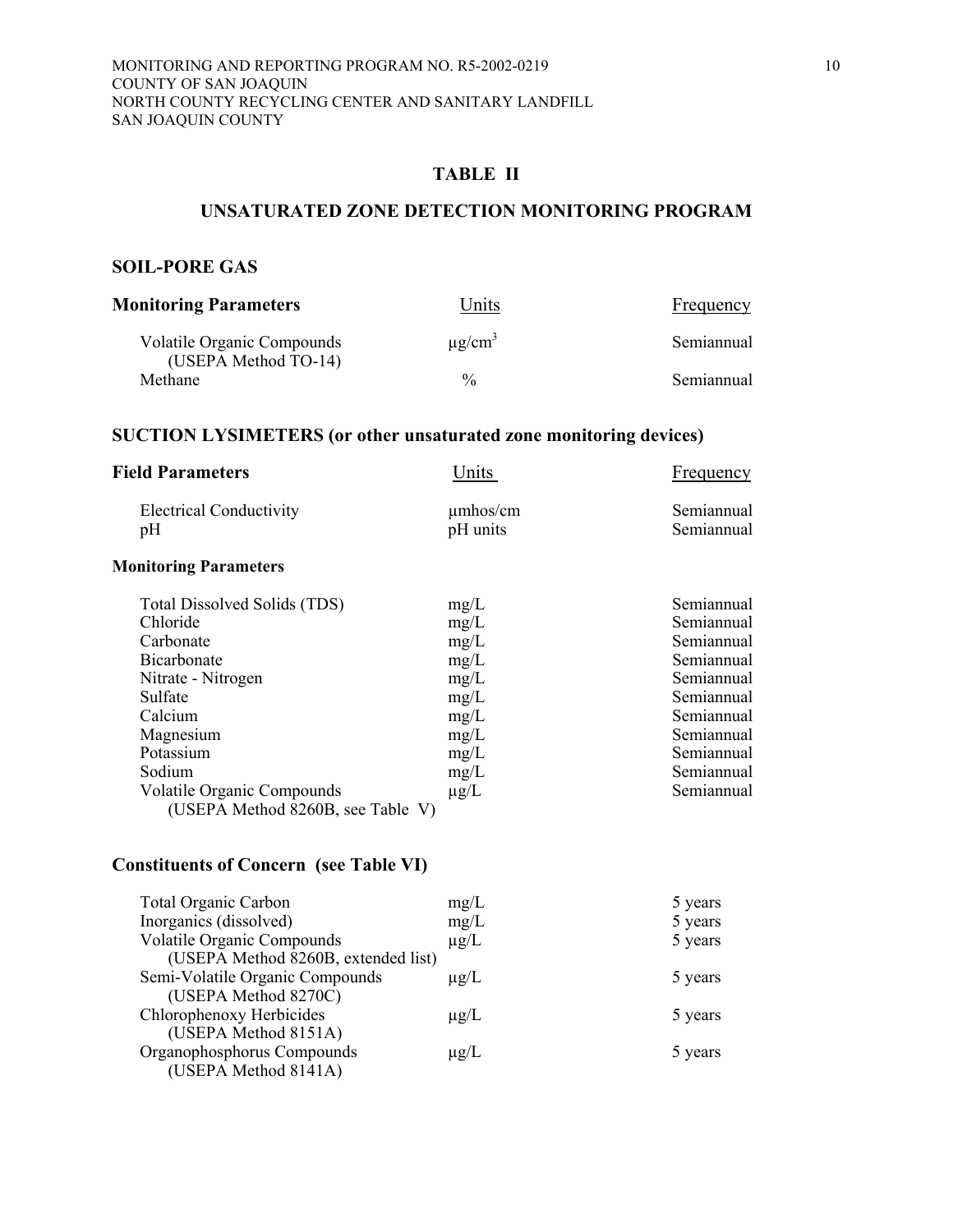## **TABLE III**

### **LEACHATE DETECTION MONITORING PROGRAM**

# Parameter Units Erequency

## **Field Parameters**

| Total Flow<br>Flow Rate<br><b>Electrical Conductivity</b> | Gallons<br>Gallons/Day<br>$\mu$ mhos/cm | Monthly<br>Monthly<br>Monthly |
|-----------------------------------------------------------|-----------------------------------------|-------------------------------|
| pH                                                        | pH units                                | Monthly                       |
|                                                           |                                         |                               |

### **Monitoring Parameters**

| Total Dissolved Solids (TDS)      | mg/L      | Annually |
|-----------------------------------|-----------|----------|
| Chloride                          | mg/L      | Annually |
| Carbonate                         | mg/L      | Annually |
| Bicarbonate                       | mg/L      | Annually |
| Nitrate - Nitrogen                | mg/L      | Annually |
| Sulfate                           | mg/L      | Annually |
| Calcium                           | mg/L      | Annually |
| Magnesium                         | mg/L      | Annually |
| Potassium                         | mg/L      | Annually |
| Sodium                            | mg/L      | Annually |
| <b>Volatile Organic Compounds</b> | $\mu$ g/L | Annually |
| (USEPA Method 8260B, see Table V) |           |          |

| <b>Total Organic Carbon</b>         | mg/L      | 5 years |
|-------------------------------------|-----------|---------|
| Inorganics (dissolved)              | mg/L      | 5 years |
| <b>Volatile Organic Compounds</b>   | $\mu$ g/L | 5 years |
| (USEPA Method 8260B, extended list) |           |         |
| Semi-Volatile Organic Compounds     | $\mu$ g/L | 5 years |
| (USEPA Method 8270C)                |           |         |
| Chlorophenoxy Herbicides            | $\mu$ g/L | 5 years |
| (USEPA Method 8151A)                |           |         |
| Organophosphorus Compounds          | $\mu$ g/L | 5 years |
| (USEPA Method 8141A)                |           |         |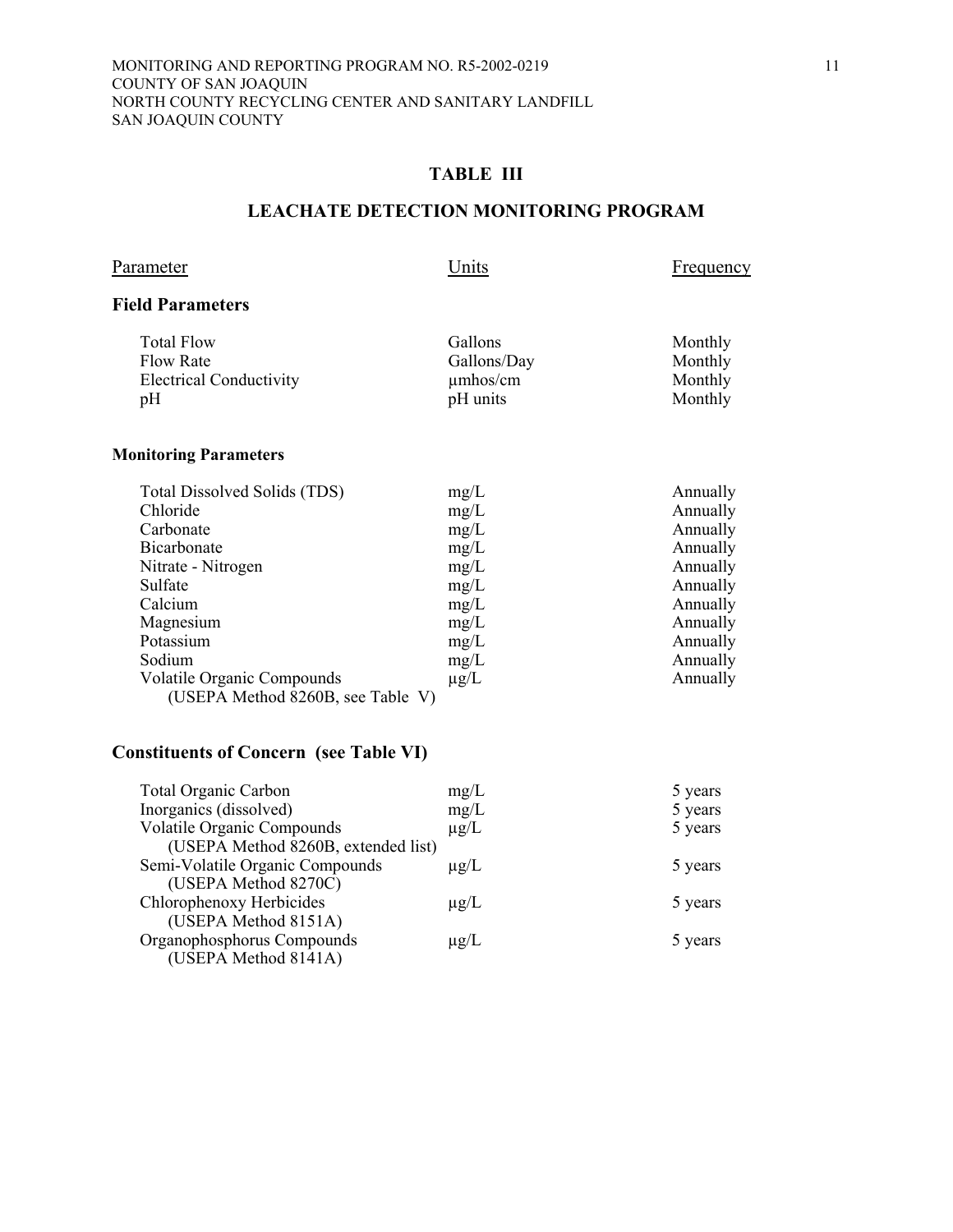## **TABLE IV**

### **SURFACE WATER DETECTION MONITORING PROGRAM**

Parameter Units Erequency

## **Field Parameters**

| Temperature                    | 0 <sup>C</sup>  | Semiannual |
|--------------------------------|-----------------|------------|
| <b>Electrical Conductivity</b> | $\mu$ mhos/cm   | Semiannual |
| pΗ                             | pH units        | Semiannual |
| Turbidity                      | Turbidity units | Semiannual |
|                                |                 |            |

# **Monitoring Parameters**

| Total Dissolved Solids (TDS)      | mg/L      | Semiannual |
|-----------------------------------|-----------|------------|
| Total Suspended Solids (TSS)      | mg/L      | Semiannual |
| Carbonate                         | mg/L      | Semiannual |
| Bicarbonate                       | mg/L      | Semiannual |
| Chloride                          | mg/L      | Semiannual |
| Nitrate - Nitrogen                | mg/L      | Semiannual |
| Sulfate                           | mg/L      | Semiannual |
| Calcium                           | mg/L      | Semiannual |
| Magnesium                         | mg/L      | Semiannual |
| Potassium                         | mg/L      | Semiannual |
| Sodium                            | mg/L      | Semiannual |
| Volatile Organic Compounds        | $\mu$ g/L | Semiannual |
| (USEPA Method 8260B, see Table V) |           |            |

| <b>Total Organic Carbon</b>         | mg/L      | 5 years |
|-------------------------------------|-----------|---------|
| Oil and Grease                      | mg/L      | 5 years |
| Chemical Oxygen Demand              | mg/L      | 5 years |
| Dissolved Oxygen                    | mg/L      | 5 years |
| Inorganics (dissolved)              | mg/L      | 5 years |
| <b>Volatile Organic Compounds</b>   | $\mu$ g/L | 5 years |
| (USEPA Method 8260B, extended list) |           |         |
| Semi-Volatile Organic Compounds     | $\mu$ g/L | 5 years |
| (USEPA Method 8270C)                |           |         |
| Chlorophenoxy Herbicides            | $\mu$ g/L | 5 years |
| (USEPA Method 8151A)                |           |         |
| Organophosphorus Compounds          | $\mu$ g/L | 5 years |
| (USEPA Method 8141A)                |           |         |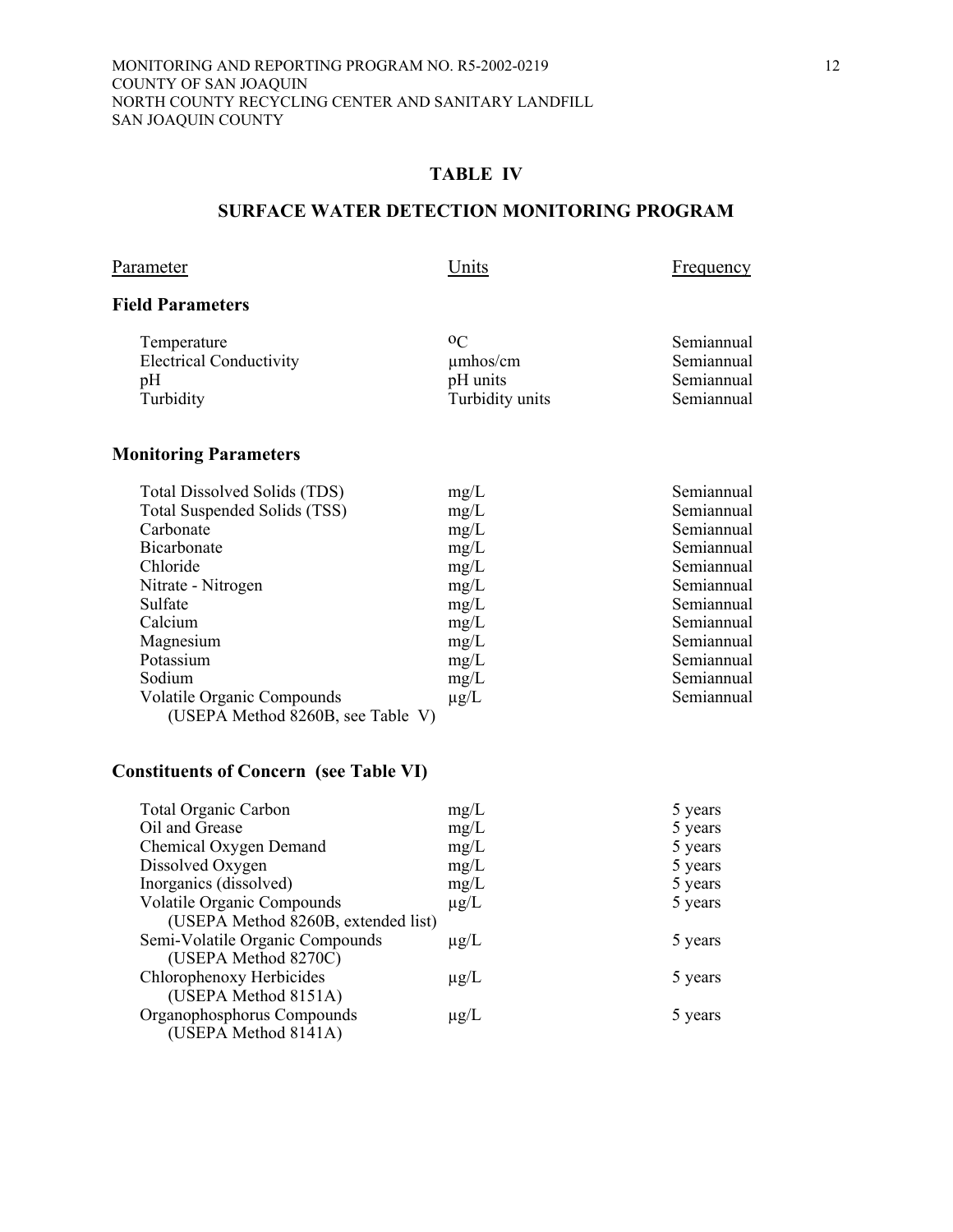#### **MONITORING PARAMETERS FOR DETECTION MONITORING**

#### **Surrogates for Metallic Constituents:**

 pH Total Dissolved Solids Electrical Conductivity Chloride Sulfate Nitrate nitrogen

#### **Constituents included in VOC:**

#### **USEPA Method 8260B**

 Acetone Acrylonitrile Benzene Bromochloromethane Bromodichloromethane Bromoform (Tribromomethane) Carbon disulfide Carbon tetrachloride Chlorobenzene Chloroethane (Ethyl chloride) Chloroform (Trichloromethane) Dibromochloromethane (Chlorodibromomethane) 1,2-Dibromo-3-chloropropane (DBCP) 1,2-Dibromoethane (Ethylene dibromide; EDB) o-Dichlorobenzene (1,2-Dichlorobenzene) m-Dichlorobenzene (1,3-Dichlorobenzene) p-Dichlorobenzene (1,4-Dichlorobenzene) trans- l ,4-Dichloro-2-butene Dichlorodifluoromethane (CFC-12) 1,1-Dichloroethane (Ethylidene chloride) 1,2-Dichloroethane (Ethylene dichloride) 1,1 -Dichloroethylene (1,1 -Dichloroethene; Vinylidene chloride) cis- 1,2-Dichloroethylene (cis- 1,2-Dichloroethene) trans-1,2-Dichloroethylene (trans-1,2-Dichloroethene) 1,2-Dichloropropane (Propylene dichloride) cis- 1,3-Dichloropropene trans- 1,3-Dichloropropene Di-isopropylether (DIPE) Ethanol Ethyltertiary butyl ether Ethylbenzene 2-Hexanone (Methyl butyl ketone) Hexachlorobutadiene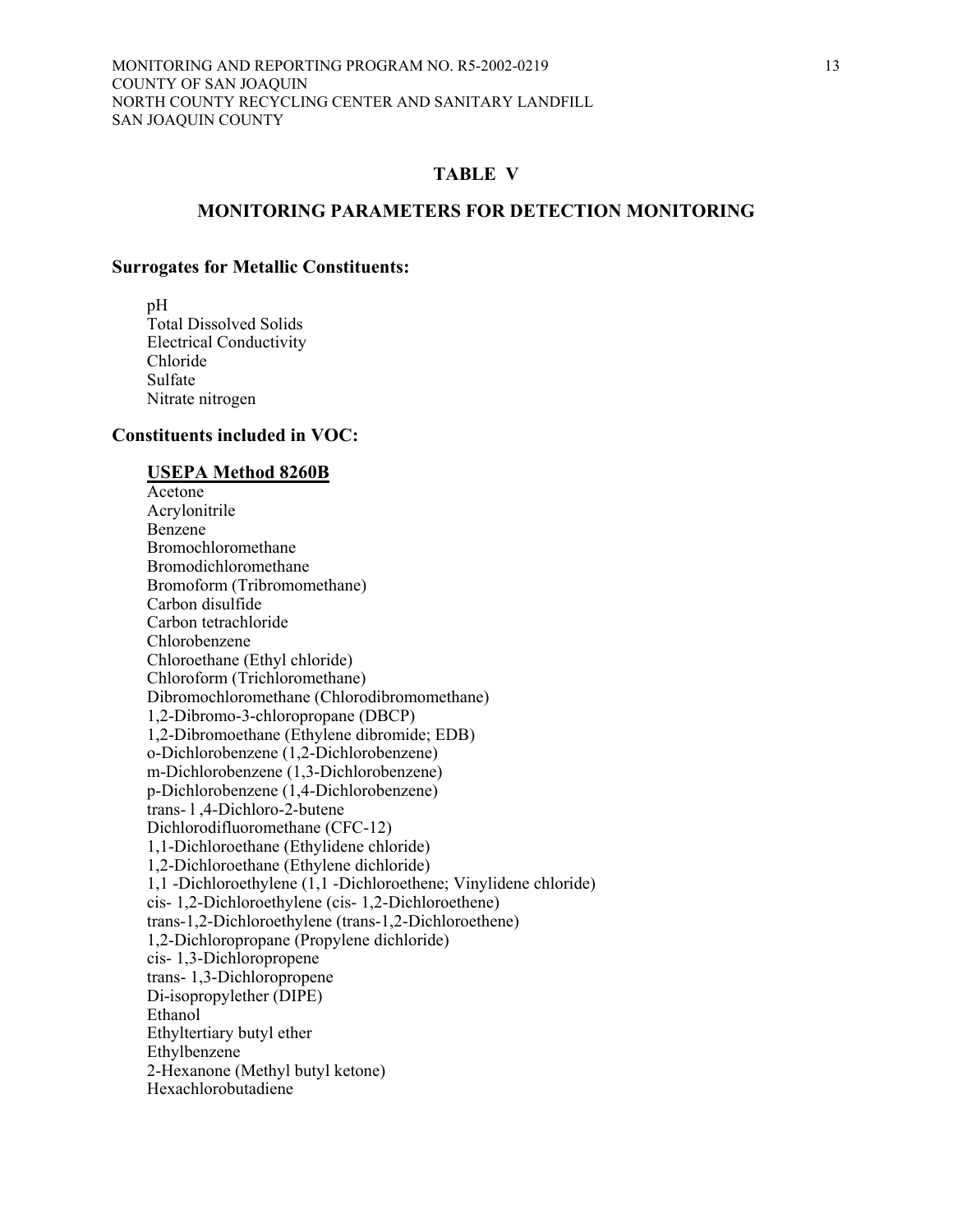#### **MONITORING PARAMETERS FOR DETECTION MONITORING**

#### **Continued**

 Hexachloroethane Methyl bromide (Bromomethene) Methyl chloride (Chloromethane) Methylene bromide (Dibromomethane) Methylene chloride (Dichloromethane) Methyl ethyl ketone (MEK: 2-Butanone) Methyl iodide (Iodomethane) Methyl t-butyl ether 4-Methyl-2-pentanone (Methyl isobutylketone) Naphthalene Styrene Tertiary amyl methyl ether Tertiary butyl alcohol 1,1,1,2-Tetrachloroethane 1,1.2,2-Tetrachloroethane Tetrachloroethylene (Tetrachloroethene; Perchloroethylene) Toluene 1,2,4-Trichlorobenzene 1,1,1-Trichloethane (Methylchloroforrn) 1,1,2-Trichloroethane Trichloroethylene (Trichloroethene) Trichlorofluoromethane (CFC- 11) 1,2,3-Trichloropropane Vinyl acetate Vinyl chloride Xylenes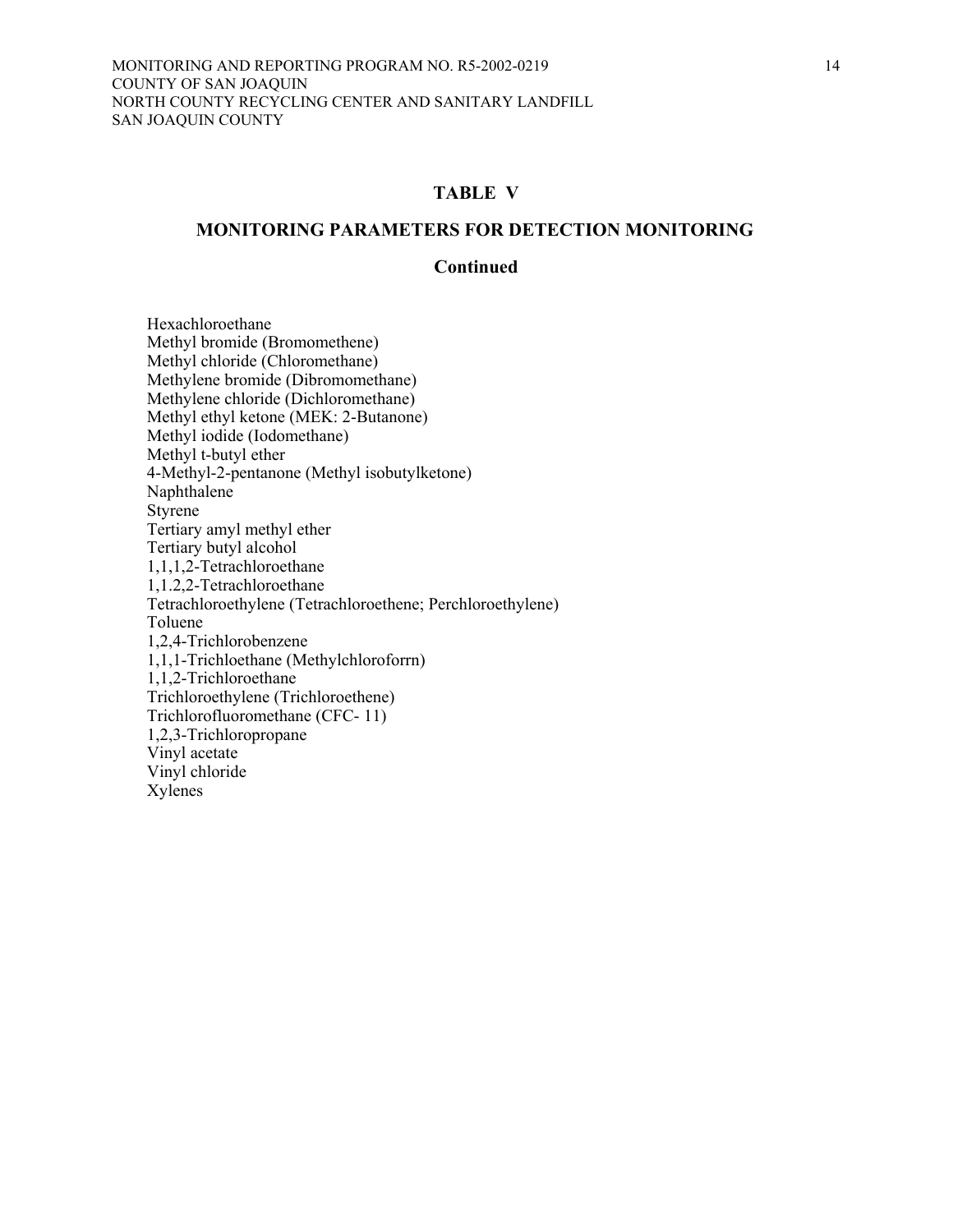#### **CONSTITUENTS OF CONCERN & APPROVED USEPA ANALYTICAL METHODS**

| Inorganics (dissolved): |  |
|-------------------------|--|
|                         |  |

**Inorganics (dissolved): USEPA Method**

| Aluminum  | 6010  |
|-----------|-------|
| Antimony  | 7041  |
| Barium    | 6010  |
| Beryllium | 6010  |
| Cadmium   | 7131A |
| Chromium  | 6010  |
| Cobalt    | 6010  |
| Copper    | 6010  |
| Silver    | 6010  |
| Tin       | 6010  |
| Vanadium  | 6010  |
| Zinc      | 6010  |
| Iron      | 6010  |
| Manganese | 6010  |
| Arsenic   | 7062  |
| Lead      | 7421  |
| Mercury   | 7470A |
| Nickel    | 7521  |
| Selenium  | 7742  |
| Thallium  | 7841  |
| Cyanide   | 9010B |
| Sulfide   | 9030B |
|           |       |

#### **Volatile Organic Compounds:**

#### **USEPA Method 8260**

 Acetone Acetonitrile (Methyl cyanide) Acrolein Acrylonitrile Allyl chloride (3-Chloropropene) Benzene Bromochloromethane (Chlorobromomethane) Bromodichloromethane (Dibromochloromethane) Bromoform (Tribromomethane) Carbon disulfide Carbon tetrachloride Chlorobenzene Chloroethane (Ethyl chloride) Chloroform (Trichloromethane) Chloroprene Dibromochloromethane (Chlorodibromomethane)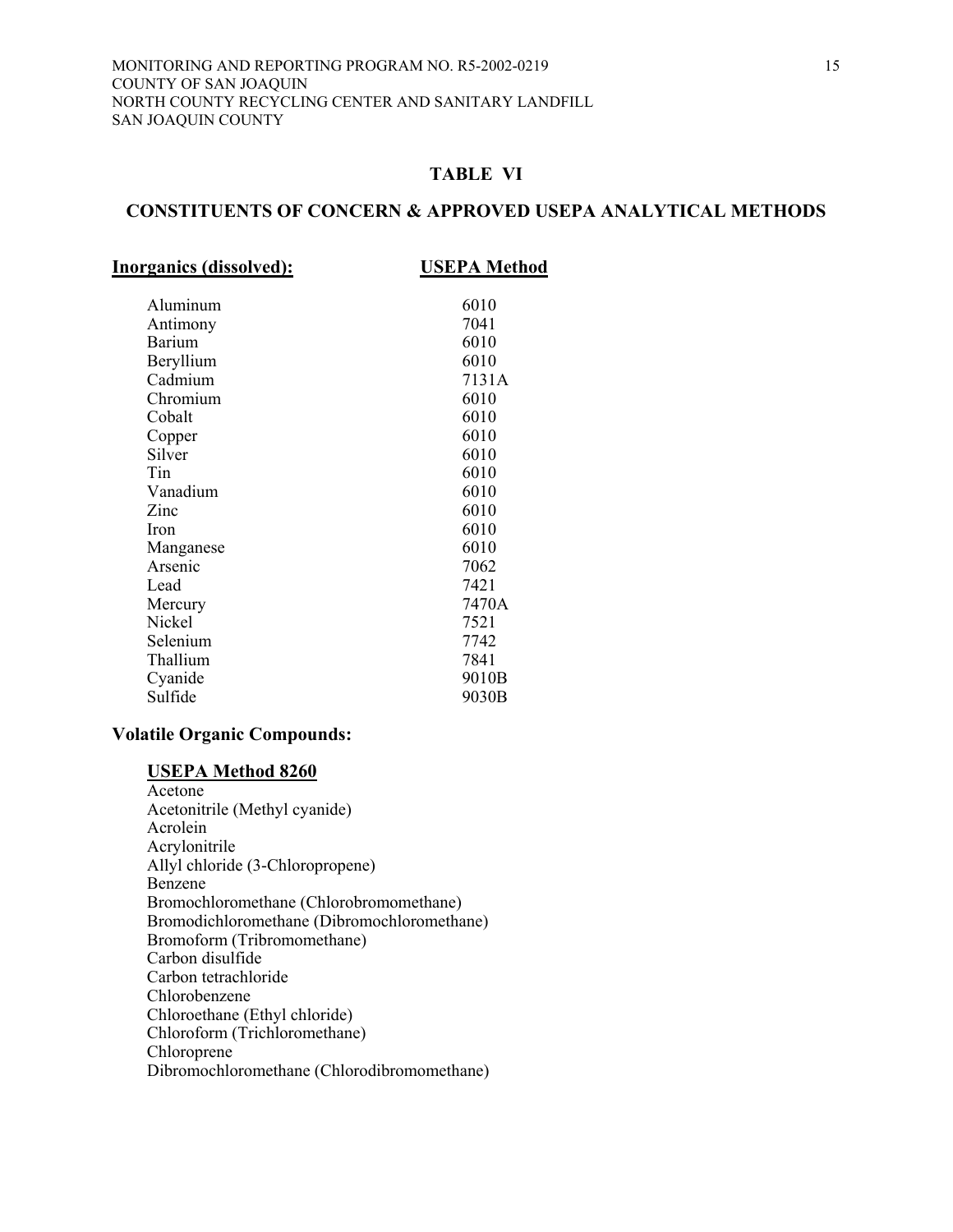#### **CONSTITUENTS OF CONCERN & APPROVED USEPA ANALYTICAL METHODS**

#### **Continued**

 1,2-Dibromo-3-chloropropane (DBCP) 1,2-Dibromoethane (Ethylene dibromide; EDB) o-Dichlorobenzene (1,2-Dichlorobenzene) m-Dichlorobenzene (1,3-Dichlorobenzene) p-Dichlorobenzene (1,4-Dichlorobenzene) trans- 1,4-Dichloro-2-butene Dichlorodifluoromethane (CFC 12) 1,1 -Dichloroethane (Ethylidene chloride) 1,2-Dichloroethane (Ethylene dichloride) 1,1 -Dichloroethylene (1, l-Dichloroethene; Vinylidene chloride) cis- l ,2-Dichloroethylene (cis- 1,2-Dichloroethene) trans- l ,2-Dichloroethylene (trans- 1,2-Dichloroethene) 1,2-Dichloropropane (Propylene dichloride) 1,3-Dichloropropane (Trimethylene dichloride) 2,2-Dichloropropane (Isopropylidene chloride) 1,1 -Dichloropropene cis- 1,3-Dichloropropene trans- l ,3-Dichloropropene Di-isopropylether (DIPE) Ethanol Ethyltertiary butyl ether Ethylbenzene Ethyl methacrylate Hexachlorobutadiene Hexachloroethane 2-Hexanone (Methyl butyl ketone) Isobutyl alcohol Methacrylonitrile Methyl bromide (Bromomethane) Methyl chloride (Chloromethane) Methyl ethyl ketone (MEK; 2-Butanone) Methyl iodide (Iodomethane) Methyl t-butyl ether Methyl methacrylate 4-Methyl-2-pentanone (Methyl isobutyl ketone) Methylene bromide (Dibromomethane) Methylene chloride (Dichloromethane) Naphthalene Propionitrile (Ethyl cyanide) Styrene Tertiary amyl methyl ether Tertiary butyl alcohol 1,1,1,2-Tetrachloroethane 1,1,2,2-Tetrachloroethane Tetrachloroethylene (Tetrachloroethene; Perchloroethylene; PCE)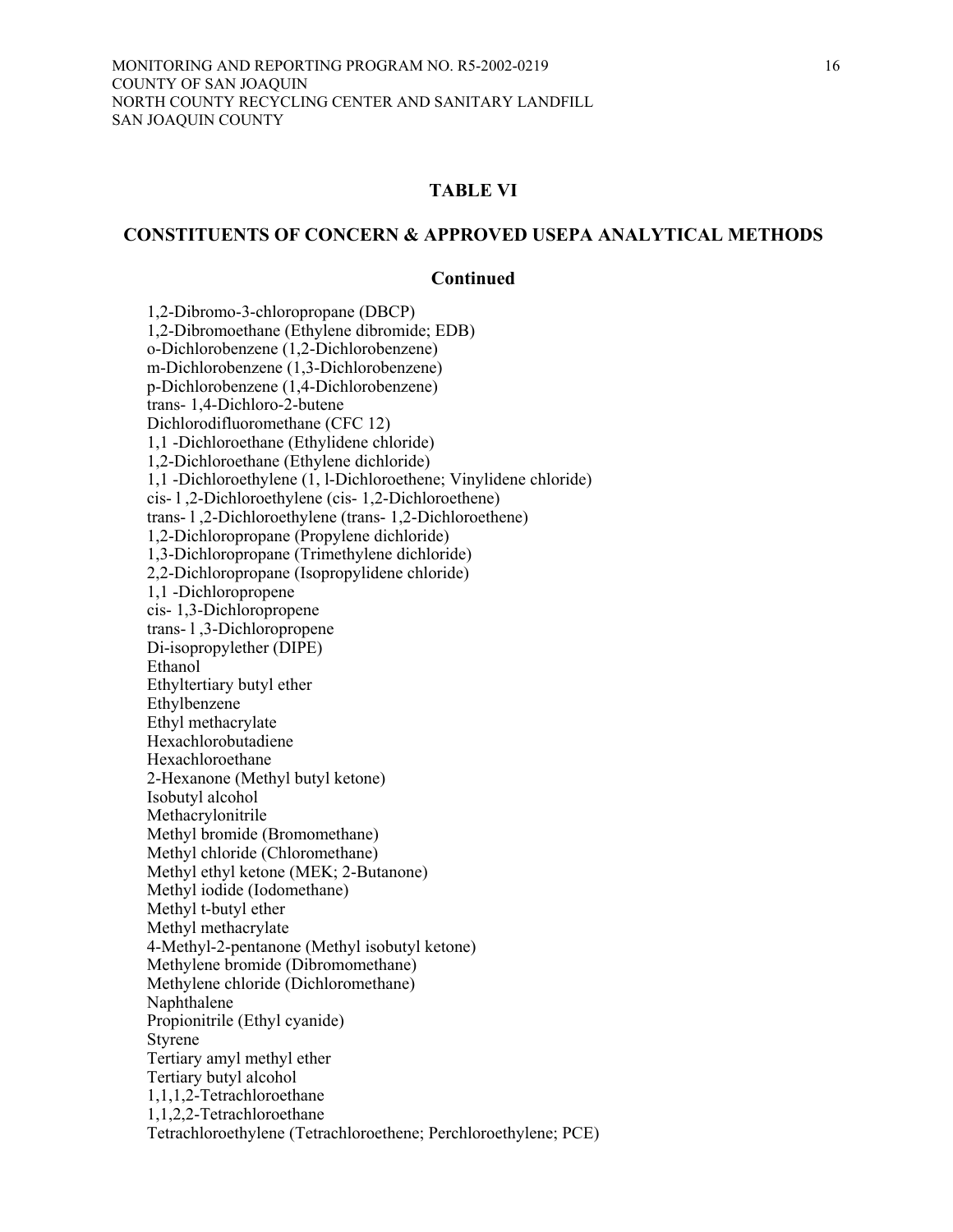## **CONSTITUENTS OF CONCERN & APPROVED USEPA ANALYTICAL METHODS**

### **Continued**

 Toluene 1,2,4-Trichlorobenzene 1,1,1 -Trichloroethane, Methylchloroform 1,1,2-Trichloroethane Trichloroethylene (Trichloroethene; TCE) Trichlorofluoromethane (CFC- 11) 1,2,3-Trichloropropane Vinyl acetate Vinyl chloride (Chloroethene) Xylene (total)

## **Semi-Volatile Organic Compounds:**

| USEPA Method 8270 - base, neutral, & acid extractables<br>Acenaphthene |
|------------------------------------------------------------------------|
| Acenaphthylene                                                         |
| Acetophenone                                                           |
| 2-Acetylaminofluorene (2-AAF)                                          |
| Aldrin                                                                 |
| 4-Aminobiphenyl                                                        |
| Anthracene                                                             |
| Benzo[a]anthracene (Benzanthracene)                                    |
| Benzo[b]fluoranthene                                                   |
| Benzo[k]fluoranthene                                                   |
| Benzo[g,h,i]perylene                                                   |
| Benzo[a]pyrene                                                         |
| Benzyl alcohol                                                         |
| Bis(2-ethylhexyl) phthalate                                            |
| alpha-BHC                                                              |
| beta-BHC                                                               |
| delta-BHC                                                              |
| gamma-BHC (Lindane)                                                    |
| Bis(2-chloroethoxy)methane                                             |
| Bis(2-chloroethyl) ether (Dichloroethyl ether)                         |
| Bis(2-chloro-1-methyethyl) ether (Bis(2-chloroisopropyl) ether; DCIP)  |
| 4-Bromophenyl phenyl ether                                             |
| Butyl benzyl phthalate (Benzyl butyl phthalate)                        |
| Chlordane                                                              |
| p-Chloroaniline                                                        |
| Chlorobenzilate                                                        |
| p-Chloro-m-cresol (4-Chloro-3-methylphenol)                            |
| 2-Chloronaphthalene                                                    |
| 2-Chlorophenol                                                         |
| 4-Chlorophenyl phenyl ether                                            |
| Chrysene                                                               |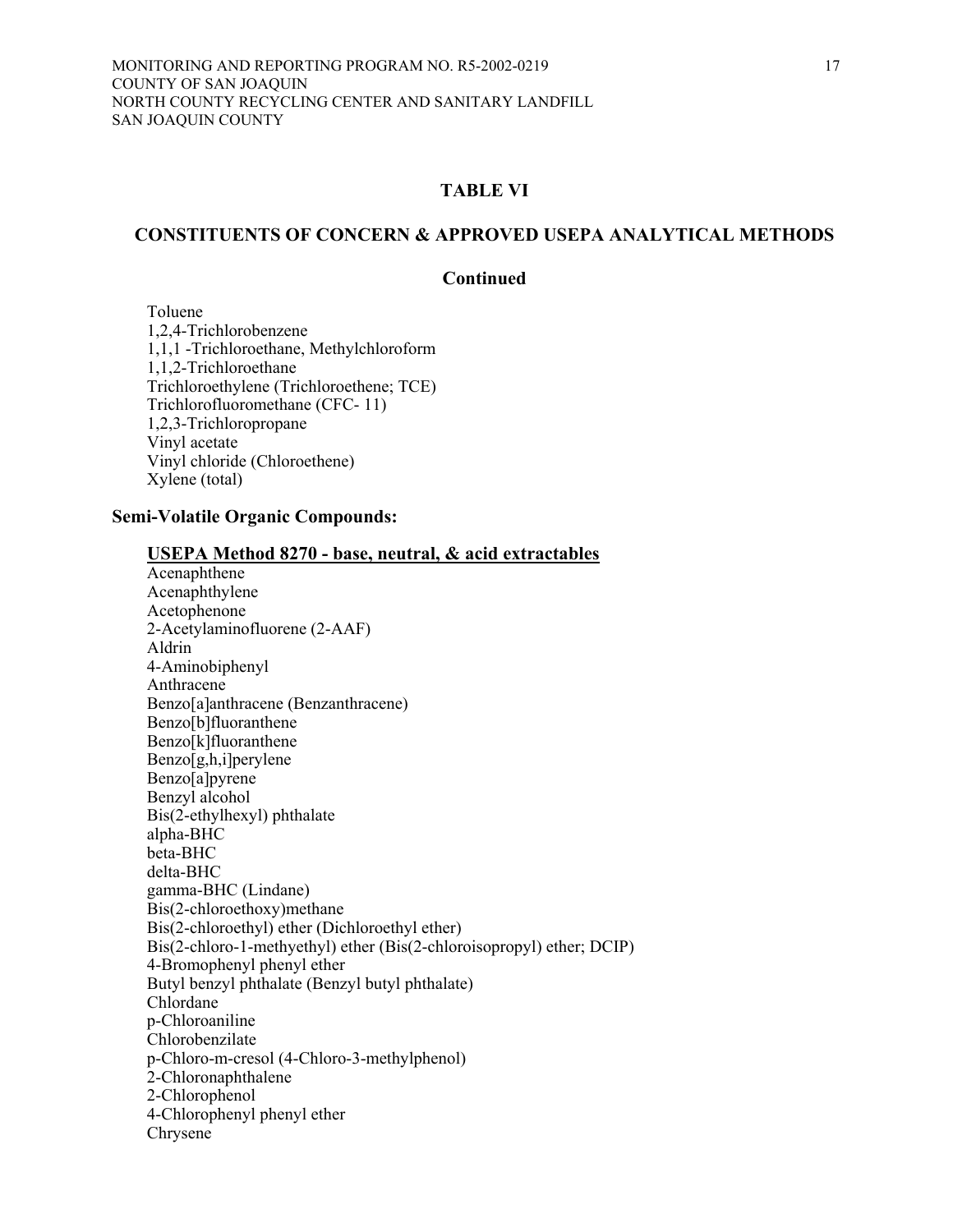# **CONSTITUENTS OF CONCERN & APPROVED USEPA ANALYTICAL METHODS**

### **Continued**

o-Cresol (2-methylphenol) m-Cresol (3-methylphenol) p-Cresol (4-methylphenol) 4,4'-DDD 4,4'-DDE 4,4'-DDT Diallate Dibenz[a,h]anthracene Dibenzofuran Di-n-butyl phthalate 3,3'-Dichlorobenzidine 2,4-Dichlorophenol 2,6-Dichlorophenol Dieldrin Diethyl phthalate p-(Dimethylamino)azobenzene 7,12-Dimethylbenz[a]anthracene 3,3'-Dimethylbenzidine 2,4-Dimehtylphenol (m-Xylenol) Dimethyl phthalate m-Dinitrobenzene 4,6-Dinitro-o-cresol (4,6-Dinitro-2-methylphenol) 2,4-Dinitrophenol 2,4-Dinitrotoluene 2,6-Dinitrotoluene Di-n-octyl phthalate Diphenylamine Endosulfan I Endosulfan II Endosulfan sulfate Endrin Endrin aldehyde Ethyl methanesulfonate Famphur Fluoranthene Fluorene Heptachlor Heptachlor epoxide Hexachlorobenzene Hexachlorocyclopentadiene Hexachloropropene Indeno $(1,2,3-c,d)$ pyrene Isodrin Isophorone Isosafrole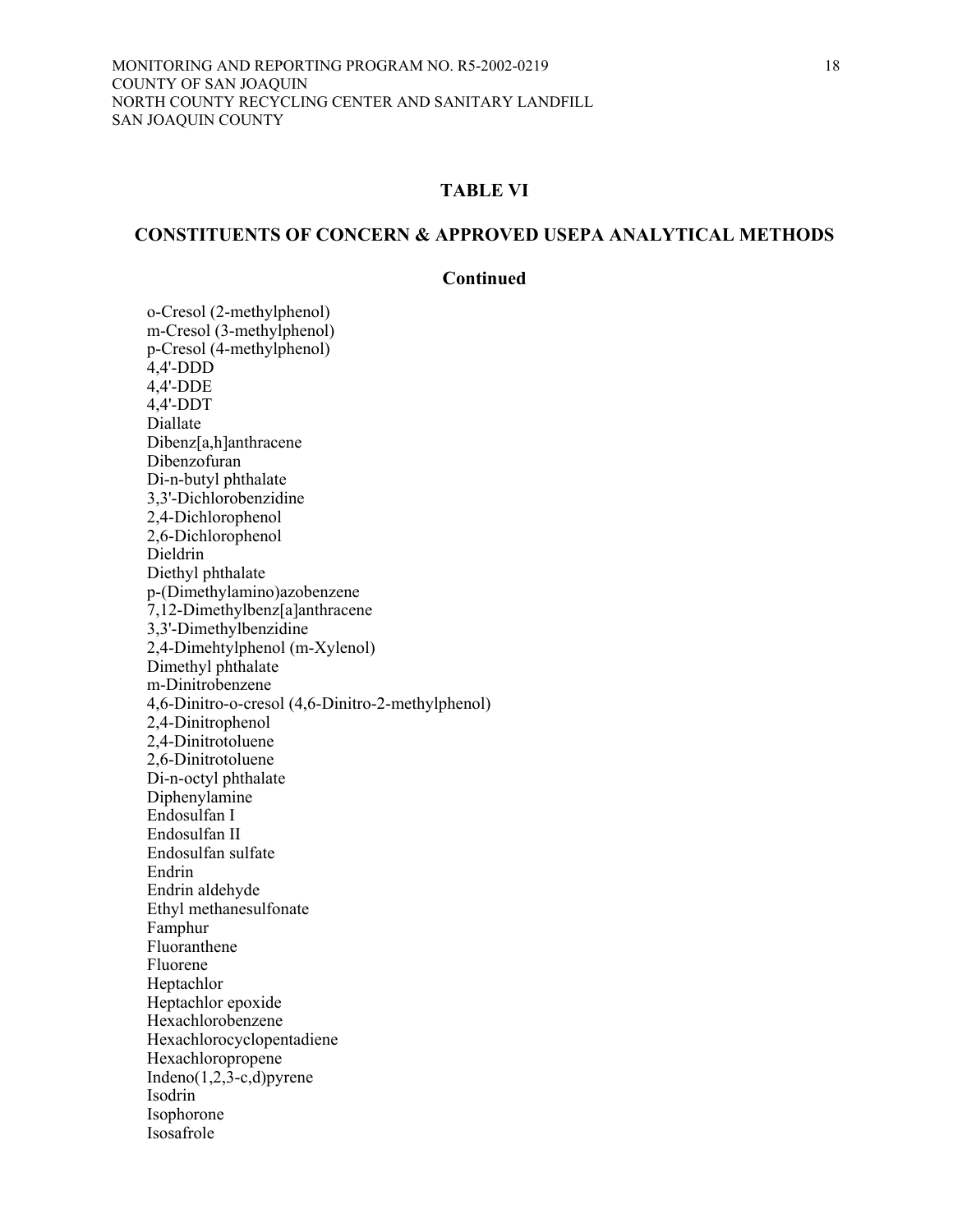### **CONSTITUENTS OF CONCERN & APPROVED USEPA ANALYTICAL METHODS**

#### **Continued**

 Kepone Methapyrilene Methoxychlor 3-Methylcholanthrene Methyl methanesulfonate 2-Methylnaphthalene 1,4-Naphthoquinone 1-Naphthylamine 2-Naphthylamine o-Nitroaniline (2-Nitroaniline) m-Nitroaniline (3-Nitroaniline) p-Nitroaniline (4-Nitroaniline) Nitrobenzene o-Nitrophenol (2-Nitrophenol) p-Nitrophenol (4-Nitrophenol) N-Nitrosodi-n-butylamine (Di-n-butylnitrosamine) N-Nitrosodiethylamine (Diethylnitrosamine) N-Nitrosodimethylamine (Dimethylnitrosamine) N-Nitrosodiphenylamine (Diphenylnitrosamine) N-Nitrosodipropylamine (N-Nitroso-N-dipropylamine; Di-n-propylnitrosamine) N-Nitrosomethylethylamine (Methylethylnitrosamine) N-Nitrosopiperidine N-Nitrosospyrrolidine 5-Nitro-o-toluidine Pentachlorobenzene Pentachloronitrobenzene (PCNB) Pentachlorophenol Phenacetin Phenanthrene Phenol p-Phenylenediamine Polychlorinated biphenyls (PCBs; Aroclors) Pronamide Pyrene Safrole 1,2,4,5-Tetrachlorobenzene 2,3,4,6-Tetrachlorophenol o-Toluidine Toxaphene 2,4,5-Trichlorophenol 0,0,0-Triethyl phosphorothioate sym-Trinitrobenzene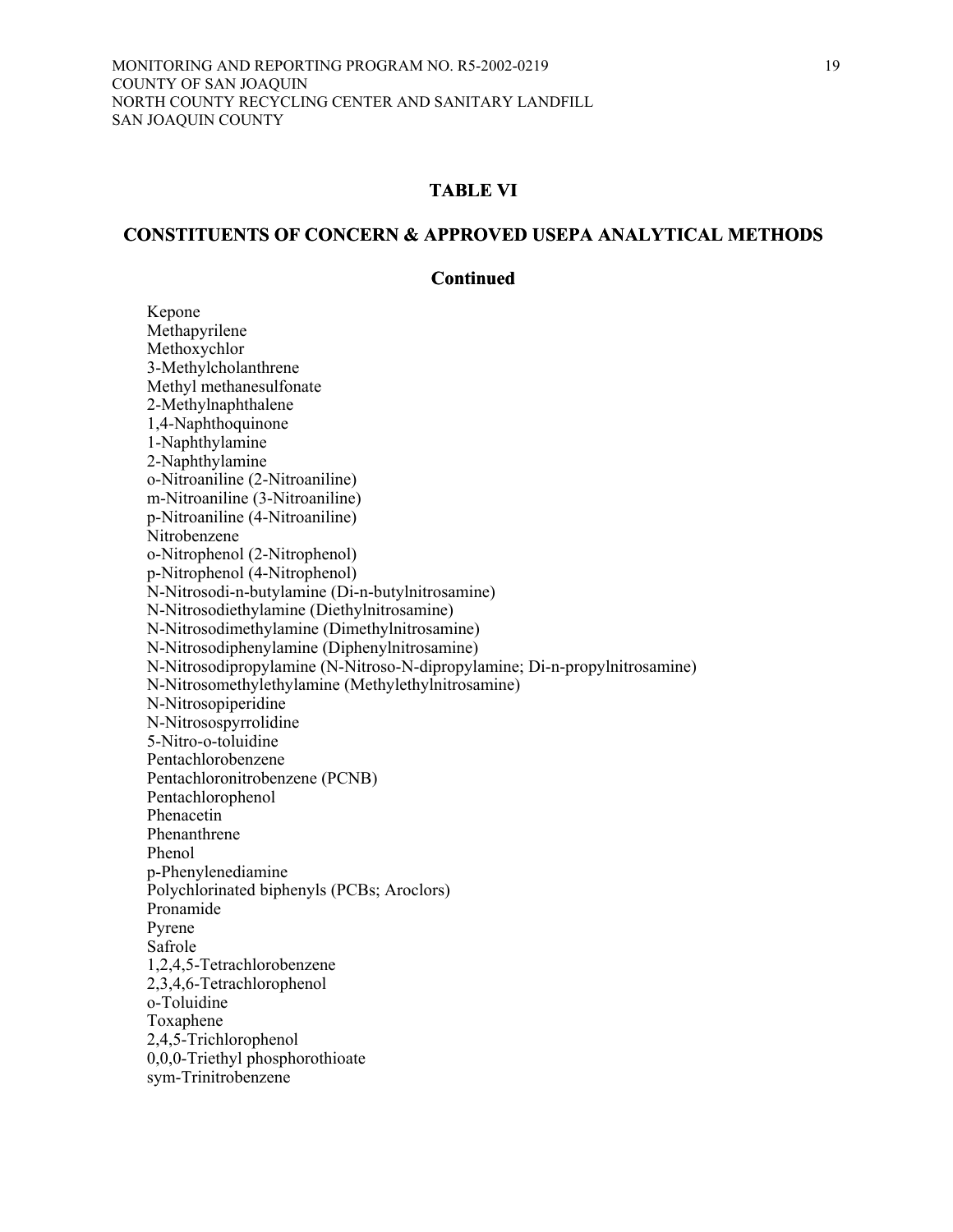## **Chlorophenoxy Herbicides:**

#### **USEPA Method 8l51A**

2,4-D (2,4-Dichlorophenoxyacetic acid) Dinoseb (DNBP; 2-sec-Butyl-4,6-dinitrophenol) Silvex (2,4,5-Trichlorophenoxypropionic acid; 2,4,5-TP) 2,4,5-T (2,4,5-Trichlorophenoxyacetic acid)

## **Organophosphorus Compounds:**

#### **USEPA Method 8141A**

Atrazine Chlorpyrifos 0,0-Diethyl 0-2-pyrazinyl phosphorothioate (Thionazin) Diazinon Dimethoate Disulfoton Ethion Methyl parathion (Parathion methyl) Parathion Phorate Simazine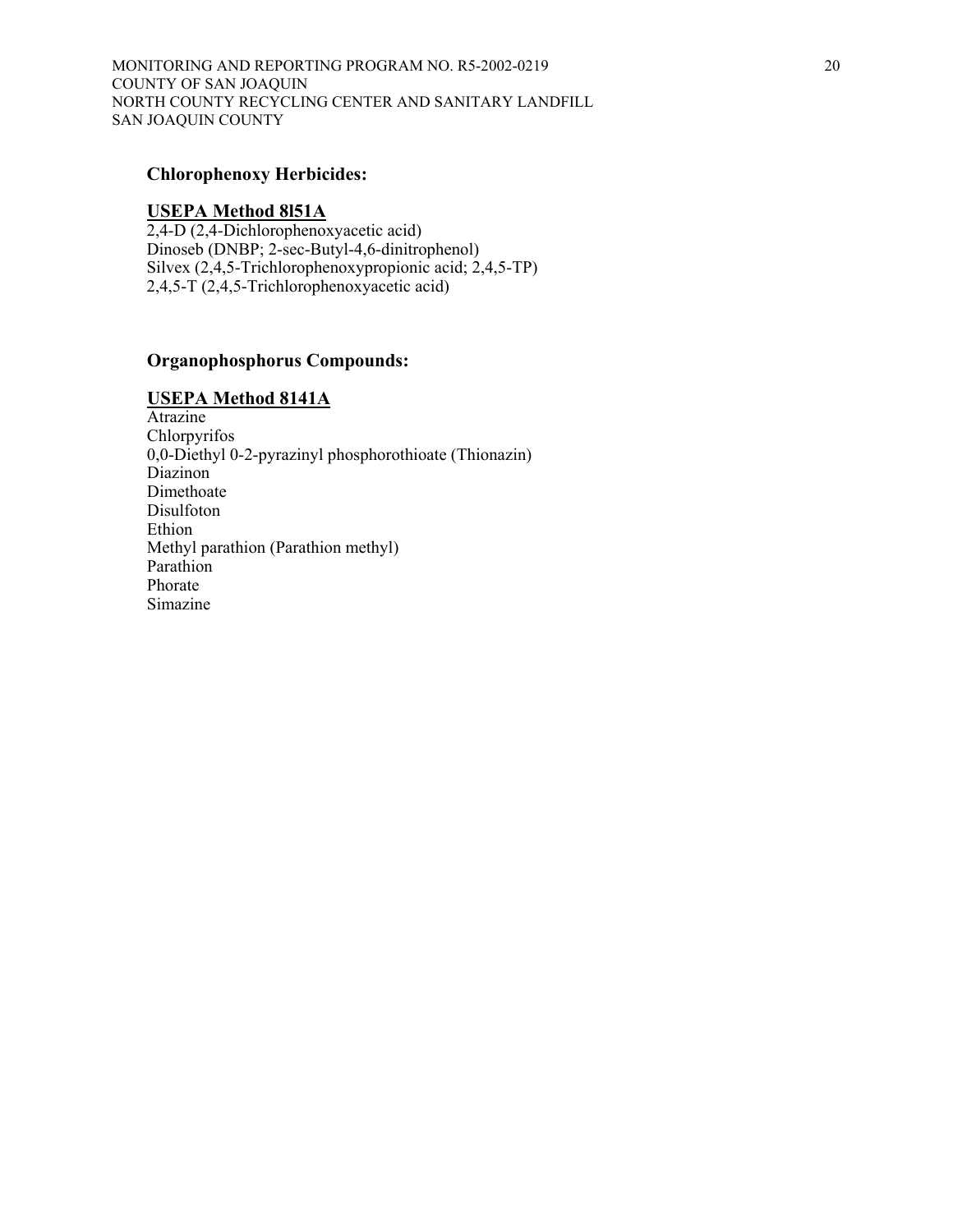# **TABLE VII WATER QUALITY PROTECTION STANDARDS FOR GROUNDWATER**

|                               |               | <b>Concentration Limits</b> |
|-------------------------------|---------------|-----------------------------|
| Constituent                   | <b>Units</b>  | $G-1$                       |
| pH                            | mg/L          | $6.2 - 8.1$                 |
| <b>Total Dissolved Solids</b> | mg/L          | 260                         |
| Chloride                      | mg/L          | 23                          |
| <b>Bicarbonate</b>            | mg/L          | 110                         |
| Carbonate                     | mg/L          | $0.808$ [2]                 |
| Nitrate as Nitrogen           | mg/L          | 2.2                         |
| Calcium                       | mg/L          | <b>TBD</b>                  |
| Magnesium                     | mg/L          | <b>TBD</b>                  |
| Potassium                     | mg/L          | <b>TBD</b>                  |
| Sulfate                       | mg/L          | 8.6                         |
| Sodium                        | mg/L          | <b>TBD</b>                  |
| VOCs/SVOCs                    | $\text{ug/L}$ | detect                      |
| Chlorophenoxy Herbicides      | $\text{ug/L}$ | detect                      |
| Organophosphorus Compounds    | $\text{ug/L}$ | detect                      |
| Aluminum                      | mg/L          | $0.25$ [3]                  |
| Antimony                      | mg/L          | 0.0138[2]                   |
| Arsenic                       | mg/L          | $0.0192$ [2]                |
| <b>Barium</b>                 | mg/L          | 0.079                       |
| Beryllium                     | mg/L          | $0.0012$ [2]                |
| Cadmium                       | mg/L          | $0.0036$ [2]                |
| Chromium, Total               | mg/L          | $0.0056$ [2]                |
| Cobalt                        | mg/L          | $0.0028$ [2]                |
| Copper                        | mg/L          | $0.025$ [3]                 |
| Cyanide                       | mg/L          | <b>TBD</b>                  |
| Iron                          | mg/L          | $0.41$ [3]                  |
| Lead                          | mg/L          | $0.1$ [3]                   |
| Manganese                     | mg/L          | $0.025$ [3]                 |
| Mercury                       | mg/L          | $0.0002$ [2]                |
| Nickel                        | mg/L          | $0.0106$ [2]                |
| Selenium                      | mg/L          | 0.036[2]                    |
| Silver                        | mg/L          | $0.0026$ [2]                |
| Sulfide                       | mg/L          | 0.5[3]                      |
| Thallium                      | mg/L          | $0.024$ [2]                 |
| Tin                           | mg/L          | $0.0426$ [2]                |
| Vanadium                      | mg/L          | 0.064                       |
| Zinc                          | mg/L          | 0.062                       |

Notes: Metals are dissolved.

[1] TBD = to be determined when enough data has been collected.

[2] Concentration limit has been set to detection limit because 100% of the data is non-detect. The detection limit from the last monitoring event for the specific constituent is used.

[3] Concentration limit is non-parametric because 50% or more of the data is non-detect.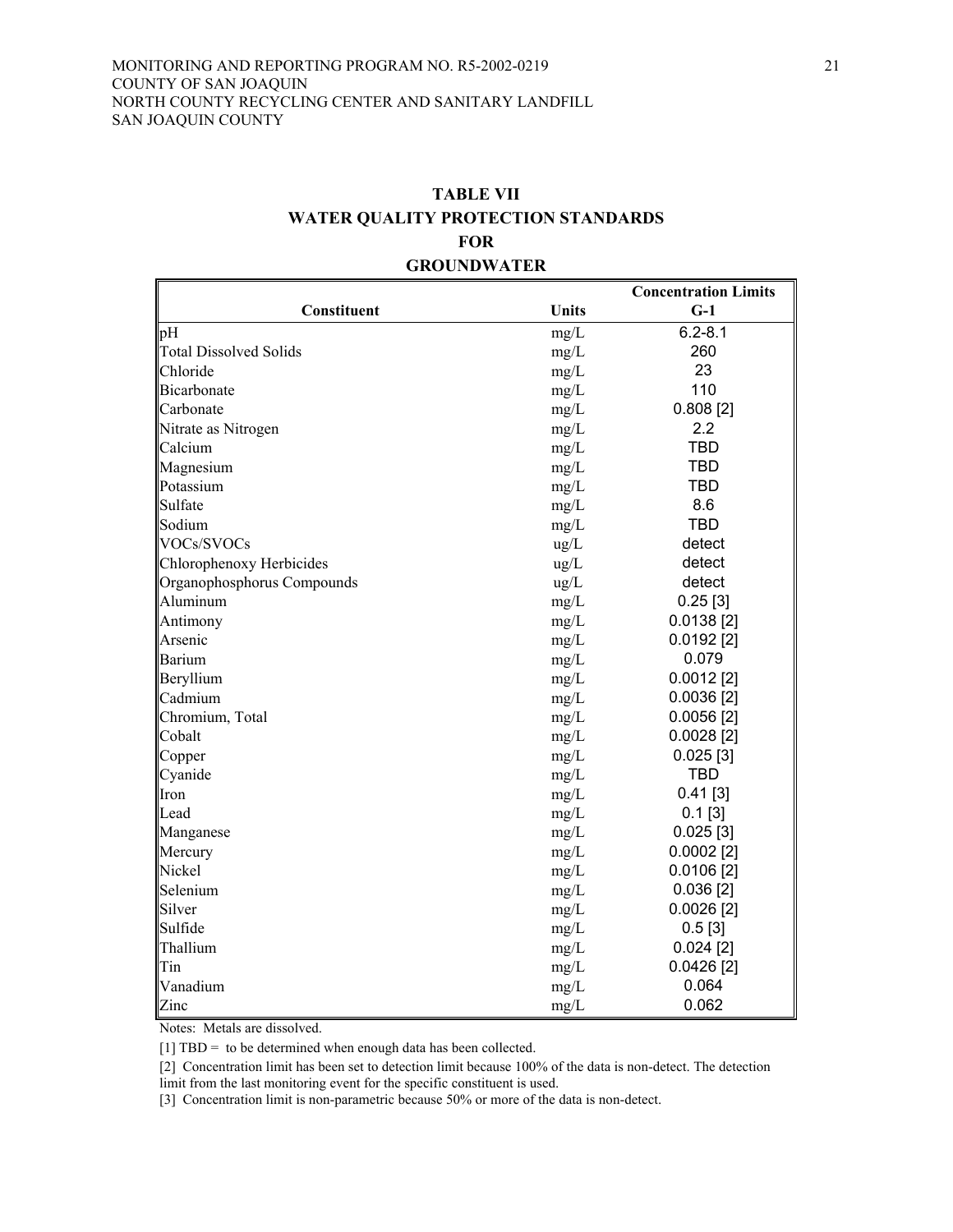# **TABLE VIII WATER QUALITY PROTECTION STANDARDS FOR**

**SURFACE WATER**

## **Constituent Units Concentration Limit S-1**   $pH$  6.3-8.4 Total Dissolved Solids mg/L 970 Bicarbonate mg/L 620  $Carbonate$  TBD Chloride mg/L 130 Magnesium mg/L TBD Nitrate as Nitrogen mg/L 9.3 Potassium and the matrix of the matrix of the matrix of the matrix of the matrix of the matrix of the matrix of the matrix of the matrix of the matrix of the matrix of the matrix of the matrix of the matrix of the matrix o Sodium mg/L TBD Sulfate  $mg/L$  160 [3] VOCs/SVOCs ug/L detect Chlorophenoxy Herbicides ug/L detect Organophosphorus Compounds ug/L detect Aluminum mg/L TBD Antimony mg/L TBD Arsenic mg/L TBD Barium mg/L TBD Beryllium mg/L TBD Cadmium mg/L TBD Chromium, Total mg/L TBD  $\text{Cobalt}$  TBD  $Copper$  TBD  $mg/L$  TBD  $\text{Im}(L$  4.9 Lead  $mg/L$  TBD Manganese 0.88 Mercury mg/L TBD Nickel mg/L TBD Selenium mg/L TBD Silver mg/L TBD Sulfide TBD mg/L TBD  $mgl$  TBD mg/L TBD Tin  $mg/L$  TBD Vanadium mg/L TBD  $\text{Z}$ inc TBD

Notes: Metals are dissolved.

[1] TBD = to be determined when enough data has been collected.

[2] Concentration limit has been set to detection limit because 100% of the data is non-detect. The detection

limit from the last monitoring event for the specific constituent is used.

[3] Concentration limit is non-parametric because 50% or more of the data is non-detect.